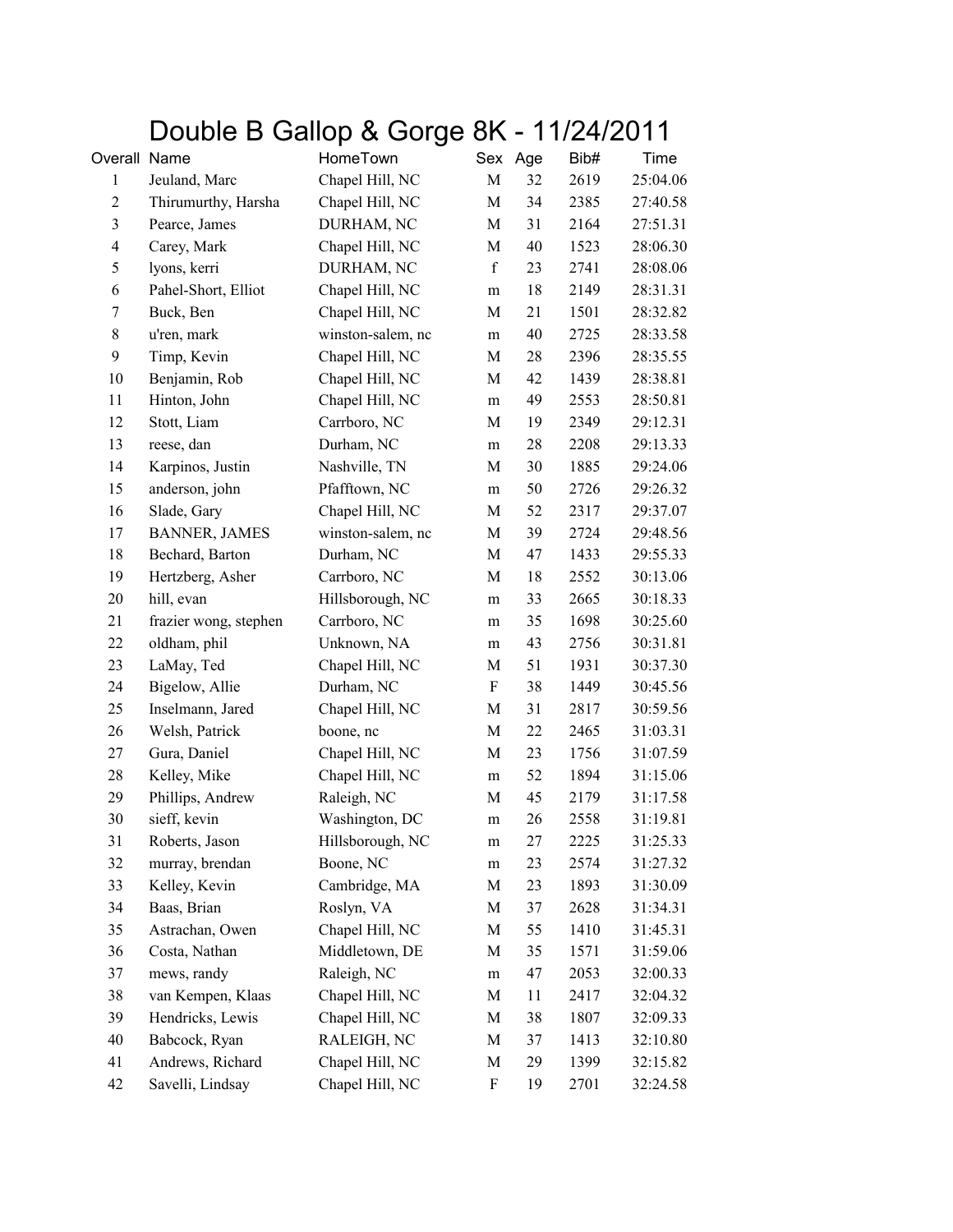| 43 | Paul, Eric             | Chapel Hill, NC  | M                         | 54 | 2827 | 32:27.81 |
|----|------------------------|------------------|---------------------------|----|------|----------|
| 44 | Morgan, Duncan         | Chapel Hill, NC  | M                         | 40 | 2600 | 32:45.07 |
| 45 | Hoelzer, Martha        | Unknown, NA      | $\boldsymbol{\mathrm{F}}$ | 33 | 2542 | 32:47.08 |
| 46 | Smith, Justin          | Mebane, NC       | m                         | 30 | 2772 | 32:48.57 |
| 47 | Savelli, Christian     | Chapel Hill, NC  | M                         | 48 | 2531 | 32:49.32 |
| 48 | Gura, Katherine        | Chapel Hill, NC  | $\boldsymbol{\mathrm{F}}$ | 23 | 1757 | 32:54.09 |
| 49 | Jabaut, Jason          | Chapel Hill, NC  | M                         | 29 | 2688 | 32:55.31 |
| 50 | Clark, Geoffrey        | Mebane, NC       | M                         | 26 | 2728 | 32:55.82 |
| 51 | Byerly, Rob            | Chapel Hill, NC  | M                         | 16 | 1513 | 32:56.06 |
| 52 | Bryan, Cotton          | Chapel Hill, NC  | M                         | 38 | 1497 | 33:02.32 |
| 53 | Beyerlein, Aaron       | Carrboro, NC     | $\mathbf M$               | 35 | 1448 | 33:03.57 |
| 54 | Schmalzigaug, Robert   | Durham, NC       | M                         | 42 | 2262 | 33:05.31 |
| 55 | Gordon, Andrew         | Knoxville, TN    | M                         | 42 | 1739 | 33:07.06 |
| 56 | Nonneman, Randy        | Durham, NC       | M                         | 34 | 2126 | 33:15.57 |
| 57 | Gilbert, Craig         | DURHAM, NC       | M                         | 52 | 1722 | 33:20.06 |
| 58 | Scribner, Andrew       | DURHAM, NC       | M                         | 43 | 2276 | 33:20.82 |
| 59 | woolson, rob           | Hillsborough, NC | ${\rm m}$                 | 40 | 2632 | 33:21.84 |
| 60 | Greene, Andrew         | Chapel Hill, NC  | M                         | 45 | 1743 | 33:24.10 |
| 61 | Halvorson, Eric        | Chapel Hill, NC  | M                         | 41 | 1767 | 33:31.56 |
| 62 | houpt, lukas           | keswick, VA      | m                         | 12 | 2760 | 33:32.81 |
| 63 | Johnson, Trent         | Carrboro, NC     | M                         | 30 | 2821 | 33:33.08 |
| 64 | Tyson, Benjamin        | Washington, DC   | M                         | 23 | 2412 | 33:35.33 |
| 65 | Meador, Aubrey         | Mebane, NC       | M                         | 51 | 2043 | 33:36.30 |
| 66 | Halchin, Roger         | Mebane, NC       | M                         | 58 | 1765 | 33:38.81 |
| 67 | Revoy, Brandie         | Chapel Hill, NC  | $\boldsymbol{\mathrm{F}}$ | 36 | 2213 | 33:40.05 |
| 68 | Cooley, Daniel         | Carrboro, NC     | M                         | 39 | 1569 | 33:41.56 |
| 69 | Chabot, Mia            | Durham, NC       | $\boldsymbol{\mathrm{F}}$ | 31 | 1529 | 33:41.81 |
| 70 | Wiltberger, Thomas     | Carrboro, NC     | M                         | 42 | 2490 | 33:47.56 |
| 71 | McKeever, Rebecca      | Davidson, NC     | F                         | 41 | 2035 | 33:48.80 |
| 72 | Risku, Dan             | Chapel Hill, NC  | M                         | 55 | 2222 | 33:50.59 |
| 73 | Meyer, David           | DURHAM, NC       | M                         | 48 | 2054 | 33:50.82 |
| 74 | lewis, taber           | Cary, NC         | $\mathbf f$               | 18 | 1963 | 33:52.58 |
| 75 | Grill, Warren          | Chapel Hill, NC  | M                         | 44 | 1750 | 33:53.58 |
| 76 | Eagens, Kimberly       | Charlotte, NC    | $\boldsymbol{\mathrm{F}}$ | 31 | 1650 | 33:57.08 |
| 77 | McDonnell, Donald      | Chapel Hill, NC  | M                         | 50 | 2022 | 34:02.81 |
| 78 | Hunt, Wes              | Chapel Hill, NC  | M                         | 18 | 1848 | 34:05.58 |
| 79 | Lieb, Jason            | Carrboro, NC     | M                         | 39 | 1966 | 34:06.57 |
| 80 | van der Horst, Charles | Chapel Hill, NC  | M                         | 59 | 2414 | 34:12.56 |
| 81 | Heavner, Whitney       | Chapel Hill, NC  | F                         | 28 | 2541 | 34:20.33 |
| 82 | Hennen, Joshua         | Chapel Hill, NC  | M                         | 15 | 2523 | 34:22.34 |
| 83 | Weiler, Tina           | Chapel Hill, NC  | F                         | 38 | 2674 | 34:23.58 |
| 84 | Hamilton, Michael      | Chapel Hill, NC  | M                         | 53 | 2732 | 34:24.32 |
| 85 | Bishop, Jessica        | Chapel Hill, NC  | $\mathbf f$               | 36 | 1451 | 34:27.08 |
| 86 | Bocko, Alan            | Chapel Hill, NC  | M                         | 44 | 1466 | 34:28.06 |
| 87 | Ehlers, Ben            | ATHENS, GA       | ${\rm m}$                 | 41 | 1652 | 34:28.31 |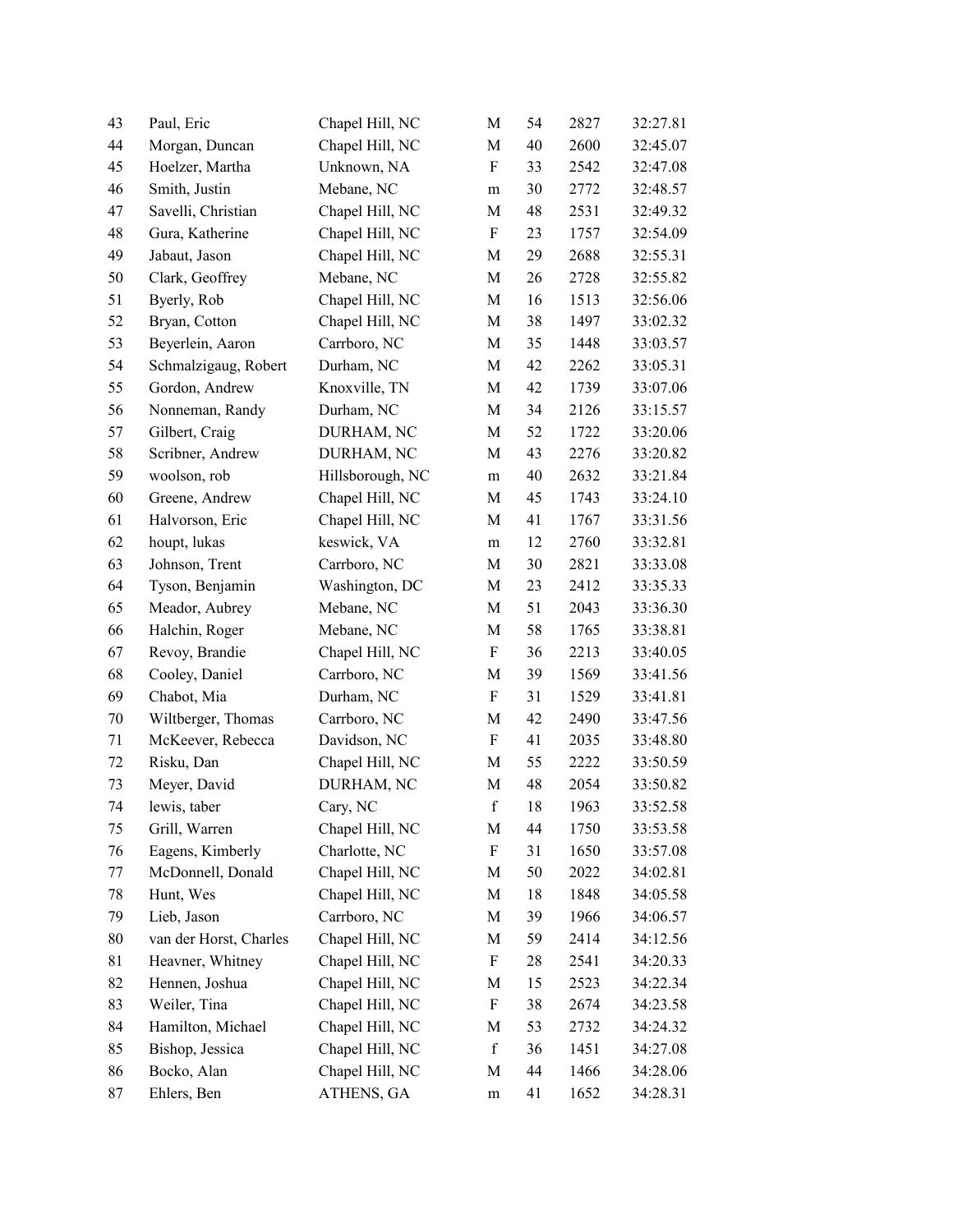| 88  | Booth, Simon        | Washington, DC   | M                         | 35 | 1476 | 34:29.31 |
|-----|---------------------|------------------|---------------------------|----|------|----------|
| 89  | Lancaster, Charles  | Chapel Hill, NC  | M                         | 50 | 1933 | 34:33.56 |
| 90  | Combs, Rush         | Raleigh, NC      | M                         | 30 | 1560 | 34:33.57 |
| 91  | Suchindran, Sujit   | Cambridge, MA    | M                         | 30 | 2357 | 34:33.82 |
| 92  | degraw, blair       | Greensboro, NC   | $\mathbf f$               | 27 | 2721 | 34:35.82 |
| 93  | revoy, jeff         | Carrboro, NC     | ${\rm m}$                 | 44 | 2694 | 34:42.31 |
| 94  | mangarelli, caren   | DURHAM, NC       | $\rm F$                   | 41 | 1998 | 34:43.81 |
| 95  | Meyer, Greyson      | DURHAM, NC       | M                         | 15 | 2055 | 34:46.82 |
| 96  | walker, craig       | Durham, NC       | ${\rm m}$                 | 38 | 2440 | 34:51.06 |
| 97  | Hardy, David        | Carrboro, NC     | M                         | 51 | 1777 | 34:51.10 |
| 98  | Chu, Danielle       | Durham, NC       | $\boldsymbol{\mathrm{F}}$ | 24 | 1538 | 34:54.05 |
| 99  | Linney, Kristen     | Durham, NC       | $\rm F$                   | 37 | 1970 | 34:57.82 |
| 100 | medonald, connor    | Chapel Hill, NC  | M                         | 13 | 2814 | 34:59.31 |
| 101 | Chopas, James       | Chapel Hill, NC  | M                         | 45 | 1536 | 35:02.32 |
| 102 | Sanii, Vahid        | CARY, NC         | M                         | 23 | 2259 | 35:02.82 |
| 103 | Royle, David        | Washington, DC   | M                         | 56 | 2702 | 35:03.31 |
| 104 | Meyer, Quin         | DURHAM, NC       | M                         | 12 | 2057 | 35:04.81 |
| 105 | Nevins, Patrick     | Durham, NC       | M                         | 26 | 2118 | 35:06.07 |
| 106 | Pointer, Joey       | Chapel Hill, NC  | M                         | 33 | 2614 | 35:07.82 |
| 107 | lietaert, jacob     | Durham, NC       | m                         | 26 | 2800 | 35:09.31 |
| 108 | alekseev, oleg      | Philadelphia, PA | m                         | 26 | 2666 | 35:10.33 |
| 109 | deMauro, gregory    | Mebane, NC       | m                         | 40 | 1623 | 35:11.81 |
| 110 | Hussey, Jon         | Chapel Hill, NC  | M                         | 49 | 1855 | 35:13.81 |
| 111 | Davidson, Jean      | Carrboro, NC     | $\boldsymbol{\mathrm{F}}$ | 28 | 2822 | 35:15.31 |
| 112 | Moro, Jared         | Alpharetta, GA   | M                         | 18 | 2083 | 35:16.56 |
| 113 | Cook, Brian         | Atlanta, GA      | M                         | 41 | 2809 | 35:19.31 |
| 114 | laatz, justin       | Chapel Hill, NC  | ${\bf m}$                 | 14 | 2710 | 35:21.06 |
| 115 | Pointer, Ivy        | Chapel Hill, NC  | $\rm F$                   | 33 | 2613 | 35:23.84 |
| 116 | Adler, Evan         | Carrboro, NC     | M                         | 33 | 1382 | 35:26.81 |
| 117 | lozoff, josh        | DURHAM, NC       | m                         | 40 | 2740 | 35:31.08 |
| 118 | Singer, Amy         | Hillsborough, NC | $\boldsymbol{F}$          | 34 | 2313 | 35:33.08 |
| 119 | pendergraft, samuel | Boone, NC        | m                         | 23 | 2601 | 35:36.60 |
| 120 | pfeifer, miles      | Hillsborough, NC | m                         | 44 | 2780 | 35:36.80 |
| 121 | Cobb, Michael       | Hillsborough, NC | M                         | 43 | 1546 | 35:36.84 |
| 122 | lutz, michelle      | DURHAM, NC       | $\mathbf f$               | 22 | 1987 | 35:39.06 |
| 123 | Goldstein, Jennifer | Carrboro, NC     | $\boldsymbol{\mathrm{F}}$ | 40 | 1735 | 35:39.33 |
| 124 | Glenn, Steve        | Santa Monica, CA | М                         | 47 | 2828 | 35:42.29 |
| 125 | Carscadden, Rob     | Unknown, NA      | M                         | 45 | 2794 | 35:51.08 |
| 126 | Chu, David          | Durham, NC       | M                         | 29 | 1539 | 35:51.35 |
| 127 | Rees, John          | Chapel Hill, NC  | M                         | 52 | 2207 | 35:52.06 |
| 128 | ducker, katherine   | Unknown, NA      | $\mathbf f$               | 32 | 2776 | 35:52.82 |
| 129 | Kahler, Grant       | W. Hollywood, CA | F                         | 33 | 1880 | 35:55.32 |
| 130 | Crawford, Jason     | Chapel Hill, NC  | m                         | 35 | 2768 | 35:57.31 |
| 131 | Galloway, Tommy     | Chapel Hill, NC  | M                         | 41 | 1706 | 35:58.09 |
| 132 | Nieman, Jeffrey     | Hillsborough, NC | M                         | 34 | 2122 | 35:59.09 |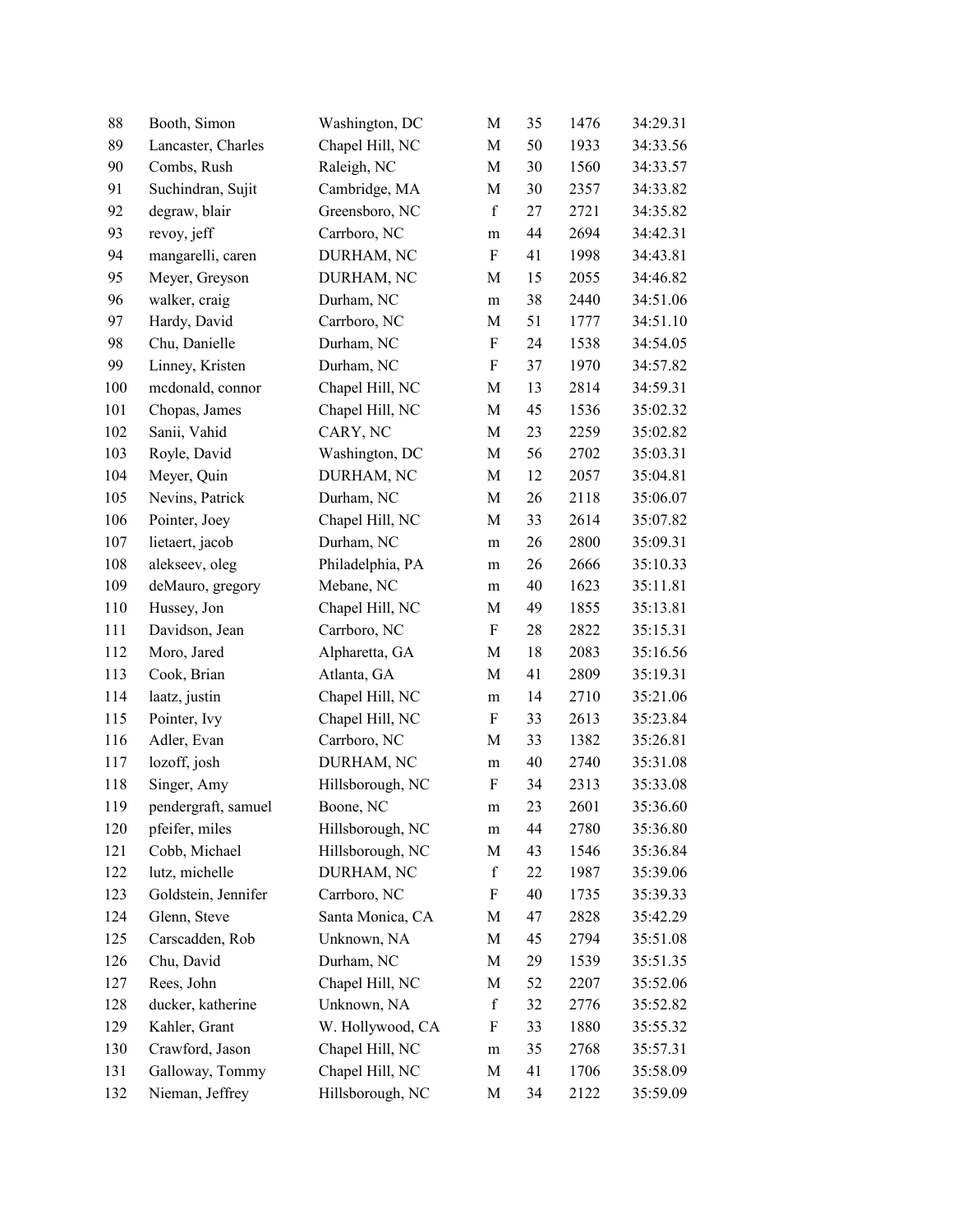| 133 | Zolotor, Adam          | Carrboro, NC      | M                         | 40 | 2516 | 36:00.08 |
|-----|------------------------|-------------------|---------------------------|----|------|----------|
| 134 | Putnam, zeph           | Fuquay-Varina, NC | M                         | 58 | 2199 | 36:00.82 |
| 135 | tesser, rachel         | Chapel Hill, NC   | $\mathbf f$               | 40 | 2383 | 36:03.33 |
| 136 | lang, michael          | Chapel Hill, NC   | M                         | 23 | 1935 | 36:05.06 |
| 137 | robbin, chad           | Unknown, NA       | m                         | 36 | 2767 | 36:05.33 |
| 138 | Bauer, Carl            | Denver, CO        | M                         | 31 | 1428 | 36:05.61 |
| 139 | Spencer, Molly         | Chapel Hill, NC   | F                         | 20 | 2344 | 36:06.09 |
| 140 | mitchell, luc          | Chapel Hill, NC   | ${\rm m}$                 | 21 | 2773 | 36:06.34 |
| 141 | Ludlow, Katie          | Petosky, MI       | $\boldsymbol{\mathrm{F}}$ | 52 | 1982 | 36:08.31 |
| 142 | Hawley, Benjamin       | Chapel Hill, NC   | M                         | 8  | 1796 | 36:08.84 |
| 143 | Desormeau, Marc        | Chapel Hill, NC   | M                         | 41 | 1625 | 36:08.84 |
| 144 | Howard, Jennifer       | Durham, NC        | $\rm F$                   | 37 | 1838 | 36:10.84 |
| 145 | Nelson, Dave           | Snow Camp, NC     | M                         | 48 | 2115 | 36:16.81 |
| 146 | Lee, Jessica           | Chapel Hill, NC   | $\boldsymbol{\mathrm{F}}$ | 41 | 1946 | 36:18.83 |
| 147 | DeGraw, Jamie          | Chapel Hill, NC   | ${\rm m}$                 | 31 | 2720 | 36:20.06 |
| 148 | Szymkowski, Mary       | Cary, NC          | F                         | 48 | 2370 | 36:22.33 |
| 149 | watson, kristin        | Carrboro, NC      | $\mathbf f$               | 31 | 2557 | 36:23.34 |
| 150 | Garcia-Fogarty, Ronald | Chapel Hill, NC   | M                         | 37 | 2733 | 36:25.32 |
| 151 | Kahler, Christine      | Washington, DC    | F                         | 30 | 1879 | 36:26.07 |
| 152 | de Torcy, Antoine      | Carrboro, NC      | M                         | 33 | 1619 | 36:27.34 |
| 153 | Emerson, Julie         | Chapel Hill, NC   | F                         | 23 | 1657 | 36:31.27 |
| 154 | Hill, Jill Marie       | Chapel Hill, NC   | F                         | 32 | 1816 | 36:38.04 |
| 155 | Williams, Peter        | Chapel Hill, NC   | M                         | 14 | 2484 | 36:39.02 |
| 156 | Kahler, Todd           | New York City, NY | M                         | 36 | 1881 | 36:41.79 |
| 157 | pearce, becca          | Baltimore, MD     | $\mathbf f$               | 39 | 2799 | 36:42.78 |
| 158 | Sharpless, Will        | Chapel Hill, NC   | M                         | 14 | 2771 | 36:45.03 |
| 159 | Kirkpatrick, Nathan    | Durham, NC        | M                         | 33 | 1913 | 36:47.53 |
| 160 | Savage, Eric           | Chapel Hill, NC   | M                         | 41 | 2260 | 36:49.27 |
| 161 | Bryan, May             | Chapel Hill, NC   | $\boldsymbol{\mathrm{F}}$ | 41 | 1498 | 36:50.27 |
| 162 | Lilley, Daniel         | Bahama, NC        | M                         | 38 | 1967 | 36:53.28 |
| 163 | Mitchell, Roger        | Carrboro, NC      | $\mathbf M$               | 61 | 2071 | 36:55.28 |
| 164 | Duronio, Bob           | Chapel Hill, NC   | M                         | 47 | 1648 | 36:59.30 |
| 165 | sampson, andrew        | Chapel Hill, NC   | M                         | 34 | 2649 | 36:59.56 |
| 166 | Nelson, Robert         | Chapel Hill, NC   | M                         | 29 | 2117 | 37:00.27 |
| 167 | Giduz, Tom             | Chapel Hill, NC   | M                         | 54 | 2675 | 37:00.79 |
| 168 | Foster, Riley          | Chapel Hill, NC   | $\mathbf f$               | 15 | 1691 | 37:02.01 |
| 169 | houpt, eric            | keswick, VA       | ${\rm m}$                 | 42 | 2761 | 37:02.05 |
| 170 | speizer, simone        | Chapel Hill, NC   | $\mathbf f$               | 13 | 2693 | 37:06.29 |
| 171 | Tallon, David          | Durham, NC        | M                         | 34 | 2371 | 37:07.29 |
| 172 | Ames, Milly            | Chapel Hill, NC   | $\boldsymbol{\mathrm{F}}$ | 13 | 1390 | 37:09.52 |
| 173 | Van Houtven, Dominic   | Chapel Hill, NC   | M                         | 14 | 2416 | 37:11.54 |
| 174 | Barnica, Jay           | Carrboro, NC      | M                         | 39 | 1425 | 37:12.27 |
| 175 | Holaday, Chris         | Leesburg, NC      | M                         | 45 | 1828 | 37:13.01 |
| 176 | King, Amy              | Millburn, NJ      | F                         | 36 | 1909 | 37:15.03 |
| 177 | Honeycutt, Jason       | Greenville, NC    | M                         | 30 | 1831 | 37:15.06 |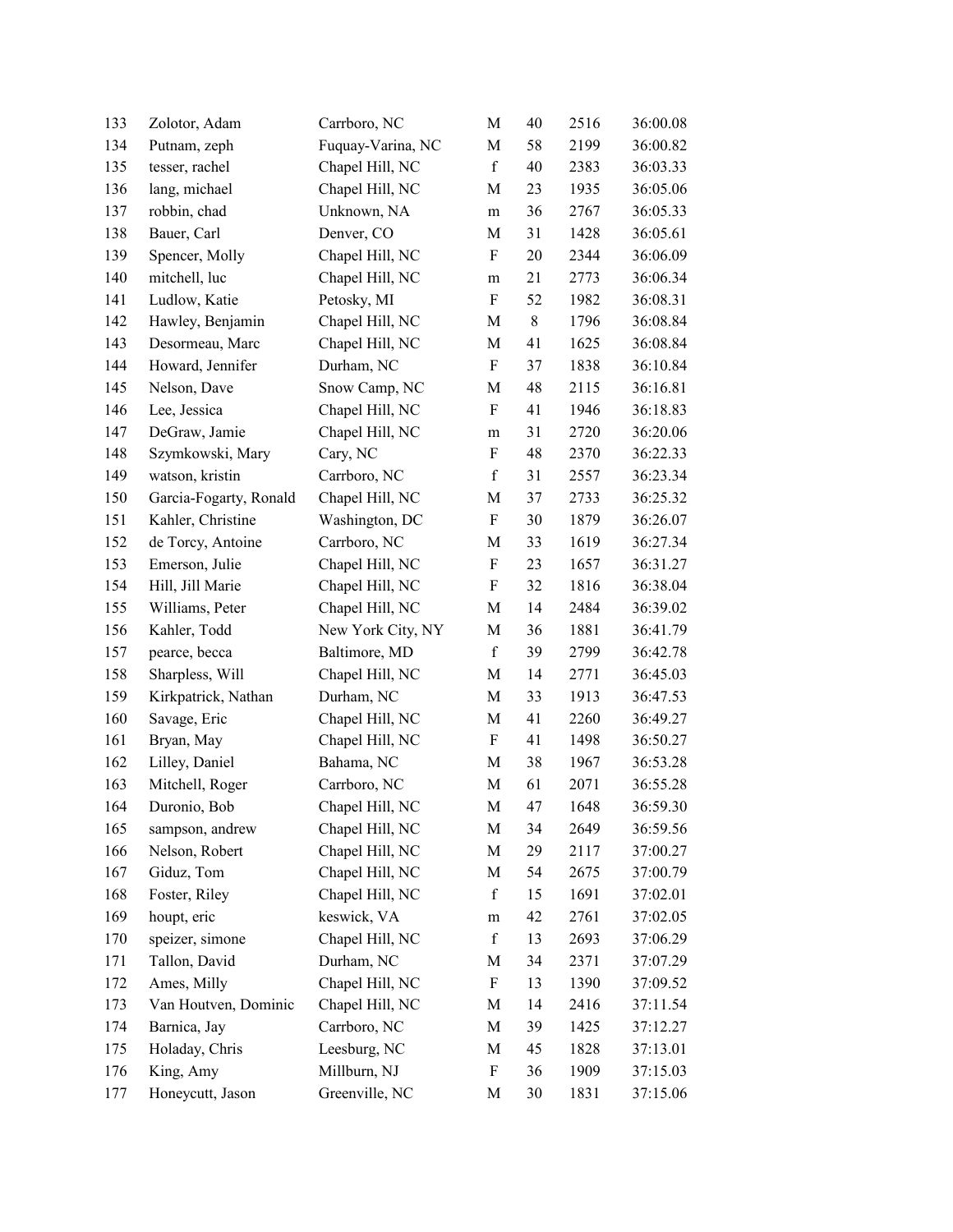| 178 | Wise, Erika          | Carrboro, NC          | $\boldsymbol{\mathrm{F}}$ | 36 | 2491 | 37:19.04 |
|-----|----------------------|-----------------------|---------------------------|----|------|----------|
| 179 | Anderson, Lilith     | Chapel Hill, NC       | $\boldsymbol{\mathrm{F}}$ | 31 | 1394 | 37:20.05 |
| 180 | Smith, Alaina        | Hillsborough, NC      | $\boldsymbol{\mathrm{F}}$ | 21 | 2318 | 37:21.28 |
| 181 | Coffin, Tavis        | Charlottesville, VA   | M                         | 33 | 1547 | 37:21.31 |
| 182 | Shofer, Sharon       | Chapel Hill, NC       | $\rm F$                   | 42 | 2295 | 37:21.52 |
| 183 | Mineer, Mike         | Bear Creek, NC        | M                         | 43 | 2070 | 37:22.28 |
| 184 | Alexander, Doris     | Carrboro, NC          | $\rm F$                   | 56 | 1385 | 37:23.54 |
| 185 | Reese, Laura         | Durham, NC            | $\boldsymbol{\mathrm{F}}$ | 27 | 2209 | 37:26.03 |
| 186 | jhaveri, ravi        | DURHAM, NC            | M                         | 41 | 1868 | 37:28.76 |
| 187 | Chesser, Susan       | Durham, NC            | $\rm F$                   | 49 | 1532 | 37:32.04 |
| 188 | Silton, Drew         | Chapel Hill, NC       | M                         | 25 | 2302 | 37:34.77 |
| 189 | Garner, Jon          | <b>BURLINGTON, NC</b> | M                         | 33 | 1709 | 37:36.80 |
| 190 | HADAR, ELDAD         | Chapel Hill, NC       | M                         | 48 | 1760 | 37:37.04 |
| 191 | Ghio, Michael        | Chapel Hill, NC       | M                         | 20 | 1717 | 37:38.04 |
| 192 | Lee, Greg            | Chapel Hill, NC       | M                         | 38 | 1945 | 37:38.79 |
| 193 | Eckert, Wayne        | Davidson, NC          | M                         | 60 | 1651 | 37:41.29 |
| 194 | selenski, carolyn    | Durham, NC            | $\mathbf f$               | 34 | 2775 | 37:42.52 |
| 195 | sampson, marc        | Chicago, IL           | m                         | 30 | 2646 | 37:45.02 |
| 196 | cassidy, jo          | Chicago, IL           | $\mathbf f$               | 28 | 2647 | 37:45.03 |
| 197 | Mills, Michael       | Durham, NC            | M                         | 30 | 2068 | 37:46.03 |
| 198 | Silva, Hernan        | Durham, NC            | M                         | 47 | 2303 | 37:50.27 |
| 199 | Newsome, Stan        | Mebane, NC            | M                         | 36 | 2120 | 37:51.79 |
| 200 | Riek, Jim (Remus-TH) | Carrboro, NC          | M                         | 46 | 2219 | 37:53.02 |
| 201 | Kohrman, Richard     | Mebane, NC            | M                         | 63 | 1923 | 37:54.52 |
| 202 | Song, Paula          | Columbus, OH          | $\boldsymbol{\mathrm{F}}$ | 37 | 2336 | 37:56.02 |
| 203 | Royal, Philip        | Pittsboro, NC         | M                         | 50 | 2245 | 37:57.77 |
| 204 | Panning, Matt        | HILLSBOROUGH, NC      | M                         | 35 | 2151 | 37:58.05 |
| 205 | Plymale, John        | Carrboro, NC          | M                         | 47 | 2184 | 37:59.52 |
| 206 | Mainil, Tricia       | Raleigh, NC           | F                         | 41 | 1995 | 38:02.27 |
| 207 | Miner, Butch         | Durham, NC            | M                         | 47 | 2586 | 38:02.78 |
| 208 | Hart, Kristin        | Durham, NC            | $\mathbf F$               | 37 | 1787 | 38:03.81 |
| 209 | Rosensteel, Jim      | Cary, NC              | M                         | 42 | 2237 | 38:04.54 |
| 210 | Chambless, Amy       | Carrboro, NC          | F                         | 41 | 1530 | 38:05.25 |
| 211 | Shareshian, Paul     | Chapel Hill, NC       | М                         | 44 | 2576 | 38:05.30 |
| 212 | Cohn, Dov            | Chapel Hill, NC       | М                         | 42 | 1552 | 38:05.52 |
| 213 | Agans, Robert        | Hillsborough, NC      | M                         | 49 | 1383 | 38:07.26 |
| 214 | Gillaspy, Thomas     | Raleigh, NC           | M                         | 47 | 1729 | 38:07.52 |
| 215 | guiteras, raymond    | Brooklyn, NY          | ${\rm m}$                 | 36 | 2798 | 38:07.56 |
| 216 | Irizarry, Michael    | Chapel Hill, NC       | M                         | 45 | 2779 | 38:09.80 |
| 217 | murray, michael      | Chapel Hill, NC       | m                         | 49 | 2103 | 38:11.02 |
| 218 | Kayye, Gary          | Chapel Hill, NC       | M                         | 46 | 1891 | 38:13.55 |
| 219 | Williams, Joel       | Mebane, NC            | M                         | 50 | 2482 | 38:15.03 |
| 220 | Knechtges, Megan     | Apex, NC              | F                         | 25 | 1922 | 38:16.02 |
| 221 | Smith, Jason         | Carrboro, NC          | M                         | 39 | 2322 | 38:16.05 |
| 222 | Markham, Anthony     | Sanford, NC           | M                         | 34 | 2001 | 38:16.53 |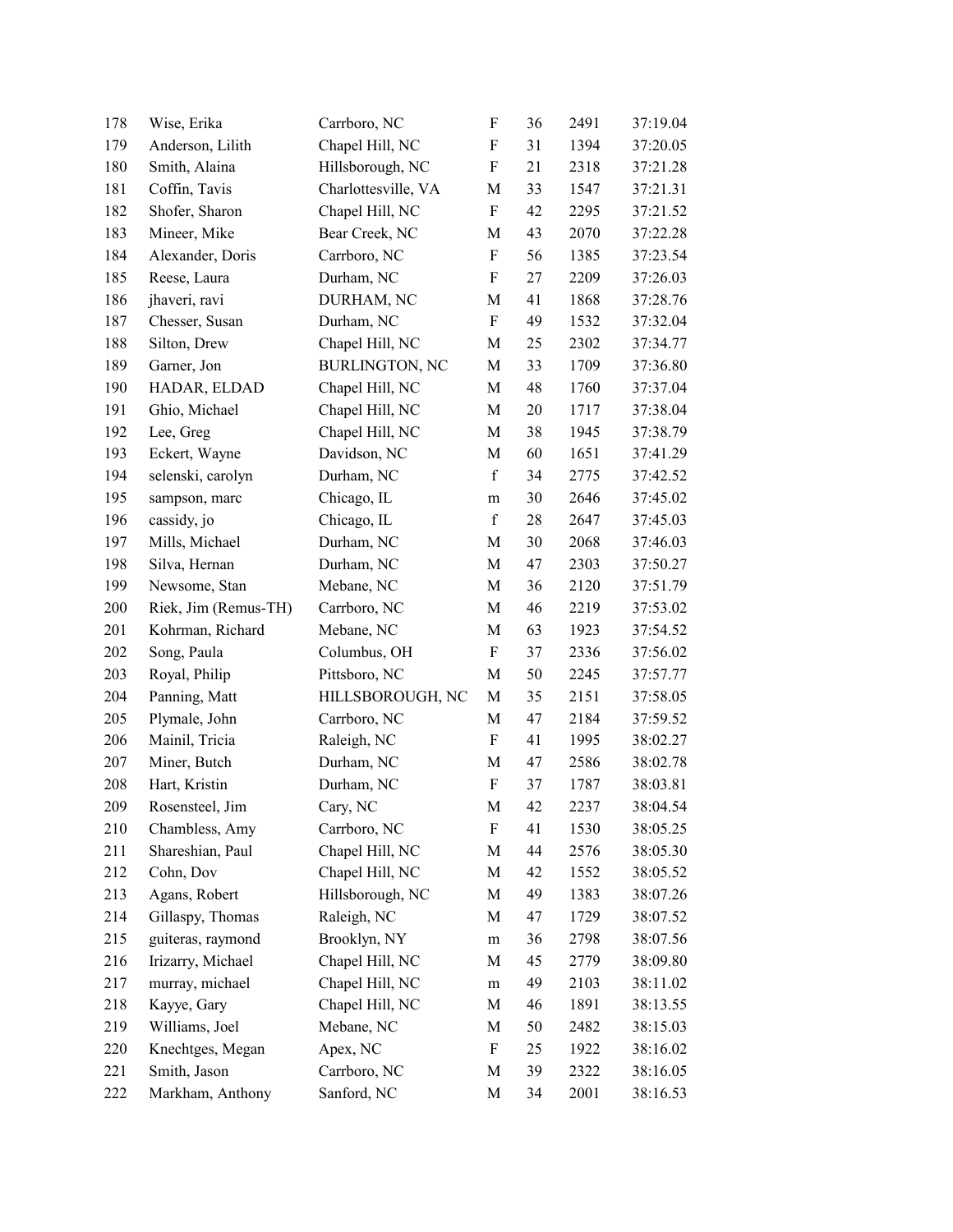| 223 | Avent, Robert       | Chapel Hill, NC  | M                         | 53 | 1412 | 38:19.01 |
|-----|---------------------|------------------|---------------------------|----|------|----------|
| 224 | Dinola, Tony        | Charlotte, NC    | m                         | 27 | 1630 | 38:22.02 |
| 225 | Laine, Jessica      | Carrboro, NC     | $\boldsymbol{\mathrm{F}}$ | 28 | 1930 | 38:22.27 |
| 226 | Morgan, Brian       | Durham, NC       | M                         | 36 | 2079 | 38:22.77 |
| 227 | Tallon, Joanna      | Durham, NC       | F                         | 32 | 2372 | 38:23.02 |
| 228 | Nadolski, Lindsey   | Chapel Hill, NC  | $\boldsymbol{F}$          | 24 | 2109 | 38:26.79 |
| 229 | patchett, james     | Brooklyn, NY     | M                         | 32 | 2155 | 38:28.53 |
| 230 | speizer, ilene      | Chapel Hill, NC  | $\mathbf f$               | 46 | 2692 | 38:33.30 |
| 231 | cavagnolo, paolo    | Hillsborough, NC | ${\rm m}$                 | 26 | 2742 | 38:35.03 |
| 232 | Kopec, Douglas      | Carrboro, NC     | M                         | 54 | 1925 | 38:35.04 |
| 233 | DeWalt, Darren      | Chapel Hill, NC  | M                         | 42 | 2759 | 38:39.27 |
| 234 | Byrd, Noah          | Durham, NC       | M                         | 39 | 1515 | 38:42.28 |
| 235 | Giddens, Devin      | Carrboro, NC     | M                         | 23 | 1718 | 38:44.80 |
| 236 | Kopec, Dillon       | Carrboro, NC     | M                         | 14 | 1924 | 38:46.27 |
| 237 | Smith, kimberley    | DURHAM, NC       | $\boldsymbol{F}$          | 31 | 2326 | 38:50.54 |
| 238 | Thomas, Jody        | Chapel Hill, NC  | M                         | 40 | 2388 | 38:50.78 |
| 239 | jones, anna         | Pittsboro, NC    | $\mathbf f$               | 22 | 1871 | 38:50.78 |
| 240 | Davis, Sonia        | Chapel Hill, NC  | $\boldsymbol{\mathrm{F}}$ | 45 | 1615 | 38:51.04 |
| 241 | Treul, Sarah        | Chapel Hill, NC  | F                         | 30 | 2403 | 38:51.29 |
| 242 | cummins, robert     | Newport, NC      | m                         | 60 | 2764 | 38:52.78 |
| 243 | Smith, Tim          | Hillsborough, NC | M                         | 50 | 2331 | 38:53.77 |
| 244 | Arrington, Mignon   | Durham, NC       | $\boldsymbol{\mathrm{F}}$ | 25 | 1406 | 38:57.77 |
| 245 | Overcash, Claire    | Unknown, NA      | $\boldsymbol{\mathrm{F}}$ | 45 | 2696 | 38:59.04 |
| 246 | Molnar, Jessica     | Durham, NC       | F                         | 31 | 2072 | 38:59.80 |
| 247 | Harvey, Grant       | Durham, NC       | M                         | 40 | 1792 | 39:00.27 |
| 248 | VanDusen, Austin    | Nashville, TN    | M                         | 30 | 2419 | 39:03.54 |
| 249 | Amick, Kimberly     | Durham, NC       | F                         | 31 | 1391 | 39:03.55 |
| 250 | Rountree, Sage      | Carrboro, NC     | $\boldsymbol{F}$          | 39 | 2240 | 39:07.29 |
| 251 | Lucente, Steve      | Carrboro, NC     | M                         | 51 | 1977 | 39:07.55 |
| 252 | Calhoun, William    | Chapel Hill, NC  | M                         | 43 | 1518 | 39:09.03 |
| 253 | Butt, Craig         | Durham, NC       | M                         | 36 | 1512 | 39:10.54 |
| 254 | Torres, William     | Carrboro, NC     | M                         | 35 | 2399 | 39:13.05 |
| 255 | spencer, matthew    | Durham, NC       | ${\rm m}$                 | 32 | 2343 | 39:15.53 |
| 256 | Grill, Carson       | Chapel Hill, NC  | M                         | 14 | 1748 | 39:20.79 |
| 257 | Sisk, Sam           | Chapel Hill, NC  | M                         | 14 | 2316 | 39:20.80 |
| 258 | Grubbs, Stephanie   | Chapel Hill, NC  | $\boldsymbol{\mathrm{F}}$ | 41 | 2672 | 39:23.02 |
| 259 | Charney, Amy        | Chapel Hill, NC  | F                         | 43 | 2524 | 39:23.06 |
| 260 | Drumheller, Amy     | Chapel Hill, NC  | F                         | 38 | 1641 | 39:26.28 |
| 261 | Allden, Tara        | Pittsboro, NC    | F                         | 42 | 2615 | 39:28.52 |
| 262 | Kemper, April       | Chapel Hill, NC  | F                         | 44 | 1898 | 39:31.04 |
| 263 | Morningstgar, Scott | Carrboro, NC     | M                         | 46 | 2082 | 39:32.02 |
| 264 | Weissler, Kate      | Philadelphia, PA | F                         | 24 | 2464 | 39:32.80 |
| 265 | Savelli, Katie      | Chapel Hill, NC  | F                         | 46 | 2530 | 39:36.29 |
| 266 | Cohen, Lena         | Carrboro, NC     | F                         | 11 | 1550 | 39:38.03 |
| 267 | England, Christy    | SAN DIEGO, CA    | F                         | 31 | 1659 | 39:39.27 |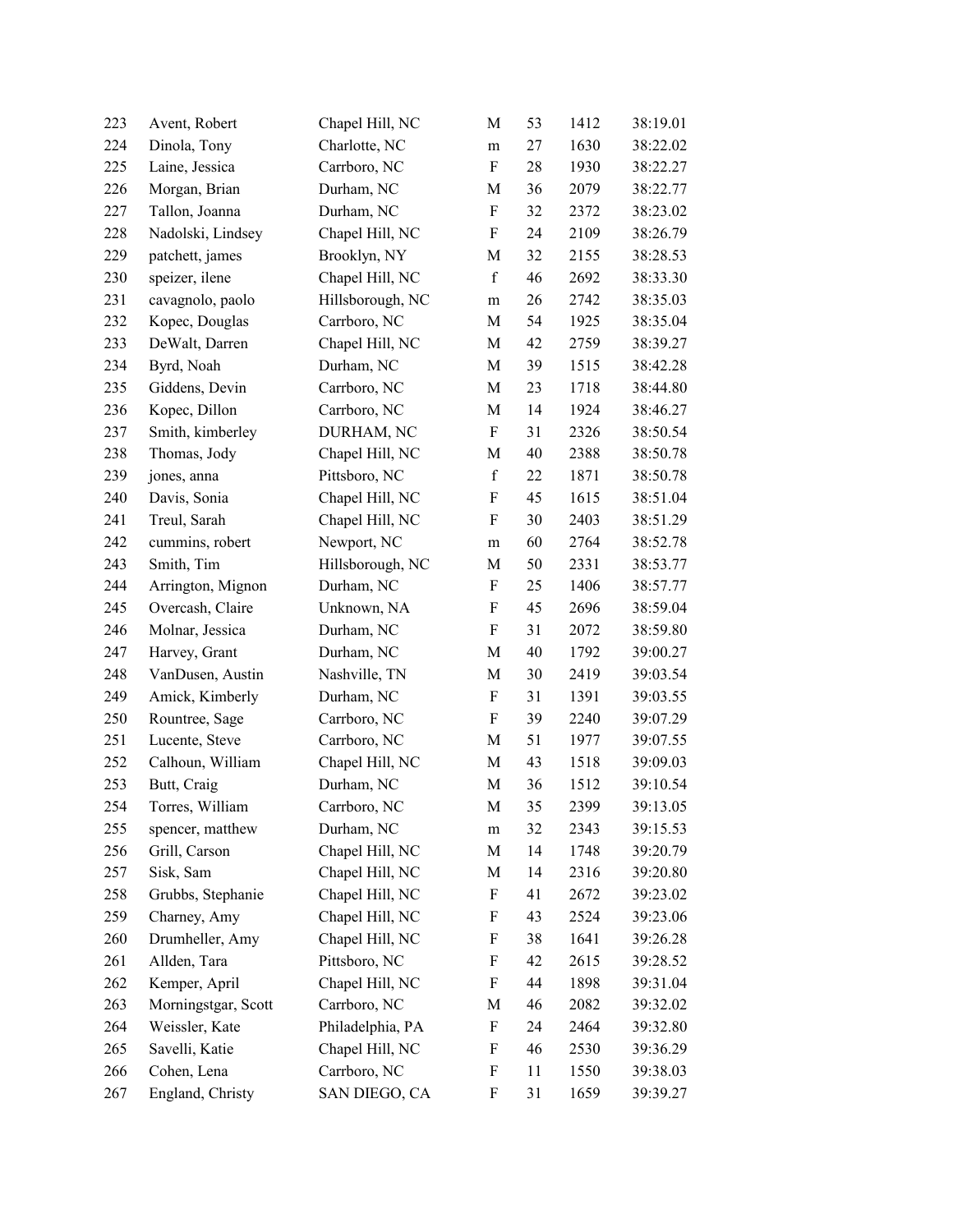| 268 | Walsh, Braden      | Pittsboro, NC       | $\boldsymbol{\mathrm{F}}$ | 35 | 2444 | 39:39.54 |
|-----|--------------------|---------------------|---------------------------|----|------|----------|
| 269 | Weeks, Kevin       | Carrboro, NC        | M                         | 48 | 2462 | 39:41.28 |
| 270 | Weeks, Ahna        | Carrboro, NC        | F                         | 18 | 2460 | 39:41.54 |
| 271 | Weeks, Cyndy       | Carrboro, NC        | $\boldsymbol{\mathrm{F}}$ | 47 | 2461 | 39:41.57 |
| 272 | Beatty, Brian      | Carrboro, NC        | M                         | 48 | 1432 | 39:46.28 |
| 273 | Costa, Meredith    | Carrboro, NC        | $\boldsymbol{\mathrm{F}}$ | 29 | 1570 | 39:50.02 |
| 274 | Nunez, Durbin      | Carrboro, NC        | M                         | 21 | 2129 | 39:51.29 |
| 275 | sullivan, todd     | Los Angeles, CA     | ${\rm m}$                 | 36 | 2360 | 39:51.29 |
| 276 | carreno, pedro     | Mebane, NC          | m                         | 24 | 2594 | 39:51.30 |
| 277 | Lewis, James       | Durham, NC          | M                         | 45 | 1959 | 39:52.04 |
| 278 | Ervin, Luke        | DURHAM, NC          | M                         | 17 | 1664 | 39:52.80 |
| 279 | Helms, Craig       | Chapel Hill, NC     | M                         | 51 | 1800 | 39:53.29 |
| 280 | Harris, Jerry      | DURHAM, NC          | M                         | 71 | 1784 | 39:54.03 |
| 281 | Tyll, David        | Hillsborough, NC    | M                         | 37 | 2410 | 39:56.03 |
| 282 | Dauchert, Jonathan | Atlanta, GA         | M                         | 29 | 1604 | 40:02.29 |
| 283 | Christine, Sandra  | Raleigh, NC         | $\boldsymbol{\mathrm{F}}$ | 49 | 1537 | 40:04.03 |
| 284 | Mineer, Joyce      | Bear Creek, NC      | F                         | 46 | 2069 | 40:04.30 |
| 285 | Wright, Chandler   | Pittsboro, NC       | $\boldsymbol{F}$          | 22 | 2498 | 40:04.77 |
| 286 | Cavanaugh, Mark    | Chapel Hill, NC     | m                         | 38 | 1527 | 40:06.29 |
| 287 | powers, andrew     | Chapel Hill, NC     | m                         | 40 | 2570 | 40:07.03 |
| 288 | Mader, John        | Chapel Hill, NC     | M                         | 54 | 1994 | 40:07.29 |
| 289 | Shareshian, Kelly  | Chapel Hill, NC     | $\boldsymbol{\mathrm{F}}$ | 12 | 2578 | 40:08.78 |
| 290 | Jaspers, Ilona     | Carrboro, NC        | $\boldsymbol{\mathrm{F}}$ | 42 | 1867 | 40:09.76 |
| 291 | Matischak, Kalvin  | Carrboro, NC        | M                         | 9  | 2007 | 40:10.04 |
| 292 | Wadman, John       | Chapel Hill, NC     | M                         | 41 | 2439 | 40:11.80 |
| 293 | Hart, Zeke         | Chapel Hill, NC     | M                         | 22 | 1790 | 40:13.06 |
| 294 | Hirschfield, Greg  | Durham, NC          | M                         | 53 | 1819 | 40:14.05 |
| 295 | Pearce, Cedric     | Chapel Hill, NC     | $\mathbf M$               | 61 | 2163 | 40:14.29 |
| 296 | Kelly, Abby        | Chapel Hill, NC     | $\boldsymbol{\mathrm{F}}$ | 26 | 1895 | 40:14.80 |
| 297 | Andrade, Brandon   | Jacksonville, NC    | M                         | 23 | 1397 | 40:16.78 |
| 298 | Clay, Matthew      | Charlottesville, VA | M                         | 32 | 1541 | 40:18.28 |
| 299 | Hastings, Adam     | Charlottesville, VA | M                         | 30 | 1794 | 40:18.55 |
| 300 | Crenshaw, Todd     | Durham, NC          | M                         | 46 | 1586 | 40:21.03 |
| 301 | Peterson, Liam     | N Ferrisburg, VT    | M                         | 11 | 2173 | 40:21.52 |
| 302 | Crump, Carolyn     | Carrboro, NC        | F                         | 55 | 1593 | 40:22.78 |
| 303 | Turner, Mark       | Chapel Hill, NC     | M                         | 44 | 2682 | 40:24.53 |
| 304 | carreno, christian | Mebane, NC          | m                         | 12 | 2596 | 40:25.31 |
| 305 | Kern, Michael      | Wooster, OH         | M                         | 72 | 2609 | 40:26.04 |
| 306 | Kern, Robert       | Chapel Hill, NC     | M                         | 49 | 2606 | 40:26.05 |
| 307 | Young, Kelly       | Chapel Hill, NC     | F                         | 37 | 2683 | 40:31.77 |
| 308 | Tullo, John        | Chapel Hill, NC     | M                         | 53 | 2406 | 40:33.02 |
| 309 | Dinola, Brittany   | Charlotte, NC       | F                         | 29 | 1627 | 40:34.27 |
| 310 | Hastings, Nikki    | Charlottesville, VA | F                         | 29 | 1795 | 40:35.51 |
| 311 | McGibbon, Erin     | Carrboro, NC        | F                         | 17 | 2028 | 40:36.02 |
| 312 | miller, luke       | Chapel Hill, NC     | m                         | 22 | 2708 | 40:37.02 |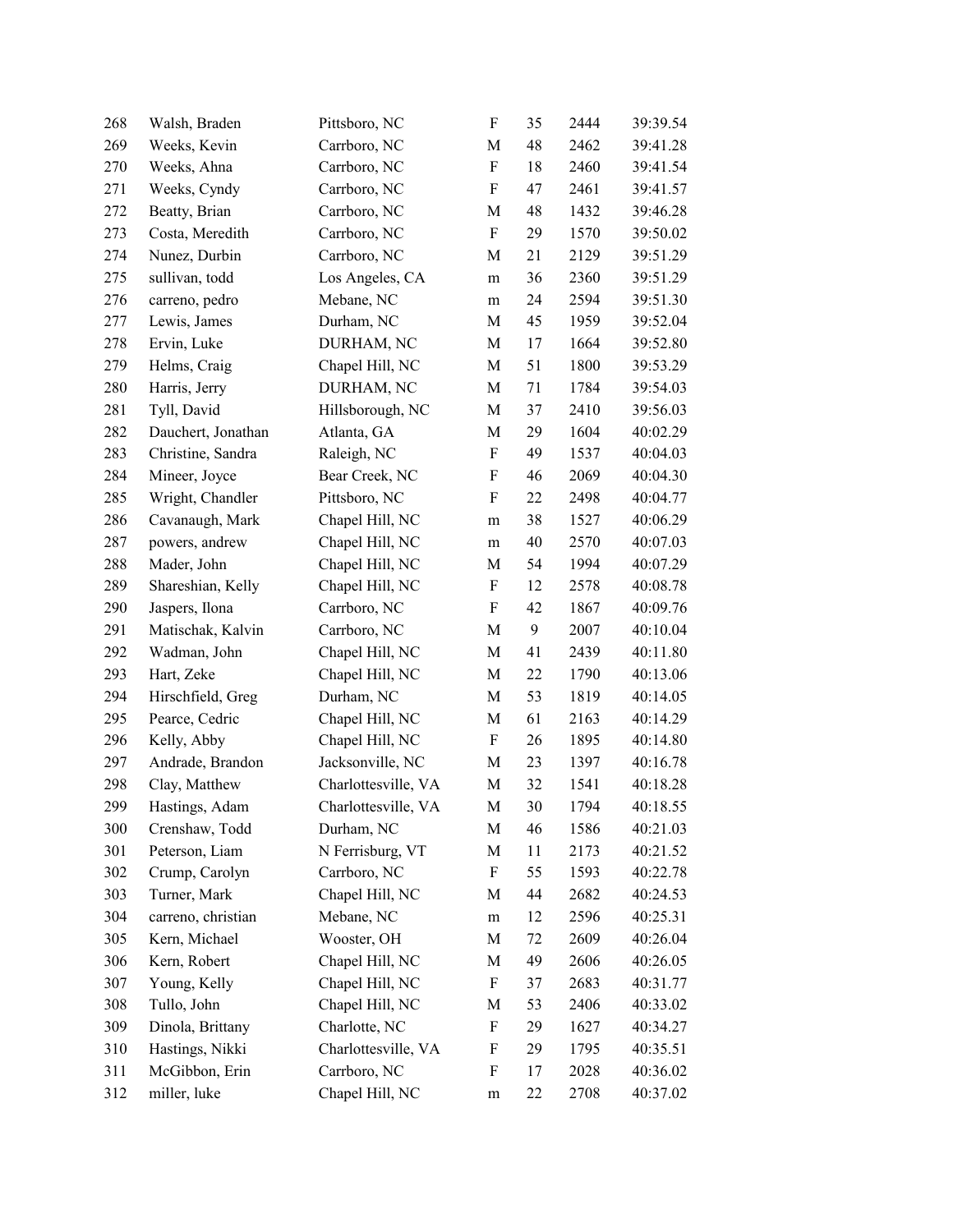| 313 | Miller, Spencer       | DURHAM, NC          | M                         | 13    | 2066 | 40:38.28 |
|-----|-----------------------|---------------------|---------------------------|-------|------|----------|
| 314 | Lewis, Sundae         | Cary, NC            | F                         | 44    | 1962 | 40:41.28 |
| 315 | Kadoma, Waka          | Chapel Hill, NC     | F                         | 42    | 2820 | 40:42.28 |
| 316 | Woods, Misty          | Hillsborough, NC    | F                         | 31    | 2495 | 40:43.06 |
| 317 | Kurdi, Ziad           | Chapel Hill, NC     | M                         | 45    | 2755 | 40:43.22 |
| 318 | Khoury, Joe           | Chapel Hill, NC     | M                         | 56    | 2713 | 40:43.79 |
| 319 | Hannan, Hannah        | Chapel Hill, NC     | F                         | 46    | 1770 | 40:43.80 |
| 320 | Power, Dan            | Pittsboro, NC       | M                         | 28    | 2192 | 40:45.29 |
| 321 | Kelly, Buddy          | Chapel Hill, NC     | M                         | 50    | 1896 | 40:47.80 |
| 322 | Ross, Morven          | Chapel Hill, NC     | $\boldsymbol{\mathrm{F}}$ | 23    | 2238 | 40:48.80 |
| 323 | McGibbon, Connor      | Carrboro, NC        | M                         | $8\,$ | 2027 | 40:48.82 |
| 324 | McClintock, Justin    | Carrboro, NC        | M                         | 32    | 2014 | 40:49.54 |
| 325 | Flynn, Michael        | Carrboro, NC        | M                         | 61    | 1689 | 40:49.56 |
| 326 | Kloehn, Robert        | Apex, NC            | $\mathbf M$               | 44    | 1917 | 40:51.55 |
| 327 | Li, Vivian            | Durham, NC          | F                         | 54    | 1965 | 40:52.05 |
| 328 | Bauman, Mary          | Oakland, Ca         | F                         | 52    | 2625 | 40:52.28 |
| 329 | Tynan, Thomas         | Washington, DC      | M                         | 30    | 2411 | 40:53.80 |
| 330 | Holaday, Sue          | Leesburg, NC        | F                         | 43    | 1829 | 40:55.06 |
| 331 | tynan, joseph         | Chapel Hill, NC     | m                         | 26    | 2657 | 40:55.28 |
| 332 | Vann Jr., William     | Chapel Hill, NC     | M                         | 63    | 2420 | 40:55.76 |
| 333 | Hirschman, Caitlin    | Chapel Hill, NC     | $\mathbf f$               | 39    | 1820 | 40:57.53 |
| 334 | Miller, Melissa       | Chapel Hill, NC     | F                         | 37    | 2065 | 40:57.56 |
| 335 | Atchison, Gregory     | Chapel Hill, NC     | M                         | 55    | 1411 | 40:58.77 |
| 336 | Macmillan, Lauren     | W. Hollywood, CA    | $\boldsymbol{\mathrm{F}}$ | 33    | 1992 | 41:01.03 |
| 337 | Miller, James         | Chapel Hill, NC     | M                         | 38    | 2064 | 41:01.54 |
| 338 | Jackson, Forrest      | Durham, NC          | M                         | 17    | 1863 | 41:01.55 |
| 339 | Swanson, Jeff         | Chapel Hill, NC     | M                         | 34    | 2366 | 41:02.79 |
| 340 | Hails, Richard        | Chapel Hill, NC     | M                         | 59    | 1764 | 41:03.52 |
| 341 | MacLean, Elizabeth    | Chapel Hill, NC     | F                         | 25    | 1990 | 41:03.78 |
| 342 | Moro, Neal            | Alpharetta, GA      | M                         | 47    | 2084 | 41:04.05 |
| 343 | Phillips, Mason       | Brooklyn, NY        | M                         | 25    | 2182 | 41:05.28 |
| 344 | Del Rio, Amanda       | Chapel Hill, NC     | F                         | 36    | 1621 | 41:07.06 |
| 345 | Wannop, George        | Broadway, NC        | M                         | 47    | 2450 | 41:08.55 |
| 346 | Marshall, Diane       | Chapel Hill, NC     | F                         | 46    | 2002 | 41:10.02 |
| 347 | Kinyamu, Harriet      | Cary, NC            | F                         | 46    | 2585 | 41:12.30 |
| 348 | Thompson, Robin       | Chapel Hill, NC     | $\boldsymbol{\mathrm{F}}$ | 43    | 2392 | 41:12.78 |
| 349 | Bader, Matt           | Durham, NC          | M                         | 28    | 1415 | 41:16.02 |
| 350 | Hope, Heather         | Morrisville, NC     | F                         | 25    | 1834 | 41:16.04 |
| 351 | Smith, Bruce          | Mebane, NC          | M                         | 48    | 2319 | 41:16.81 |
| 352 | Simmons, Lisa         | Chapel Hill, NC     | F                         | 40    | 2307 | 41:17.01 |
| 353 | Hemmerdinger, Katrina | Mebane, NC          | F                         | 46    | 1806 | 41:17.06 |
| 354 | Hadler, Wayne         | Carrboro, NC        | M                         | 57    | 1761 | 41:19.28 |
| 355 | naff, kevin           | Chapel Hill, NC     | m                         | 41    | 2635 | 41:20.53 |
| 356 | boyle, martin         | Chapel Hill, NC     | m                         | 47    | 2660 | 41:22.03 |
| 357 | Cohen, Jon            | Signal Mountain, TN | M                         | 52    | 1549 | 41:23.27 |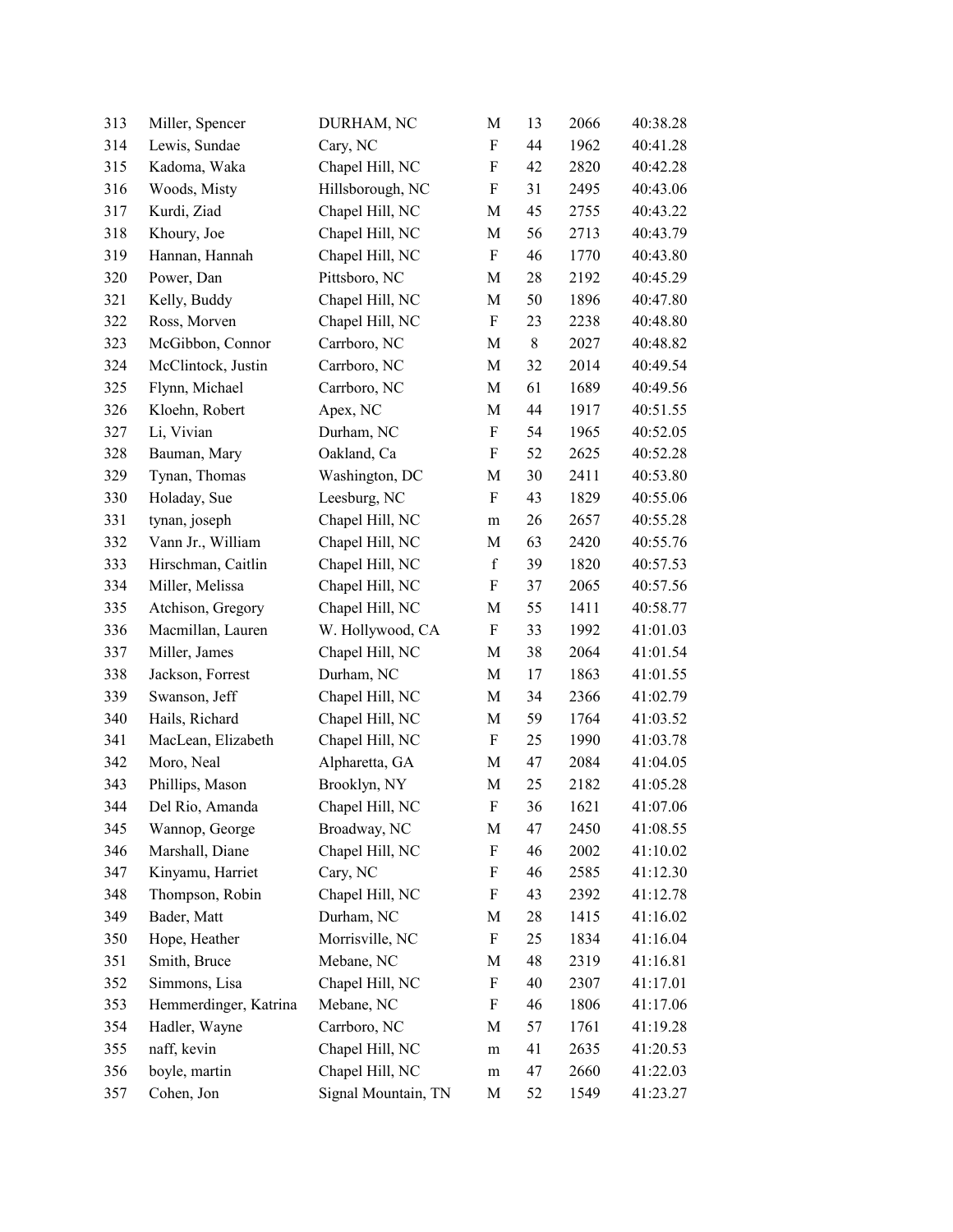| 358 | Cohen, Andrew                           | Carrboro, NC        | M                         | 48 | 1548 | 41:23.54 |
|-----|-----------------------------------------|---------------------|---------------------------|----|------|----------|
| 359 | Lopez, Destiny                          | Carrboro, NC        | $\boldsymbol{\mathrm{F}}$ | 36 | 1975 | 41:24.53 |
| 360 | Retsch-Bogart, George                   | Chapel Hill, NC     | M                         | 59 | 2212 | 41:25.05 |
| 361 | Allen, Blake                            | Chapel Hill, NC     | $\boldsymbol{\mathrm{F}}$ | 31 | 1386 | 41:25.56 |
| 362 | Meyer, Jaye                             | Chapel Hill, NC     | $\boldsymbol{\mathrm{F}}$ | 50 | 2056 | 41:26.79 |
| 363 | kern, terry                             | Chapel Hill, NC     | $\mathbf f$               | 43 | 2607 | 41:27.02 |
| 364 | Freeman, Mark                           | Charlottesville, VA | M                         | 37 | 2566 | 41:27.08 |
| 365 | emmett, heather                         | Chapel Hill, NC     | ${\bf F}$                 | 46 | 1658 | 41:27.29 |
| 366 | gooden, dana                            | Hillsborough, NC    | $\boldsymbol{\mathrm{F}}$ | 46 | 1736 | 41:27.52 |
| 367 | Allen, Jeffery                          | Hillsborough, NC    | M                         | 45 | 1389 | 41:28.04 |
| 368 | brewer, kimberly                        | Chapel Hill, NC     | $\mathbf f$               | 52 | 1487 | 41:29.28 |
| 369 | Wallace, Duncan                         | <b>GRAHAM, NC</b>   | M                         | 56 | 2442 | 41:29.81 |
| 370 | Chesser, William                        | Durham, NC          | M                         | 48 | 1533 | 41:30.02 |
| 371 | Meredith-Andrews, Jacob Chapel Hill, NC |                     | M                         | 10 | 2050 | 41:32.06 |
| 372 | Hoover, Kyle                            | Chapel Hill, NC     | $\boldsymbol{\mathrm{F}}$ | 27 | 1833 | 41:33.05 |
| 373 | Bresky, Carole                          | Pittsboro, NC       | $\boldsymbol{\mathrm{F}}$ | 57 | 1486 | 41:33.52 |
| 374 | Shubert, Tiffany                        | Chapel Hill, NC     | ${\bf F}$                 | 41 | 2296 | 41:34.79 |
| 375 | Davidian, Dave                          | Chapel Hill, NC     | M                         | 40 | 2589 | 41:36.54 |
| 376 | Sept, Susan                             | Chapel Hill, NC     | F                         | 46 | 2285 | 41:39.27 |
| 377 | Barnett, Susan                          | Carrboro, NC        | $\boldsymbol{\mathrm{F}}$ | 50 | 2629 | 41:42.02 |
| 378 | Nervo, Trish                            | Salem, VA           | F                         | 33 | 2689 | 41:42.56 |
| 379 | Thornton, Jessica                       | Carrboro, NC        | $\boldsymbol{\mathrm{F}}$ | 32 | 2543 | 41:43.02 |
| 380 | Yaggy, Rebecca                          | Brooklyn, NY        | $\boldsymbol{\mathrm{F}}$ | 40 | 2502 | 41:43.06 |
| 381 | Keppel, Matthew                         | Miami, FL           | M                         | 22 | 1901 | 41:43.81 |
| 382 | Webb, Sherry                            | Clover, SC          | $\boldsymbol{\mathrm{F}}$ | 36 | 2458 | 41:44.30 |
| 383 | Campbell, Barbara                       | Carrboro, NC        | $\boldsymbol{\mathrm{F}}$ | 54 | 1519 | 41:44.78 |
| 384 | Adams, Jennifer                         | Pittsboro, NC       | $\boldsymbol{\mathrm{F}}$ | 35 | 1381 | 41:45.80 |
| 385 | Rahn, Blake                             | Chapel Hill, NC     | M                         | 39 | 2200 | 41:46.30 |
| 386 | Combs, Chris                            | Chapel Hill, NC     | M                         | 44 | 1559 | 41:46.55 |
| 387 | wares, amy                              | Carrboro, NC        | $\mathbf f$               | 38 | 2453 | 41:46.79 |
| 388 | Cook, James                             | Berkeley, CA        | M                         | 26 | 1565 | 41:47.55 |
| 389 | freeman, connie                         | Durham, NC          | $\mathbf f$               | 35 | 2567 | 41:49.05 |
| 390 | <b>GABLE, BILL</b>                      | Chapel Hill, NC     | M                         | 55 | 1702 | 41:56.05 |
| 391 | Chambless, Della                        | Chapel Hill, NC     | $\boldsymbol{\mathrm{F}}$ | 41 | 1531 | 41:56.07 |
| 392 | Lachiewicz, Paul                        | Chapel Hill, NC     | M                         | 60 | 1929 | 41:59.04 |
| 393 | Cook, Philip                            | Chapel Hill, NC     | M                         | 65 | 1566 | 41:59.27 |
| 394 | Ludlow, Caitlin                         | Petosky, MI         | $\boldsymbol{\mathrm{F}}$ | 19 | 1979 | 42:00.03 |
| 395 | Davies-Ludlow, Rachael                  | Athens, GA          | F                         | 25 | 1606 | 42:00.53 |
| 396 | Acuff, Bennett                          | Chapel Hill, NC     | М                         | 30 | 1376 | 42:00.79 |
| 397 | Trout, Susan                            | Chapel Hill, NC     | F                         | 38 | 2404 | 42:04.53 |
| 398 | Phillips, Joanne                        | Raleigh, NC         | $\boldsymbol{\mathrm{F}}$ | 46 | 2181 | 42:07.28 |
| 399 | Fedewa, Nick                            | Chapel Hill, NC     | M                         | 23 | 1676 | 42:09.07 |
| 400 | Solum, Melissa                          | Chapel Hill, NC     | F                         | 37 | 2335 | 42:09.29 |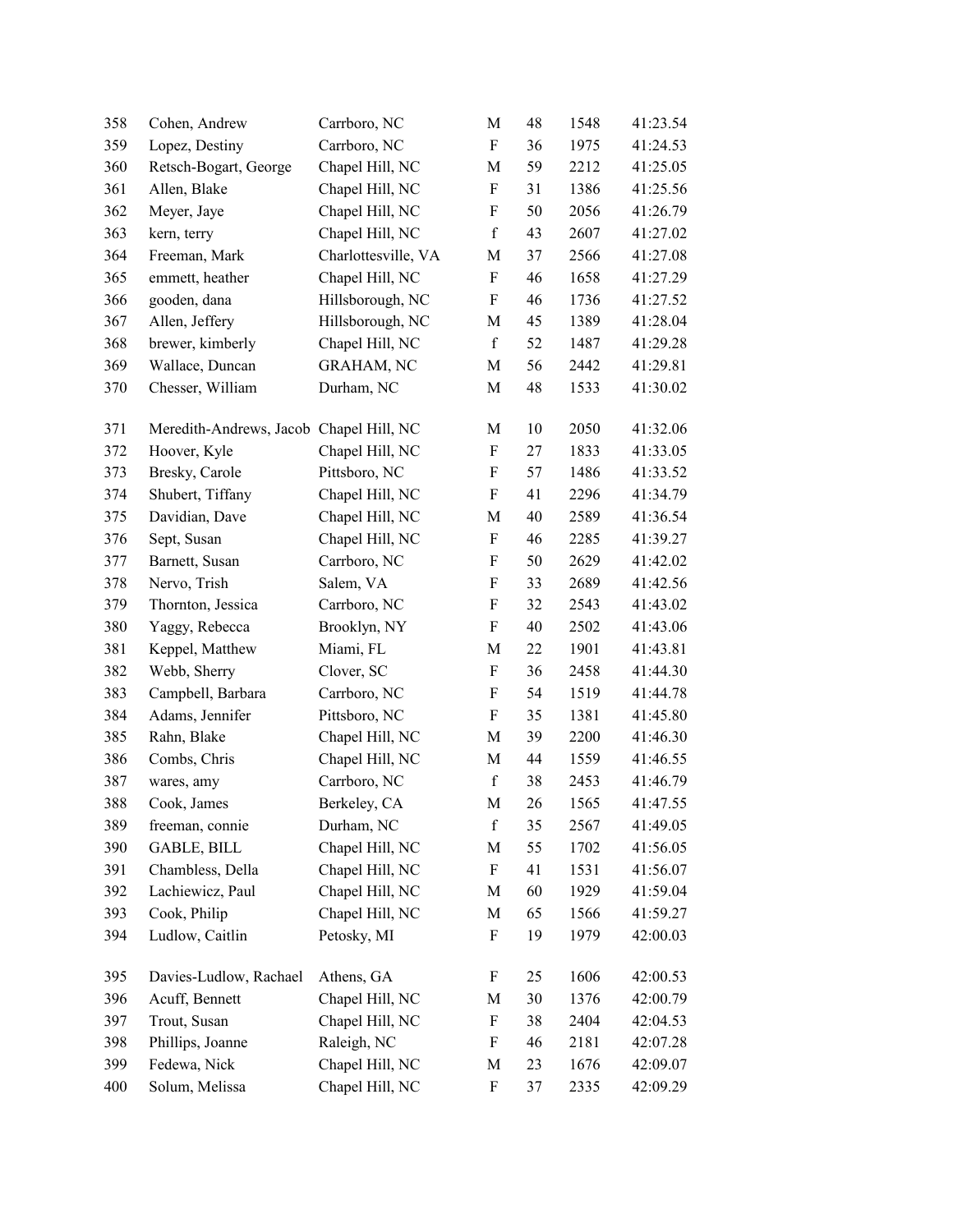| 401 | Goodnight, Bill       | Carrboro, NC      | M                         | 42 | 1738 | 42:10.53 |
|-----|-----------------------|-------------------|---------------------------|----|------|----------|
| 402 | Keane, Julie          | Chapel Hill, NC   | F                         | 42 | 2608 | 42:11.52 |
| 403 | Roe, Laura            | Chapel Hill, NC   | $\boldsymbol{\mathrm{F}}$ | 39 | 2230 | 42:14.05 |
| 404 | Harward, Sara         | Chapel Hill, NC   | $\boldsymbol{\mathrm{F}}$ | 33 | 1793 | 42:16.06 |
| 405 | maynor, tim           | Carrboro, NC      | ${\rm m}$                 | 38 | 2550 | 42:16.53 |
| 406 | Sanii, Amir           | CARY, NC          | M                         | 20 | 2258 | 42:16.76 |
| 407 | lonnen, nathan        | Carrboro, NC      | m                         | 28 | 2549 | 42:16.77 |
| 408 | brady, andrew         | Pickerington, OH  | ${\rm m}$                 | 17 | 2653 | 42:17.06 |
| 409 | Crockett, Jason       | DURHAM, NC        | M                         | 35 | 1589 | 42:17.29 |
| 410 | pttenger, dave        | Durham, NC        | m                         | 53 | 2785 | 42:17.79 |
| 411 | faison, chris         | Durham, NC        | m                         | 33 | 2661 | 42:18.77 |
| 412 | Luna, Marcy           | Chapel Hill, NC   | $\boldsymbol{\mathrm{F}}$ | 39 | 1984 | 42:20.53 |
| 413 | Brown, Mike           | <b>GRAHAM, NC</b> | M                         | 45 | 1494 | 42:21.02 |
| 414 | Warner, Todd          | Concord, NC       | M                         | 47 | 2454 | 42:22.30 |
| 415 | White, Tricia         | Carrboro, NC      | $\boldsymbol{\mathrm{F}}$ | 35 | 2695 | 42:22.53 |
| 416 | Reebye, Uday          | Chapel Hill, NC   | M                         | 37 | 2591 | 42:23.57 |
| 417 | busko, lisa           | Chapel Hill, NC   | $\mathbf f$               | 39 | 2616 | 42:23.77 |
| 418 | Eldred, Tracy         | Carrboro, NC      | $\boldsymbol{\mathrm{F}}$ | 41 | 1654 | 42:24.06 |
| 419 | ENGLAND, JIM          | SAN DIEGO, CA     | M                         | 34 | 1660 | 42:24.29 |
| 420 | Miller, Tim           | DURHAM, NC        | M                         | 38 | 2067 | 42:25.28 |
| 421 | Fleming, Andrea       | Hillsborough, NC  | F                         | 41 | 1687 | 42:25.79 |
| 422 | sharpless, leigh      | Chapel Hill, NC   | $\mathbf f$               | 12 | 2769 | 42:26.03 |
| 423 | Sharpless, Norman     | Chapel Hill, NC   | M                         | 45 | 2770 | 42:26.52 |
| 424 | McGibbon, Megan       | Carrboro, NC      | $\boldsymbol{\mathrm{F}}$ | 14 | 2030 | 42:27.52 |
| 425 | Burke, Ioana          | Durham, NC        | $\boldsymbol{\mathrm{F}}$ | 40 | 1508 | 42:28.27 |
| 426 | McGlinn, Lisa         | Chapel Hill, NC   | $\boldsymbol{\mathrm{F}}$ | 42 | 2031 | 42:31.29 |
| 427 | Shull, DeeDee         | Chapel Hill, NC   | $\boldsymbol{\mathrm{F}}$ | 48 | 2298 | 42:31.78 |
| 428 | Superak, Peter        | Carrboro, NC      | M                         | 55 | 2361 | 42:33.80 |
| 429 | Yaggy, Alex           | Brooklyn, NY      | M                         | 40 | 2501 | 42:34.26 |
| 430 | losardo, diane        | Carrboro, NC      | $\mathbf f$               | 28 | 2727 | 42:34.53 |
| 431 | THORNE, TROY          | Kernersville, NC  | M                         | 37 | 2393 | 42:34.57 |
| 432 | Haney, Erica          | Chapel Hill, NC   | $\boldsymbol{\mathrm{F}}$ | 32 | 2819 | 42:34.78 |
| 433 | Van Houtven, Courtney | Chapel Hill, NC   | F                         | 44 | 2415 | 42:39.27 |
| 434 | Neeley, Ned           | DURHAM, NC        | M                         | 51 | 2114 | 42:40.06 |
| 435 | Jones, Hannah         | Washington, DC    | F                         | 22 | 1872 | 42:40.06 |
| 436 | Walters, Alex         | Carrboro, NC      | M                         | 21 | 2445 | 42:40.29 |
| 437 | McLenaghan, Natalie   | ATHENS, GA        | F                         | 31 | 2038 | 42:40.81 |
| 438 | McLenaghan, Edwin     | DURHAM, NC        | M                         | 29 | 2037 | 42:41.02 |
| 439 | Sweigart, Andrea      | ATHENS, GA        | F                         | 35 | 2367 | 42:41.52 |
| 440 | May, Phillip          | Chapel Hill, NC   | M                         | 53 | 2012 | 42:42.80 |
| 441 | Raynor, Tom           | Chapel Hill, NC   | M                         | 60 | 2788 | 42:42.81 |
| 442 | rua, megan            | Chapel Hill, NC   | $\mathbf f$               | 28 | 2246 | 42:43.27 |
| 443 | dye, rebecca          | Chapel Hill, NC   | F                         | 40 | 2538 | 42:43.29 |
| 444 | Munne, Joan           | Durham, NC        | M                         | 43 | 2098 | 42:43.55 |
| 445 | Blackburn, Dick       | Chapel Hill, NC   | M                         | 64 | 1453 | 42:45.05 |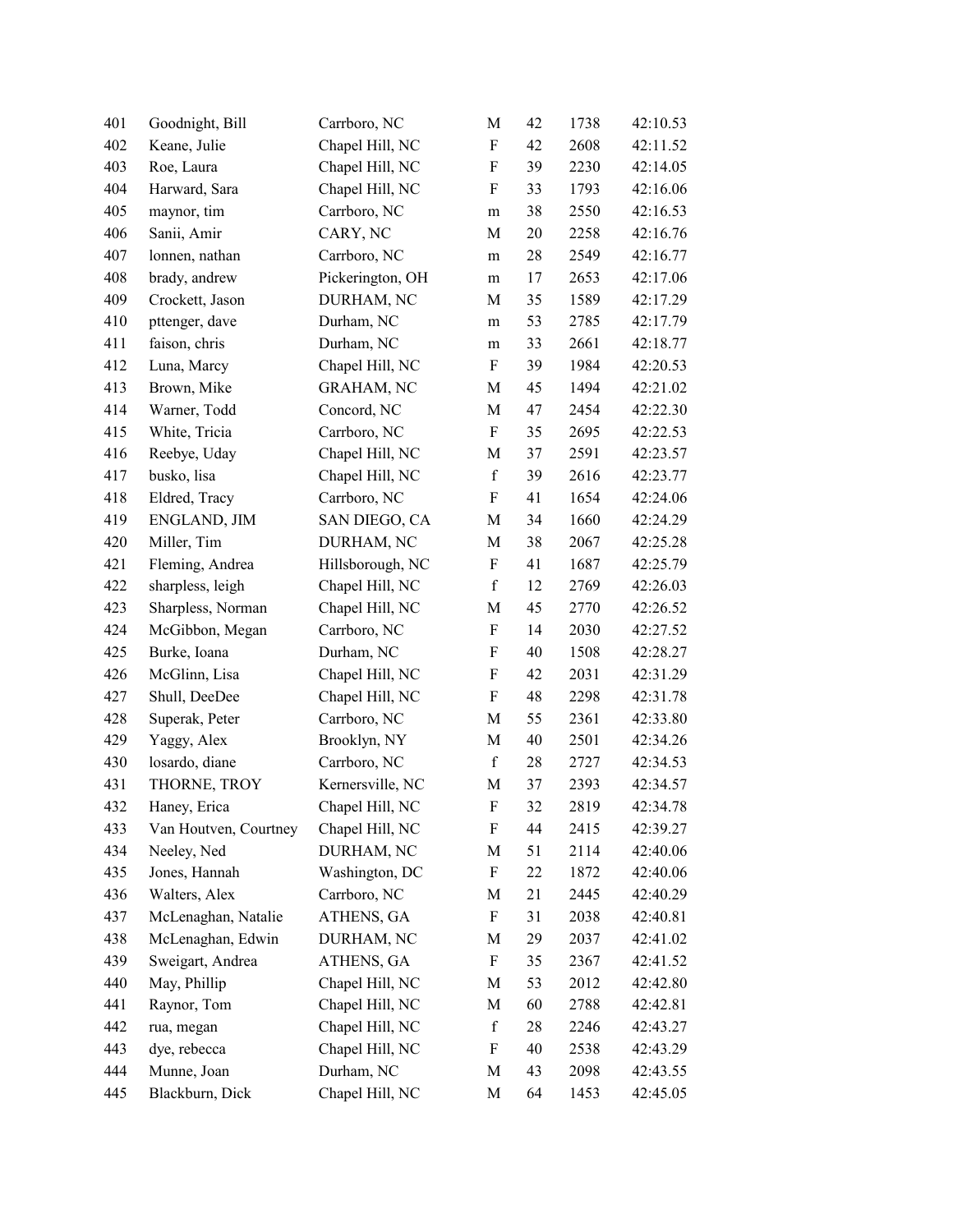| 446 | Helpingstine, Mike                       | Cary, NC           | M                         | 48     | 1803 | 42:47.04 |
|-----|------------------------------------------|--------------------|---------------------------|--------|------|----------|
| 447 | Nadolski, Keith                          | Chapel Hill, NC    | M                         | 62     | 2108 | 42:47.56 |
| 448 | Lewis, Brian                             | Cary, NC           | $\mathbf M$               | 15     | 1957 | 42:48.27 |
| 449 | Rodgers, Jo                              | Chapel Hill, NC    | $\boldsymbol{\mathrm{F}}$ | 40     | 2622 | 42:49.05 |
| 450 | long, sara                               | Carrboro, NC       | $\boldsymbol{\mathrm{F}}$ | 28     | 1973 | 42:49.80 |
| 451 | Kohler, Rebecca                          | Carrboro, NC       | M                         | 46     | 2545 | 42:52.78 |
| 452 | Crook, Marija                            | Carrboro, NC       | $\boldsymbol{\mathrm{F}}$ | 13     | 2546 | 42:52.78 |
| 453 | Fedewa, Dale                             | Chapel Hill, NC    | M                         | 46     | 1673 | 42:53.79 |
| 454 | Shuchalina, Nataliya                     | Apex, NC           | $\boldsymbol{\mathrm{F}}$ | 34     | 2297 | 42:53.79 |
| 455 | Royal, Jessica                           | Pittsboro, NC      | $\boldsymbol{\mathrm{F}}$ | 20     | 2244 | 42:58.29 |
| 456 | Biswas, Darpan                           | Durham, NC         | $\mathbf M$               | 34     | 1452 | 43:01.52 |
| 457 | Gilbert, Benjamin                        | Chapel Hill, NC    | M                         | 23     | 1720 | 43:01.54 |
| 458 | McGibbon, Lynne                          | Carrboro, NC       | $\boldsymbol{\mathrm{F}}$ | 45     | 2029 | 43:02.51 |
| 459 | Dickson, Susie                           | Chapel Hill, NC    | $\mathbf f$               | 28     | 2719 | 43:04.80 |
| 460 | worthy, sophie                           | Chapel Hill, NC    | $\mathbf f$               | 14     | 2497 | 43:06.30 |
| 461 | Ramirez Garcia, Fernando Chapel Hill, NC |                    | M                         | 29     | 2201 | 43:06.32 |
| 462 | miller, elisabeth                        | DURHAM, NC         | $\mathbf f$               | 35     | 2063 | 43:07.06 |
| 463 | bishop, ashley                           | Carrboro, NC       | $\mathbf f$               | 35     | 2801 | 43:07.31 |
| 464 | Irvin, Margaret                          | Durham, NC         | ${\bf F}$                 | 29     | 1861 | 43:08.05 |
| 465 | donovan, kelly                           | Dover, MA          | $\mathbf f$               | 21     | 2667 | 43:09.03 |
| 466 | Thomas, Stephanie                        | DURHAM, NC         | $\boldsymbol{\mathrm{F}}$ | 39     | 2390 | 43:09.80 |
| 467 | Bauer, Edward                            | Hillsborough, NC   | $\mathbf M$               | 32     | 1429 | 43:10.78 |
| 468 | McConnell, Elizabeth                     | Chapel Hill, NC    | $\boldsymbol{\mathrm{F}}$ | 38     | 2019 | 43:11.53 |
| 469 | Korfas, James                            | Chapel Hill, NC    | M                         | 45     | 1926 | 43:11.54 |
| 470 | Adams, Brian                             | Mebane, NC         | $\mathbf M$               | $28\,$ | 1379 | 43:15.02 |
| 471 | Tarantino, Lisa                          | Chapel Hill, NC    | $\boldsymbol{\mathrm{F}}$ | 44     | 2374 | 43:15.28 |
| 472 | Matthews, David                          | Carrboro, NC       | M                         | 35     | 2008 | 43:17.77 |
| 473 | morgan, michaela                         | Unknown, NA        | $\mathbf f$               | 21     | 2747 | 43:17.79 |
| 474 | Ludlow, Camden                           | Petosky, MI        | M                         | 17     | 1980 | 43:18.27 |
| 475 | Harold, Judy                             | Springfield, OR    | $\boldsymbol{\mathrm{F}}$ | 69     | 1780 | 43:20.23 |
| 476 | Kay, Kevin                               | Carrboro, NC       | M                         | 34     | 1890 | 43:20.23 |
| 477 | Jefferson, William                       | Charlotte, NC      | M                         | 43     | 2680 | 43:20.24 |
| 478 | Cunningham, Melissa                      | Carrboro, NC       | F                         | 32     | 1597 | 43:20.27 |
| 479 | Jones, Meredith                          | Bethesda, MD       | F                         | 25     | 1875 | 43:20.78 |
| 480 | May, Andrew                              | Chapel Hill, NC    | M                         | 21     | 2009 | 43:22.29 |
| 481 | Phillips, Michael                        | Pittsboro, NC      | M                         | 60     | 2183 | 43:22.78 |
| 482 | May, Emma                                | Chapel Hill, NC    | F                         | 23     | 2010 | 43:23.01 |
| 483 | Wang, Virginia                           | Carrboro, NC       | F                         | 36     | 2449 | 43:23.78 |
| 484 | Cox, Brian                               | Peachtree City, GA | M                         | 39     | 1577 | 43:25.28 |
| 485 | Hennen, Jessica                          | Chapel Hill, NC    | F                         | 17     | 2522 | 43:26.02 |
| 486 | Smith, Debbie                            | Hillsborough, NC   | F                         | 51     | 2321 | 43:27.79 |
| 487 | Porter, Greg                             | Carrboro, NC       | M                         | 49     | 2187 | 43:28.28 |
| 488 | chu, alex                                | Chapel Hill, NC    | m                         | 29     | 2729 | 43:29.80 |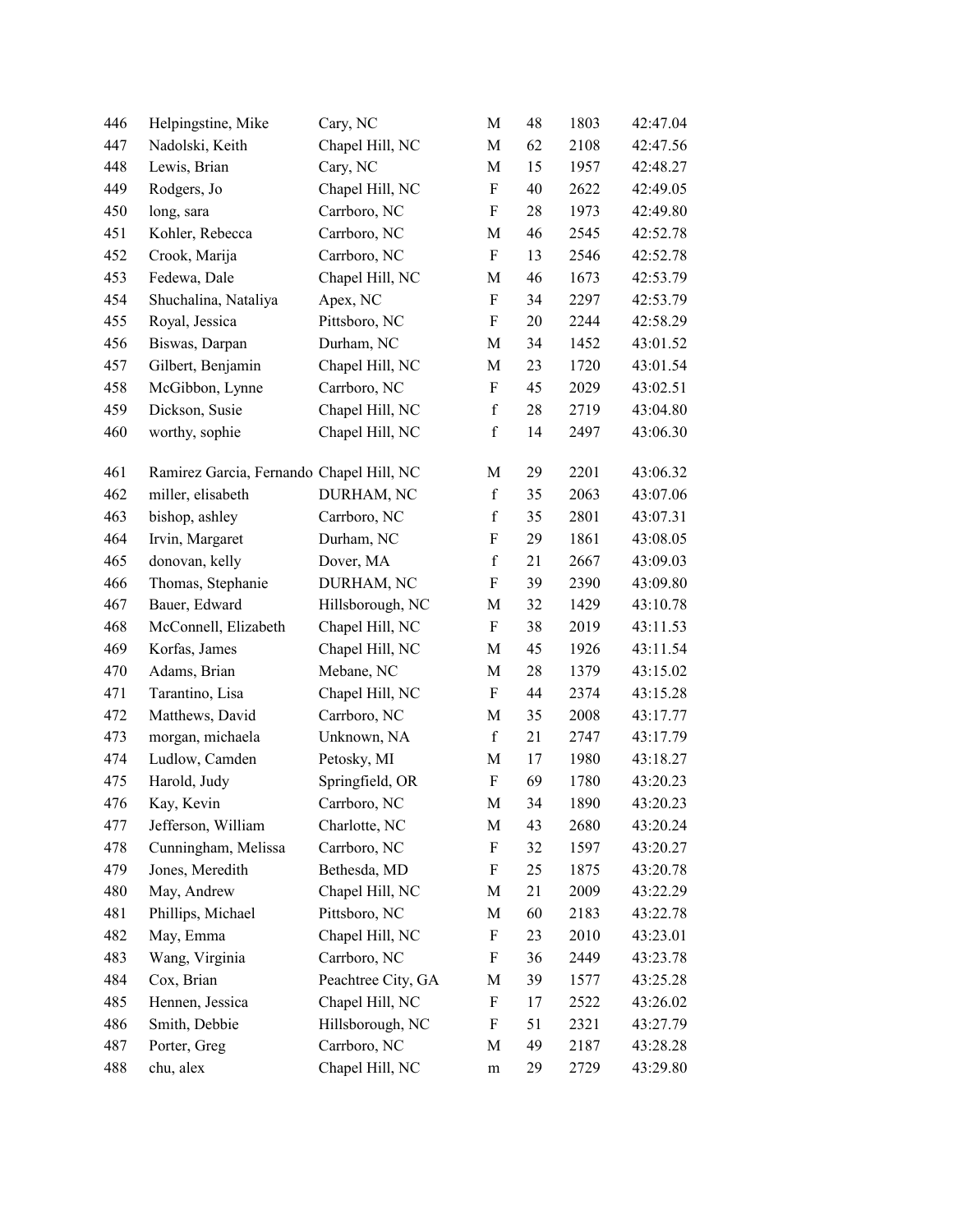| 489 | Bertuglia-Haley, Michelle Durham, NC |                         | F                         | 33 | 1447 | 43:30.05 |
|-----|--------------------------------------|-------------------------|---------------------------|----|------|----------|
| 490 | Davis, Beth                          | <b>Blowing Rock, NC</b> | $\boldsymbol{\mathrm{F}}$ | 39 | 1608 | 43:31.53 |
| 491 | foster, andrew                       | Chapel Hill, NC         | m                         | 42 | 1690 | 43:33.53 |
| 492 | Toper, Melissa                       | <b>GRAHAM, NC</b>       | F                         | 33 | 2398 | 43:34.04 |
| 493 | Cooley, Christina                    | Carrboro, NC            | $\boldsymbol{\mathrm{F}}$ | 35 | 1568 | 43:34.29 |
| 494 | duch, david                          | Wilmington, DE          | m                         | 39 | 2572 | 43:35.73 |
| 495 | duch, anne                           | Wilmington, DE          | $\mathbf f$               | 40 | 2571 | 43:35.75 |
| 496 | Coulter, Mark                        | Chapel Hill, NC         | M                         | 53 | 1573 | 43:35.78 |
| 497 | Young, Steven                        | DURHAM, NC              | M                         | 51 | 2507 | 43:35.78 |
| 498 | Lindley, Maya                        | Chapel Hill, NC         | $\boldsymbol{\mathrm{F}}$ | 34 | 1969 | 43:36.77 |
| 499 | Gray, Lindsay                        | Durham, NC              | $\boldsymbol{\mathrm{F}}$ | 38 | 1742 | 43:39.04 |
| 500 | Ising, Ted                           | Chapel Hill, NC         | M                         | 39 | 1862 | 43:42.05 |
| 501 | laferriere, gerry                    | Chapel Hill, NC         | ${\rm m}$                 | 55 | 2598 | 43:42.78 |
| 502 | Hart, Lauren                         | Chapel Hill, NC         | $\boldsymbol{\mathrm{F}}$ | 27 | 1788 | 43:43.02 |
| 503 | Acuff, Mark                          | Chapel Hill, NC         | M                         | 58 | 1377 | 43:44.27 |
| 504 | Lawrence, Kathy                      | Hillsborough, NC        | $\boldsymbol{\mathrm{F}}$ | 51 | 2778 | 43:48.52 |
| 505 | Zollweg, Linda                       | Hillsborough, NC        | ${\bf F}$                 | 58 | 2514 | 43:48.77 |
| 506 | Hunter, Ian                          | Chapel Hill, NC         | M                         | 48 | 1849 | 43:50.05 |
| 507 | Pugh, Joy                            | Charlottesville, VA     | F                         | 33 | 2197 | 43:50.27 |
| 508 | Martin, Heather                      | Bivalve, MD             | $\boldsymbol{\mathrm{F}}$ | 27 | 2003 | 43:50.78 |
| 509 | Hurt, Christi                        | Chapel Hill, NC         | $\boldsymbol{F}$          | 40 | 1852 | 43:51.51 |
| 510 | Dellinger, Hampton                   | DURHAM, NC              | $\mathbf M$               | 44 | 1622 | 43:51.56 |
| 511 | Vazquez, Elizabeth                   | Carrboro, NC            | F                         | 29 | 2422 | 43:52.02 |
| 512 | bennett, william                     | Mt. Pleasant, SC        | m                         | 16 | 1441 | 43:54.78 |
| 513 | Hesse, Marcus                        | Chapel Hill, NC         | M                         | 25 | 2564 | 43:55.04 |
| 514 | kime, jonathan                       | Chapel Hill, NC         | m                         | 39 | 2698 | 43:57.05 |
| 515 | campbell, christen                   | Carrboro, NC            | $\mathbf f$               | 27 | 2717 | 43:57.07 |
| 516 | carter, marisa                       | Chapel Hill, NC         | $\mathbf f$               | 33 | 2637 | 43:58.04 |
| 517 | carter, jeffrey                      | Chapel Hill, NC         | m                         | 34 | 2636 | 43:58.29 |
| 518 | Fenton, Charliss                     | Somerville, MA          | F                         | 24 | 1677 | 44:02.77 |
| 519 | Gamber, Amy                          | Chapel Hill, NC         | ${\bf F}$                 | 42 | 1707 | 44:02.81 |
| 520 | Hogan, Brian                         | Chapel Hill, NC         | M                         | 37 | 1825 | 44:03.27 |
| 521 | Cox, John                            | <b>GRAHAM, NC</b>       | M                         | 42 | 1578 | 44:04.56 |
| 522 | Hoffman, Steve                       | Durham, NC              | M                         | 36 | 1824 | 44:06.29 |
| 523 | Lundahl, Naomi                       | Chapel Hill, NC         | F                         | 56 | 1985 | 44:08.53 |
| 524 | Gaither, Molly                       | Carrboro, NC            | F                         | 29 | 1704 | 44:11.04 |
| 525 | vorhaus, dan                         | Chapel Hill, NC         | M                         | 30 | 2432 | 44:14.55 |
| 526 | Childs, Paige                        | Chapel Hill, NC         | F                         | 33 | 1535 | 44:15.02 |
| 527 | Richard, Rebecca                     | Chapel Hill, NC         | $\boldsymbol{\mathrm{F}}$ | 36 | 2215 | 44:17.27 |
| 528 | Svendsen, Scott                      | Durham, NC              | M                         | 35 | 2365 | 44:19.02 |
| 529 | Mabb, Angela                         | Durham, NC              | F                         | 31 | 1988 | 44:19.76 |
| 530 | bauer, loretta                       | Hillsborough, NC        | $\mathbf f$               | 27 | 1430 | 44:20.53 |
| 531 | vorhaus, david                       | Chapel Hill, NC         | M                         | 27 | 2433 | 44:20.55 |
| 532 | Campbell, Drew                       | Chapel Hill, NC         | $\mathbf M$               | 11 | 2669 | 44:22.57 |
|     |                                      |                         |                           |    |      |          |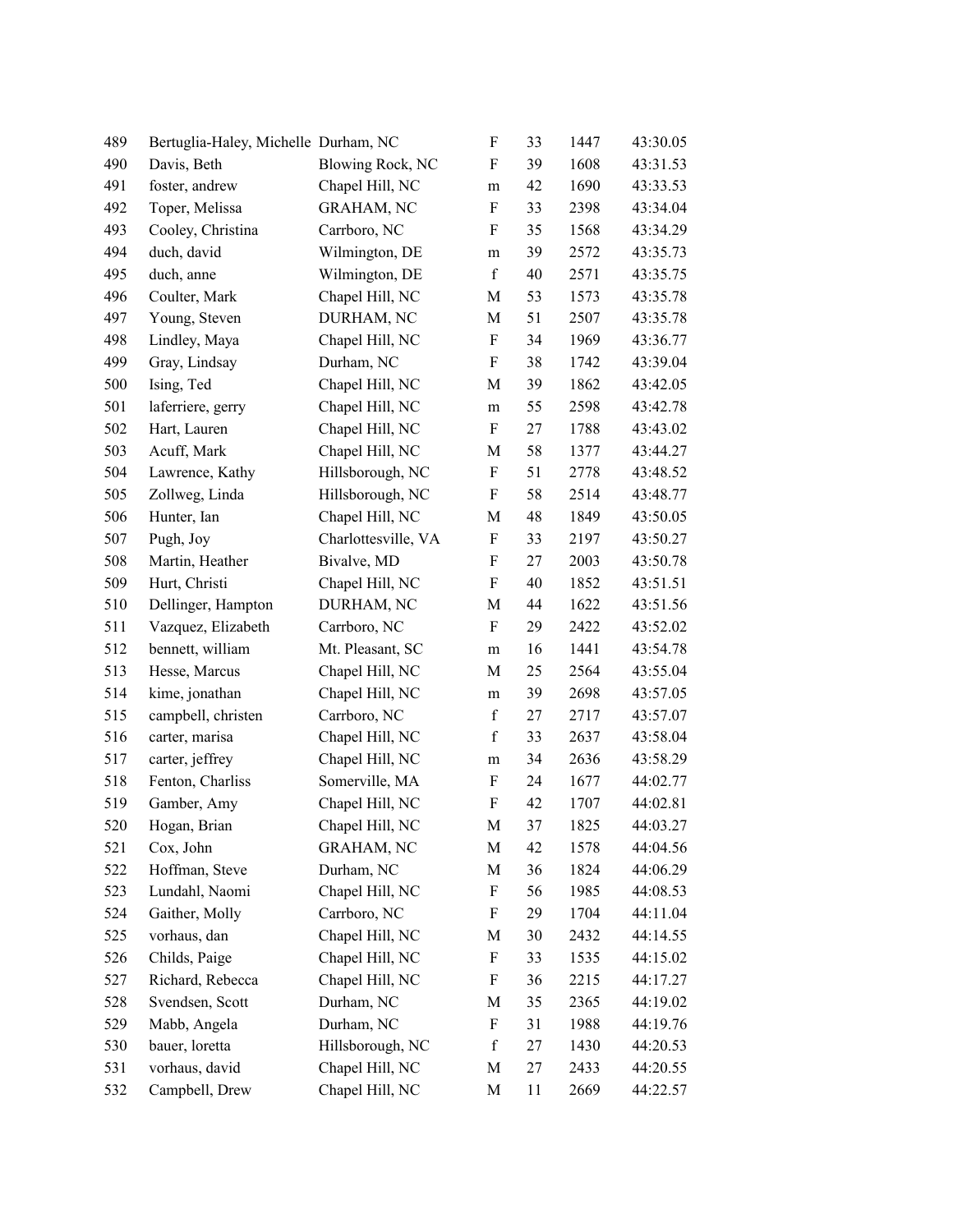| 533 | HOMES, leslie        | Raleigh, NC      | $\boldsymbol{\mathrm{F}}$ | 58 | 1830 | 44:23.29 |
|-----|----------------------|------------------|---------------------------|----|------|----------|
| 534 | Smith, Stuart        | Chapel Hill, NC  | M                         | 24 | 2329 | 44:23.52 |
| 535 | Syvertsen, Kara      | Denver, CO       | $\boldsymbol{\mathrm{F}}$ | 32 | 2368 | 44:24.02 |
| 536 | Leach, Carey         | Durham, NC       | F                         | 39 | 1942 | 44:27.79 |
| 537 | Cutts, Lori          | DURHAM, NC       | F                         | 48 | 2556 | 44:28.30 |
| 538 | tawil, laura         | Chapel Hill, NC  | $\mathbf f$               | 29 | 2377 | 44:28.54 |
| 539 | Brouwer, Emily       | Chapel Hill, NC  | F                         | 35 | 1491 | 44:28.56 |
| 540 | Davis, Anna          | manteo, NC       | $\boldsymbol{F}$          | 29 | 1607 | 44:30.79 |
| 541 | Schneider, Julianna  | DURHAM, NC       | $\boldsymbol{\mathrm{F}}$ | 11 | 2620 | 44:31.78 |
| 542 | Tilley, Steve        | Durham, NC       | M                         | 45 | 2395 | 44:32.30 |
| 543 | Youngman, Pete       | Sacramento, CA   | M                         | 47 | 2509 | 44:32.51 |
| 544 | Youngman, Alex       | Chapel Hill, NC  | M                         | 16 | 2508 | 44:32.56 |
| 545 | Smith, Peter         | Carrboro, NC     | $\mathbf M$               | 40 | 2327 | 44:33.79 |
| 546 | Mehringer, Gabrielle | Chapel Hill, NC  | $\boldsymbol{\mathrm{F}}$ | 16 | 2047 | 44:34.29 |
| 547 | Vanderford, Maria    | Chapel Hill, NC  | F                         | 16 | 2528 | 44:34.31 |
| 548 | Saker, Korinn        | Hillsborough, NC | F                         | 53 | 2252 | 44:36.97 |
| 549 | Fox, Jennifer        | Chapel Hill, NC  | $\boldsymbol{F}$          | 39 | 1693 | 44:36.99 |
| 550 | Vickers, Tim         | Chapel Hill, NC  | M                         | 46 | 2423 | 44:37.04 |
| 551 | Berkowitz, Cara      | Chapel Hill, NC  | $\boldsymbol{\mathrm{F}}$ | 28 | 1444 | 44:37.27 |
| 552 | Buberl, Jan          | Chapel Hill, NC  | M                         | 36 | 1500 | 44:38.79 |
| 553 | Chupka, Frank        | Brandon, FL      | M                         | 46 | 1540 | 44:38.79 |
| 554 | Kelly, James         | Chapel Hill, NC  | M                         | 26 | 2697 | 44:39.29 |
| 555 | Barbee, Blaine       | Hillsborough, NC | $\boldsymbol{\mathrm{F}}$ | 29 | 1423 | 44:42.04 |
| 556 | Kleinhammes, Alfred  | Chapel Hill, NC  | M                         | 60 | 1915 | 44:43.26 |
| 557 | Dinola, Sandy        | Chapel Hill, NC  | $\boldsymbol{\mathrm{F}}$ | 56 | 1629 | 44:43.55 |
| 558 | Blunk, John          | Chapel Hill, NC  | M                         | 55 | 1465 | 44:43.76 |
| 559 | Berendsen, Lisa      | Matthews, NC     | $\boldsymbol{F}$          | 42 | 1443 | 44:44.03 |
| 560 | Kane, Loren          | Matthews, NC     | M                         | 40 | 1883 | 44:44.28 |
| 561 | Kauftheil, Randy     | Chapel Hill, NC  | M                         | 53 | 1888 | 44:45.02 |
| 562 | Carey, Erin          | Chapel Hill, NC  | F                         | 30 | 1522 | 44:46.28 |
| 563 | Taylor, Candace      | Brooklyn, NY     | $\mathbf F$               | 32 | 2380 | 44:46.29 |
| 564 | Hill, Chris          | Pittsboro, NC    | M                         | 60 | 1815 | 44:47.03 |
| 565 | Baer, Katherine      | Carrboro, NC     | F                         | 42 | 1416 | 44:48.31 |
| 566 | Paul, Michael        | Carrboro, NC     | M                         | 43 | 2159 | 44:48.53 |
| 567 | Grill, Julie         | Chapel Hill, NC  | F                         | 47 | 1749 | 44:49.28 |
| 568 | Manns, John          | Chapel Hill, NC  | M                         | 43 | 1999 | 44:49.29 |
| 569 | Van Sant, Laura      | Chapel Hill, NC  | F                         | 45 | 2555 | 44:49.75 |
| 570 | Bourdo, Stephanie    | Chicago, IL      | F                         | 29 | 1477 | 44:50.02 |
| 571 | Hartzell, Jamie      | Chapel Hill, NC  | F                         | 29 | 1791 | 44:50.03 |
| 572 | Wenzel, Kerry        | Atlanta, GA      | F                         | 33 | 2468 | 44:50.77 |
| 573 | Legere, Jeff         | DURHAM, NC       | M                         | 55 | 1950 | 44:51.52 |
| 574 | Legere, Jason        | DURHAM, NC       | M                         | 26 | 1949 | 44:51.53 |
| 575 | Bolon, Hank          | Chapel Hill, NC  | M                         | 15 | 2603 | 44:52.19 |
| 576 | Bolon, Meredith      | Chapel Hill, NC  | $\boldsymbol{\mathrm{F}}$ | 46 | 2604 | 44:52.52 |
| 577 | Murrah, Valerie      | Chapel Hill, NC  | F                         | 60 | 2101 | 44:53.52 |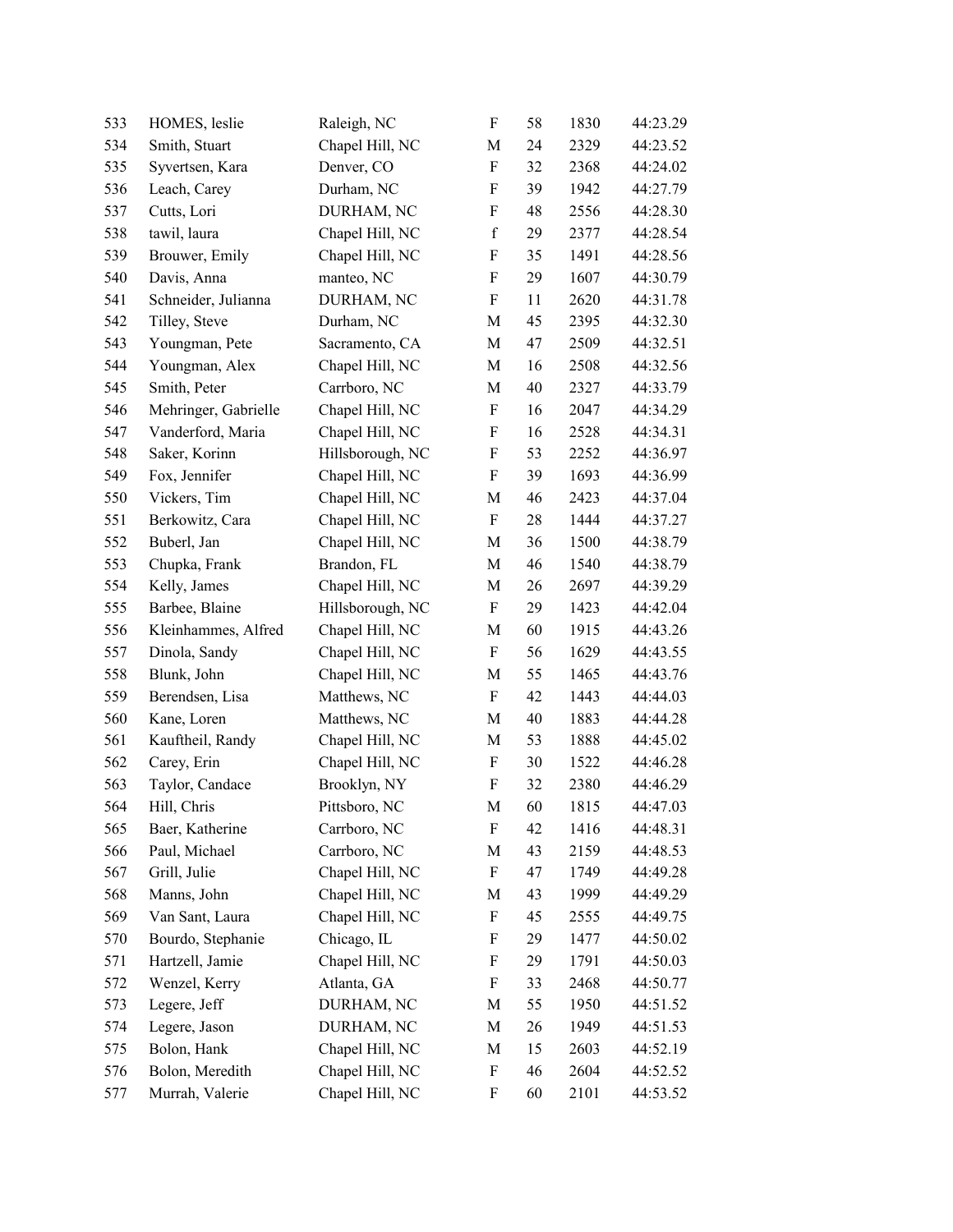| 579<br>580 | chu, jennifer<br>Stevens, Erika         | Chapel Hill, NC  | $\mathbf f$               | 27    | 2730 | 44:56.04 |
|------------|-----------------------------------------|------------------|---------------------------|-------|------|----------|
|            |                                         |                  |                           |       |      |          |
|            |                                         | ATHENS, GA       | F                         | 35    | 2837 | 44:57.49 |
| 581        | Carpenter, Denise                       | Chapel Hill, NC  | F                         | 44    | 1525 | 44:57.77 |
| 582        | Dodson, Christy                         | Chapel Hill, NC  | F                         | 38    | 1637 | 44:58.03 |
| 583        | Hurtgen, Madison                        | Madison, CT      | F                         | 12    | 1854 | 44:58.27 |
| 584        | Nogo, Jasmina                           | Mebane, NC       | F                         | 24    | 2124 | 45:01.06 |
| 585        | Bryant-Comstock, Katelyn Washington, DC |                  | F                         | 24    | 1499 | 45:01.27 |
| 586        | kirschbrown, justin                     | Chapel Hill, NC  | m                         | 29    | 2537 | 45:01.79 |
| 587        | Caron, Whitney                          | Carrboro, NC     | F                         | 26    | 2536 | 45:02.56 |
| 588        | Calhoun, Linh                           | Chapel Hill, NC  | F                         | 43    | 1517 | 45:02.77 |
| 589        | Cruickshank, Rachael                    | Chapel Hill, NC  | $\boldsymbol{F}$          | 41    | 1590 | 45:03.04 |
| 590        | laatz, mike                             | Chapel Hill, NC  | m                         | 43    | 2709 | 45:03.05 |
| 591        | Zaas, Jake                              | Chapel Hill, NC  | M                         | $8\,$ | 2511 | 45:03.06 |
| 592        | Zaas, Aimee                             | Chapel Hill, NC  | F                         | 40    | 2510 | 45:03.79 |
| 593        | Bush, Peggy                             | Chapel Hill, NC  | F                         | 55    | 2711 | 45:06.01 |
| 594        | Hughes, Michael                         | Carrboro, NC     | M                         | 56    | 1846 | 45:06.03 |
| 595        | Mullen, Rory                            | Chapel Hill, NC  | $\boldsymbol{\mathrm{F}}$ | 26    | 2094 | 45:07.78 |
| 596        | Hurtgen, Christopher                    | Madison, CT      | M                         | 39    | 1853 | 45:08.31 |
| 597        | Helms, Tanya                            | Chapel Hill, NC  | F                         | 51    | 1801 | 45:08.54 |
| 598        | Campbell, Jeness                        | Durham, NC       | F                         | 41    | 1520 | 45:10.77 |
| 599        | Grace, Erika                            | Chapel Hill, NC  | $\boldsymbol{\mathrm{F}}$ | 38    | 1741 | 45:13.77 |
| 600        | Lutz, Michael                           | DURHAM, NC       | M                         | 51    | 1986 | 45:14.75 |
| 601        | Grabowski, Chuck                        | Chapel Hill, NC  | M                         | 37    | 1740 | 45:14.75 |
| 602        | Cook, Chris                             | Raleigh, NC      | M                         | 40    | 1563 | 45:15.03 |
| 603        | Lucas, Luke                             | Chapel Hill, NC  | M                         | 64    | 2626 | 45:15.31 |
| 604        | danku, carter                           | Chapel Hill, NC  | m                         | 12    | 2659 | 45:15.51 |
| 605        | McConnell, Jeff                         | Chapel Hill, NC  | M                         | 37    | 2020 | 45:15.53 |
| 606        | Strelitz, Jean                          | Carrboro, NC     | F                         | 23    | 2351 | 45:16.04 |
| 607        | Myers, Valerie                          | Burlington, NC   | F                         | 44    | 2106 | 45:16.05 |
| 608        | gresset, johanna                        | Durham, NC       | $\mathbf f$               | 26    | 2757 | 45:16.26 |
| 609        | FitzSimons, Rachel                      | Durham, NC       | F                         | 26    | 1685 | 45:18.07 |
| 610        | Briggs, Patricia                        | Mebane, NC       | F                         | 55    | 1488 | 45:18.55 |
| 611        | Huemmer, Matt                           | Chapel Hill, NC  | M                         | 45    | 1844 | 45:19.54 |
| 612        | filer, will                             | Chapel Hill, NC  | m                         | 28    | 2802 | 45:19.55 |
| 613        | Dobbins, Mary Ann                       | Durham, NC       | F                         | 41    | 1634 | 45:21.52 |
| 614        | Tyler, Eileen                           | Chapel Hill, NC  | F                         | 59    | 2409 | 45:24.31 |
| 615        | austin, jeff                            | Redwood City, CA | m                         | 35    | 2796 | 45:24.78 |
| 616        | o'Kane, Brigid                          | Carrboro, NC     | F                         | 14    | 2138 | 45:25.28 |
| 617        | Fiorito Jr., Agustin                    | Chapel Hill, NC  | $\mathbf M$               | 12    | 1684 | 45:25.79 |
| 618        | sampson, jerry                          | Asheville, NC    | m                         | 65    | 2648 | 45:28.04 |
| 619        | Scroggs, Joseoh                         | Chicago, IL      | M                         | 27    | 2277 | 45:30.04 |
| 620        | Halstead, Elizabeth                     | Apex, NC         | F                         | 33    | 1766 | 45:31.24 |
| 621        | O'Brien, Richard                        | Chapel Hill, NC  | M                         | 31    | 2132 | 45:31.26 |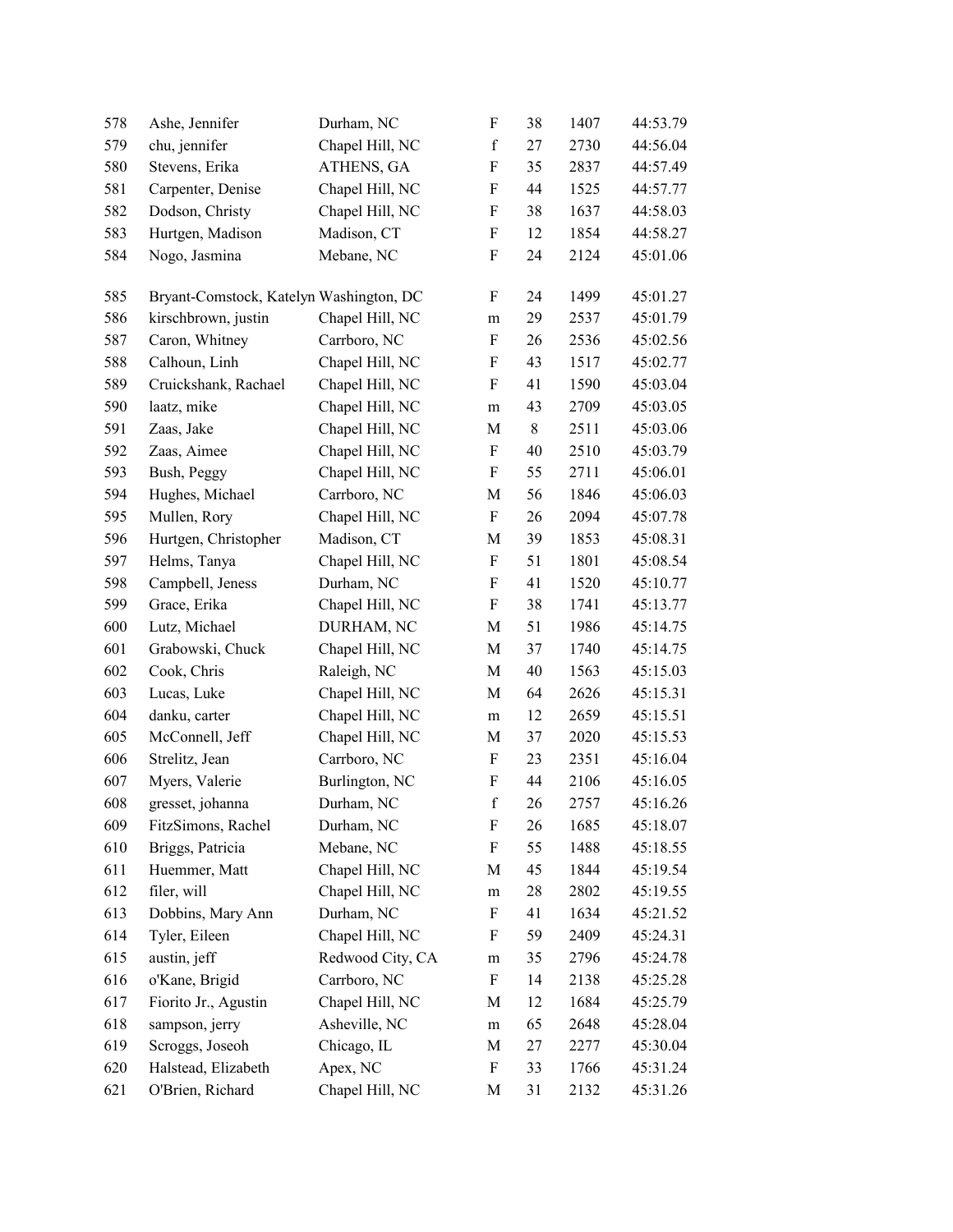| 622 | O'Brien, Sarah        | Chapel Hill, NC     | $\boldsymbol{\mathrm{F}}$ | 29 | 2133 | 45:31.26 |
|-----|-----------------------|---------------------|---------------------------|----|------|----------|
| 623 | Bloom, Kerry          | Chapel Hill, NC     | M                         | 57 | 1462 | 45:33.03 |
| 624 | Huemmer, Melissa      | Chapel Hill, NC     | ${\bf F}$                 | 43 | 1845 | 45:34.02 |
| 625 | Luck, Mitchell        | Chapel Hill, NC     | M                         | 38 | 2588 | 45:35.26 |
| 626 | reebye, laura         | Chapel Hill, NC     | $\boldsymbol{\mathrm{F}}$ | 38 | 2590 | 45:35.27 |
| 627 | Morton, Chris         | Chapel Hill, NC     | $\mathbf M$               | 39 | 2592 | 45:35.78 |
| 628 | Morton, Luke          | Chapel Hill, NC     | M                         | 12 | 2593 | 45:36.28 |
| 629 | Surh, Jerry           | Carrboro, NC        | $\mathbf M$               | 72 | 2362 | 45:36.55 |
| 630 | Nieman, Stephanie     | Hillsborough, NC    | ${\bf F}$                 | 27 | 2123 | 45:38.77 |
| 631 | Taylor, Ken           | Chapel Hill, NC     | M                         | 48 | 2381 | 45:38.77 |
| 632 | Jacobs Kenyon, Anne   | Efland, NC          | $\boldsymbol{\mathrm{F}}$ | 40 | 1866 | 45:38.81 |
| 633 | Berkowitz, Lee        | Chapel Hill, NC     | M                         | 60 | 1445 | 45:40.03 |
| 634 | Power, Courtney       | Pittsboro, NC       | $\rm F$                   | 28 | 2191 | 45:41.29 |
| 635 | rose, evan            | Chapel Hill, NC     | m                         | 15 | 2561 | 45:41.54 |
| 636 | Rose, Eli             | Chapel Hill, NC     | M                         | 13 | 2562 | 45:41.55 |
| 637 | Fiorito, Agustin      | Chapel Hill, NC     | M                         | 40 | 1683 | 45:42.04 |
| 638 | Malzahn, Scott        | Durham, NC          | $\mathbf M$               | 35 | 1997 | 45:42.27 |
| 639 | Grinnan, Lucy         | Midlothian, VA      | F                         | 14 | 1751 | 45:44.03 |
| 640 | Edwards, Michael      | Hillsborough, NC    | M                         | 49 | 2700 | 45:44.53 |
| 641 | Brandes, Scott        | Chapel Hill, NC     | $\mathbf M$               | 40 | 1480 | 45:45.28 |
| 642 | Lilley, Kelly         | Bahama, NC          | $\rm F$                   | 37 | 1968 | 45:45.54 |
| 643 | Bennett, J.           | Mt. Pleasant, SC    | M                         | 49 | 1440 | 45:46.04 |
| 644 | rodgers, phil         | Chapel Hill, NC     | ${\rm m}$                 | 43 | 2831 | 45:46.27 |
| 645 | Bachman, Jennifer     | Bahama, NC          | F                         | 45 | 1414 | 45:47.05 |
| 646 | brown, nathan         | Hillsborough, NC    | M                         | 39 | 1495 | 45:49.49 |
| 647 | Jones, Ben            | Unknown, NA         | M                         | 34 | 2838 | 45:49.51 |
| 648 | Hoogervorst, Douglas  | Chapel Hill, NC     | M                         | 41 | 2686 | 45:49.54 |
| 649 | Shields, Katy         | Durham, NC          | $\boldsymbol{\mathrm{F}}$ | 29 | 2291 | 45:49.55 |
| 650 | Danku, Miranda        | Chapel Hill, NC     | F                         | 41 | 1601 | 45:50.29 |
| 651 | matthews-jolly, laura | Jackson Heights, NY | $\mathbf f$               | 30 | 2643 | 45:50.98 |
| 652 | Carpenter, David      | Chapel Hill, NC     | $\mathbf M$               | 42 | 1524 | 45:50.99 |
| 653 | Crume, Richard        | Chapel Hill, NC     | M                         | 59 | 1592 | 45:51.52 |
| 654 | Lewis, Erica          | Raleigh, NC         | F                         | 22 | 1958 | 45:52.54 |
| 655 | Brugger, Cory         | Unknown, NA         | M                         | 32 | 2816 | 45:53.82 |
| 656 | Lewis, Marcus         | Robbinsville, NJ    | M                         | 50 | 1960 | 45:54.28 |
| 657 | Briner, Cheryl        | Chapel Hill, NC     | F                         | 34 | 1489 | 45:55.05 |
| 658 | sunderhaus, robynn    | Unknown, NA         | $\mathbf f$               | 43 | 2650 | 45:55.28 |
| 659 | Rosen, Norm           | Chapel Hill, NC     | m                         | 58 | 2235 | 45:55.77 |
| 660 | Stimpson, Katherine   | Hillsborough, NC    | F                         | 25 | 2348 | 45:57.51 |
| 661 | cummings, caitlin     | Chapel Hill, NC     | $\mathbf f$               | 27 | 2673 | 45:59.06 |
| 662 | MORENO, VICTOR        | Hillsborough, NC    | M                         | 43 | 2078 | 46:00.57 |
| 663 | Towe, Elizabeth       | Carrboro, NC        | F                         | 45 | 2401 | 46:00.78 |
| 664 | Baldauf, Madi         | Chapel Hill, NC     | F                         | 12 | 1419 | 46:01.29 |
| 665 | Madden, Michael       | Chapel Hill, NC     | M                         | 56 | 1993 | 46:01.52 |
| 666 | Kinnell, Leigh        | Cary, NC            | ${\bf F}$                 | 40 | 1912 | 46:02.03 |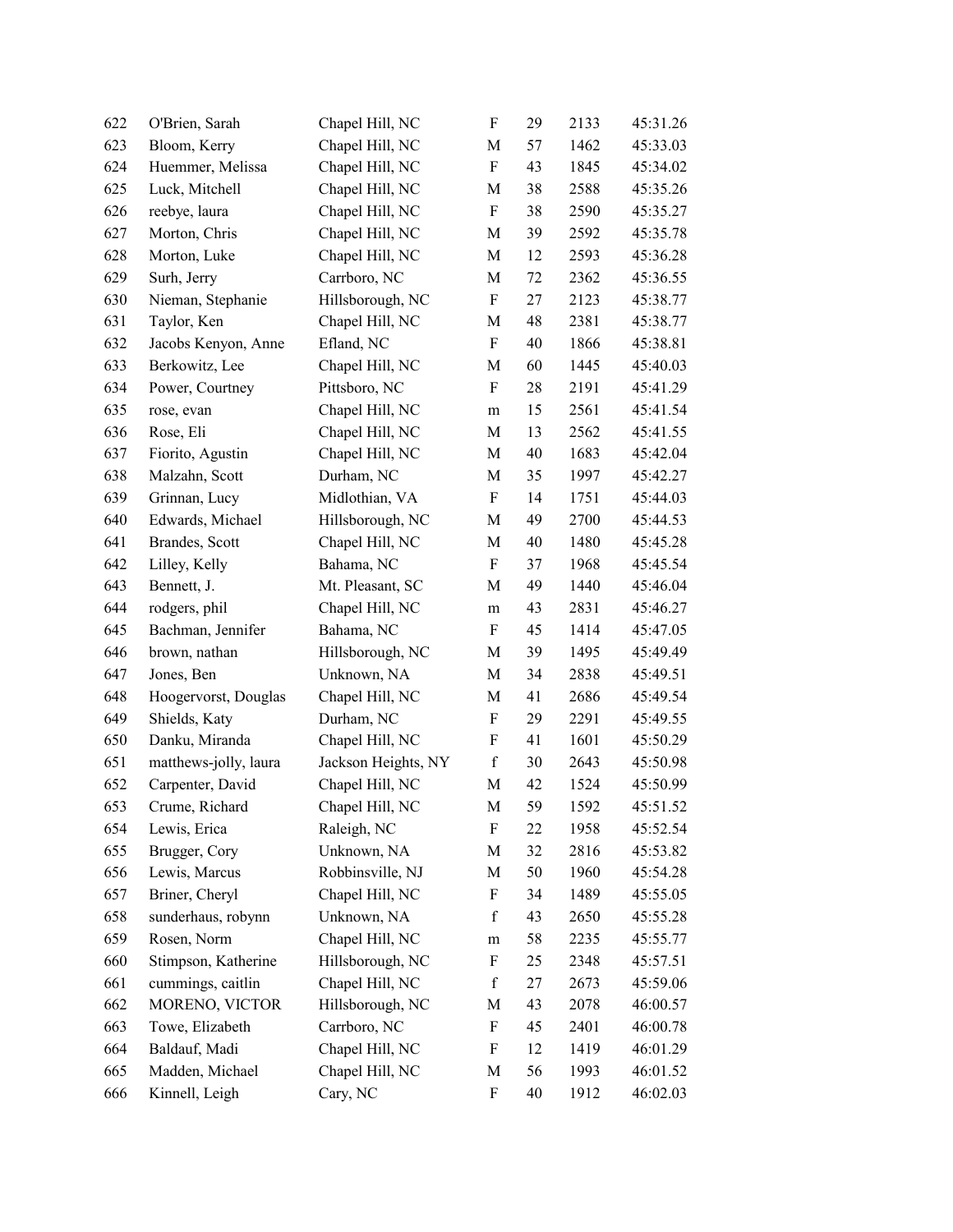| 667 | Wennerstrom, Kinsey   | Durham, NC        | $\boldsymbol{\mathrm{F}}$ | 41 | 2467 | 46:02.50 |
|-----|-----------------------|-------------------|---------------------------|----|------|----------|
| 668 | Criswell, Alicia      | Durham, NC        | $\boldsymbol{\mathrm{F}}$ | 15 | 1587 | 46:02.53 |
| 669 | Vrnak, John           | Carrboro, NC      | M                         | 26 | 2437 | 46:02.54 |
| 670 | Danielson, Julea      | Cary, NC          | $\boldsymbol{\mathrm{F}}$ | 41 | 1600 | 46:02.76 |
| 671 | O'Connell, Jessie     | Chapel Hill, NC   | $\boldsymbol{\mathrm{F}}$ | 24 | 2135 | 46:02.80 |
| 672 | Cupitt, Howard        | DURHAM, NC        | $\mathbf M$               | 69 | 2639 | 46:03.76 |
| 673 | Mercier, Rebecca      | Carrboro, NC      | F                         | 37 | 2048 | 46:04.76 |
| 674 | Monahan, Paul         | Chapel Hill, NC   | ${\rm m}$                 | 48 | 2073 | 46:04.81 |
| 675 | Galloway, Beth        | Chapel Hill, NC   | $\boldsymbol{\mathrm{F}}$ | 37 | 1705 | 46:05.06 |
| 676 | Harris, Shannon       | Chapel Hill, NC   | F                         | 38 | 1785 | 46:05.77 |
| 677 | Monahan, Rose         | Chapel Hill, NC   | F                         | 35 | 2074 | 46:06.05 |
| 678 | Devries, Mike         | Durham, NC        | m                         | 39 | 2563 | 46:06.55 |
| 679 | Barker, Paul          | Chapel Hill, NC   | M                         | 63 | 2723 | 46:08.55 |
| 680 | Travaglia, Alessandro | Chapel Hill, NC   | M                         | 42 | 2402 | 46:09.02 |
| 681 | Williams, Melissa     | DURHAM, NC        | $\boldsymbol{\mathrm{F}}$ | 42 | 2483 | 46:10.78 |
| 682 | Wennerstrom, James    | Durham, NC        | M                         | 51 | 2466 | 46:11.05 |
| 683 | Ludlow, Barrett       | Petosky, MI       | $\mathbf M$               | 52 | 1978 | 46:15.77 |
| 684 | Millager, Ryan        | Carrboro, NC      | M                         | 26 | 2061 | 46:16.52 |
| 685 | Pedraza, Juan         | Chapel Hill, NC   | M                         | 32 | 2166 | 46:17.52 |
| 686 | Campbell, Dana        | Chapel Hill, NC   | $\mathbf f$               | 40 | 2671 | 46:18.03 |
| 687 | Randall, Megan        | Chapel Hill, NC   | F                         | 33 | 2762 | 46:18.78 |
| 688 | Millager, Andy        | Carrboro, NC      | M                         | 52 | 2060 | 46:21.79 |
| 689 | caruso, kaylee        | Durham, NC        | $\mathbf f$               | 24 | 2765 | 46:22.30 |
| 690 | shofer, nick          | Chapel Hill, NC   | m                         | 13 | 2699 | 46:23.03 |
| 691 | mulholland, andrea    | Carrboro, NC      | $\mathbf f$               | 33 | 2092 | 46:25.54 |
| 692 | Perry, Susan          | Chapel Hill, NC   | $\mathbf f$               | 48 | 2169 | 46:25.55 |
| 693 | Shofer, Scott         | Chapel Hill, NC   | M                         | 43 | 2294 | 46:25.79 |
| 694 | Smith, William        | Durham, NC        | $\mathbf M$               | 29 | 2332 | 46:26.03 |
| 695 | Smith, Danielle       | Durham, NC        | F                         | 31 | 2320 | 46:26.27 |
| 696 | Keppel, Stephen       | Miami, FL         | M                         | 30 | 1902 | 46:27.27 |
| 697 | Davis, Herb           | LEXINGTON, NC     | $\mathbf M$               | 70 | 1611 | 46:28.28 |
| 698 | Shofer, Noah          | Chapel Hill, NC   | M                         | 15 | 2293 | 46:29.54 |
| 699 | krieger, laurie       | Chapel Hill, NC   | $\mathbf f$               | 41 | 2651 | 46:29.79 |
| 700 | Grizer, Jeff          | Cary, NC          | M                         | 39 | 1753 | 46:30.79 |
| 701 | rives, allie          | Chapel Hill, NC   | $\mathbf f$               | 15 | 2223 | 46:32.77 |
| 702 | Rives, Don            | Chapel Hill, NC   | M                         | 50 | 2224 | 46:32.77 |
| 703 | Lett, Erin            | Durham, NC        | $\boldsymbol{\mathrm{F}}$ | 30 | 1956 | 46:33.05 |
| 704 | Scott, Caroline       | Chapel Hill, NC   | F                         | 55 | 2274 | 46:34.99 |
| 705 | Morgan, Kristy        | Chapel Hill, NC   | F                         | 40 | 2081 | 46:35.23 |
| 706 | Gerbeth-Jones, Susan  | Hillsborough, NC  | F                         | 55 | 1712 | 46:35.77 |
| 707 | Huntington, Layne     | Durham, NC        | F                         | 23 | 1851 | 46:38.06 |
| 708 | Campbell, Kortni      | Huntersville, NC  | F                         | 34 | 1521 | 46:38.28 |
| 709 | Moos, Katja           | Chapel Hill, NC   | F                         | 43 | 2077 | 46:39.01 |
| 710 | Mears, Morgan         | Raleigh, NC       | M                         | 36 | 2731 | 46:39.04 |
| 711 | Thomas, Jason         | <b>GRAHAM, NC</b> | M                         | 40 | 2387 | 46:42.53 |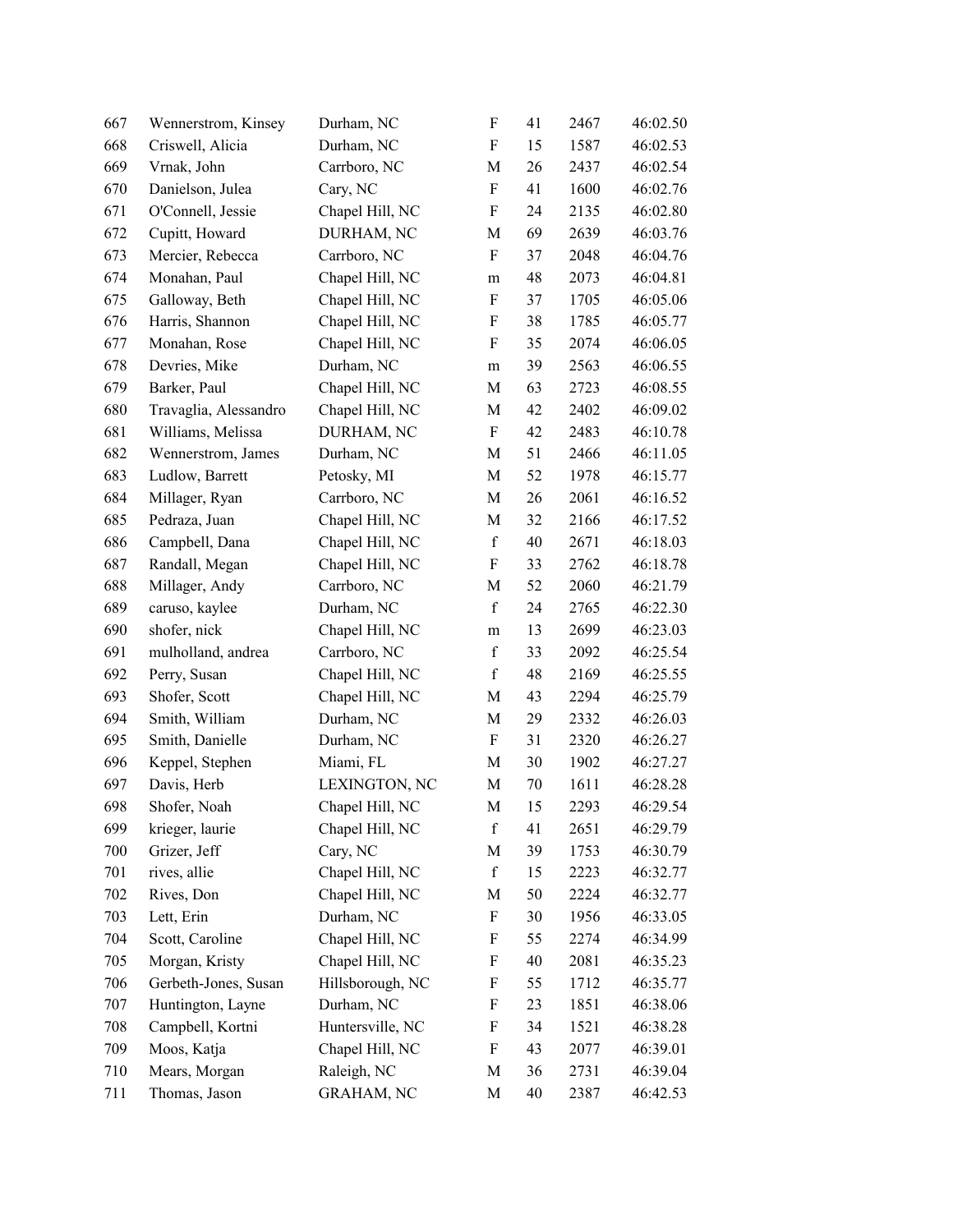| 712 | Taub, Mary         | Chapel Hill, NC    | $\rm F$                   | 41 | 2624 | 46:43.29 |
|-----|--------------------|--------------------|---------------------------|----|------|----------|
| 713 | Brenman, Gabi      | Chapel Hill, NC    | $\boldsymbol{\mathrm{F}}$ | 13 | 1483 | 46:44.02 |
| 714 | Wilcosky, Tim      | Chapel Hill, NC    | M                         | 59 | 2478 | 46:47.79 |
| 715 | Olsen, Sabrina     | Salem, OR          | $\boldsymbol{\mathrm{F}}$ | 21 | 2141 | 46:49.27 |
| 716 | Mullis, Robin      | Carrboro, NC       | $\boldsymbol{F}$          | 54 | 2097 | 46:50.03 |
| 717 | Mullis, Caroline   | Carrboro, NC       | $\mathbf F$               | 22 | 2095 | 46:50.29 |
| 718 | Sieck, Alexander   | Juneau, AK         | M                         | 20 | 2299 | 46:52.54 |
| 719 | Schulman, Kevin    | Chapel Hill, NC    | M                         | 50 | 2270 | 46:55.01 |
| 720 | Berlin, Brenda     | Chapel Hill, NC    | $\boldsymbol{\mathrm{F}}$ | 47 | 1446 | 46:55.04 |
| 721 | Ward, Taryn        | Chapel Hill, NC    | F                         | 35 | 2452 | 46:55.28 |
| 722 | Richardson, Julie  | Chapel Hill, NC    | F                         | 48 | 2217 | 46:55.53 |
| 723 | House, Myles       | Carrboro, NC       | F                         | 13 | 1836 | 46:56.30 |
| 724 | Vanderford, Teresa | Chapel Hill, NC    | F                         | 51 | 2527 | 46:56.54 |
| 725 | Lewis, Carmen      | Chapel Hill, NC    | $\mathbf f$               | 50 | 2735 | 46:57.55 |
| 726 | Byerly, Wesley     | Chapel Hill, NC    | M                         | 54 | 1514 | 46:58.53 |
| 727 | Dumond, Micheal    | Durham, NC         | M                         | 38 | 1645 | 46:58.55 |
| 728 | Anderson, Sheelagh | Chapel Hill, NC    | $\boldsymbol{\mathrm{F}}$ | 64 | 1396 | 46:59.04 |
| 729 | abreu, jean        | Carrboro, NC       | $\mathbf f$               | 25 | 2716 | 47:01.55 |
| 730 | dyer, alden        | Carrboro, NC       | $\mathbf f$               | 22 | 2691 | 47:03.27 |
| 731 | iftikhar, sabina   | Chapel Hill, NC    | $\mathbf f$               | 13 | 2652 | 47:05.80 |
| 732 | bocchardi, enrico  | Hillsborough, NC   | m                         | 53 | 2743 | 47:08.03 |
| 733 | Shoemaker, Jason   | Knoxville, TN      | M                         | 32 | 2292 | 47:08.78 |
| 734 | Billy, Tricia      | Chapel Hill, NC    | $\boldsymbol{\mathrm{F}}$ | 42 | 1450 | 47:09.27 |
| 735 | Smith, Samantha    | Chapel Hill, NC    | F                         | 23 | 2328 | 47:11.29 |
| 736 | Smith, Thomas      | Chapel Hill, NC    | M                         | 54 | 2330 | 47:11.30 |
| 737 | Schneider, Eric    | Pittsboro, NC      | ${\rm m}$                 | 47 | 2269 | 47:13.53 |
| 738 | Soriano, Catherine | Carrboro, NC       | F                         | 25 | 2337 | 47:13.79 |
| 739 | Sims, Katy         | Carrboro, NC       | $\boldsymbol{\mathrm{F}}$ | 23 | 2312 | 47:13.80 |
| 740 | Furlong, Maureen   | Chapel Hill, NC    | F                         | 40 | 1701 | 47:15.03 |
| 741 | Duronio, Sue       | Chapel Hill, NC    | $\mathbf f$               | 46 | 1649 | 47:16.28 |
| 742 | Voelp, Brianne     | Cranberry Twsp, PA | $\boldsymbol{\mathrm{F}}$ | 31 | 2425 | 47:17.29 |
| 743 | Wilcosky, Libby    | Cambridge, MA      | F                         | 23 | 2477 | 47:20.30 |
| 744 | Hoogervorst, Amy   | Chapel Hill, NC    | F                         | 43 | 1832 | 47:20.79 |
| 745 | Simpson, Tracy     | Durham, NC         | F                         | 43 | 2310 | 47:22.04 |
| 747 | robert, sztukowski | Chapel Hill, NC    | m                         | 21 | 2704 | 47:26.30 |
| 748 | Baker, Doug        | Hillsborough, NC   | M                         | 48 | 1417 | 47:27.54 |
| 749 | Salamanca, Angela  | Raleigh, NC        | F                         | 35 | 2253 | 47:27.77 |
| 750 | Sherburne, Mark    | Chapel Hill, NC    | M                         | 43 | 2290 | 47:31.04 |
| 751 | Sullivan, Erin     | Chapel Hill, NC    | $\boldsymbol{\mathrm{F}}$ | 41 | 2359 | 47:31.54 |
| 752 | Simmons, Erin      | DURHAM, NC         | F                         | 27 | 2306 | 47:32.51 |
| 753 | Kraft, Monica      | Chapel Hill, NC    | F                         | 49 | 1928 | 47:36.04 |
| 754 | Margolin, Nancy    | Carrboro, NC       | F                         | 58 | 2000 | 47:36.55 |
| 755 | Simmons, Steven    | DURHAM, NC         | M                         | 37 | 2308 | 47:36.79 |
| 756 | Ghio, Andrew       | Chapel Hill, NC    | M                         | 56 | 1716 | 47:37.27 |
| 757 | Knechtel, Diana    | Chapel Hill, NC    | $\boldsymbol{\mathrm{F}}$ | 59 | 1920 | 47:37.78 |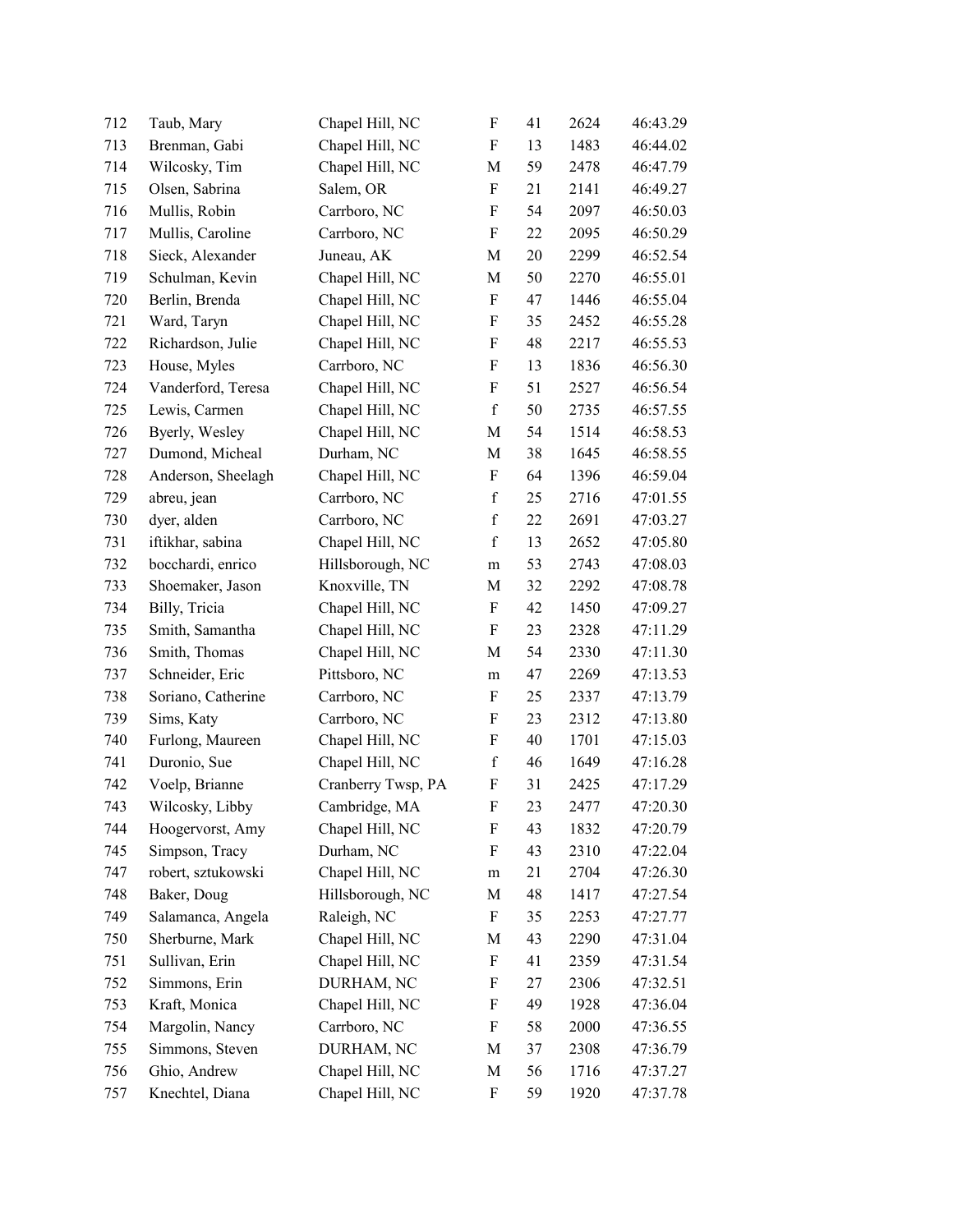| 758 | Knechtel, Virginia     | Chapel Hill, NC   | $\boldsymbol{\mathrm{F}}$ | 29 | 1921 | 47:37.81 |
|-----|------------------------|-------------------|---------------------------|----|------|----------|
| 759 | ortolano, jessica      | Durham, NC        | $\boldsymbol{F}$          | 29 | 2144 | 47:38.27 |
| 760 | Faulkner, Kate         | Chapel Hill, NC   | F                         | 32 | 1670 | 47:38.52 |
| 761 | Ratcliff, Virginia     | Vienna, VA        | F                         | 20 | 2204 | 47:38.77 |
| 762 | laferriere, maryann    | Chapel Hill, NC   | F                         | 51 | 2599 | 47:39.29 |
| 763 | Collis, Erica          | Carrboro, NC      | $\boldsymbol{F}$          | 35 | 1556 | 47:40.31 |
| 764 | Collis, Stewart        | Chapel Hill, NC   | M                         | 43 | 1557 | 47:40.54 |
| 765 | Schweins, Lila         | Chapel Hill, NC   | $\boldsymbol{\mathrm{F}}$ | 48 | 2273 | 47:43.03 |
| 766 | Petterson, Jeannie     | Chapel Hill, NC   | F                         | 43 | 2177 | 47:44.27 |
| 767 | reddington, krista     | Hillsborough, NC  | F                         | 38 | 2206 | 47:46.06 |
| 768 | Crenshaw, Cynthia      | Durham, NC        | F                         | 44 | 1585 | 47:46.26 |
| 769 | Wallace, Tina          | <b>GRAHAM, NC</b> | $\boldsymbol{F}$          | 43 | 2443 | 47:46.55 |
| 770 | woolson, robert        | Pittsboro, NC     | m                         | 66 | 2633 | 47:48.53 |
| 771 | Strusievicz, Stephania | DURHAM, NC        | $\boldsymbol{\mathrm{F}}$ | 25 | 2354 | 47:48.75 |
| 772 | Woolson, Sandra        | Chapel Hill, NC   | F                         | 36 | 2631 | 47:48.76 |
| 773 | Kenney, Chris          | DURHAM, NC        | M                         | 25 | 1900 | 47:49.03 |
| 774 | Karpinos, Ashley       | Nashville, TN     | $\boldsymbol{F}$          | 31 | 1884 | 47:50.05 |
| 775 | Allen, Bruce           | Chapel Hill, NC   | M                         | 43 | 1387 | 47:50.28 |
| 776 | Karpinos, Ralph        | Chapel Hill, NC   | M                         | 61 | 1886 | 47:50.31 |
| 777 | Ortolano, Nicholas     | Durham, NC        | M                         | 27 | 2145 | 47:51.56 |
| 778 | Brady, Karen           | Pickerington, OH  | F                         | 46 | 1479 | 47:53.79 |
| 779 | Duncan, Catherine      | Carrboro, NC      | $\mathbf f$               | 46 | 1646 | 47:55.27 |
| 780 | Wiggins, Jennifer      | Chapel Hill, NC   | $\boldsymbol{\mathrm{F}}$ | 37 | 2476 | 47:55.51 |
| 781 | O'Donnell, Timothy     | Chapel Hill, NC   | M                         | 46 | 2137 | 47:55.77 |
| 782 | O'Donnell, Michele     | Chapel Hill, NC   | $\boldsymbol{\mathrm{F}}$ | 45 | 2136 | 47:56.05 |
| 783 | Lawrence, Susan        | Chapel Hill, NC   | F                         | 50 | 1940 | 47:56.27 |
| 784 | la via, maria          | Chapel Hill, NC   | $\mathbf f$               | 48 | 2627 | 47:56.28 |
| 785 | Landry, Kerry          | Hillsborough, NC  | F                         | 42 | 1934 | 47:57.03 |
| 786 | Peterson, Kristen      | N Ferrisburg, VT  | $\boldsymbol{\mathrm{F}}$ | 41 | 2172 | 47:57.32 |
| 787 | Commander, Clayton     | Chapel Hill, NC   | M                         | 29 | 1561 | 47:57.55 |
| 788 | Shaffer, Donald        | Chapel Hill, NC   | M                         | 55 | 2286 | 47:58.28 |
| 789 | Celestini, Stephen     | Raleigh, NC       | M                         | 48 | 2791 | 47:59.05 |
| 790 | Collins, Caitlin       | Carrboro, NC      | F                         | 25 | 1555 | 48:01.05 |
| 791 | Liu, Katy              | Chapel Hill, NC   | F                         | 29 | 1972 | 48:01.28 |
| 792 | Himmel, Theresa        | Chapel Hill, NC   | F                         | 43 | 1818 | 48:04.07 |
| 793 | Watterson, Carolyn     | Pittsboro, NC     | F                         | 44 | 2457 | 48:05.01 |
| 794 | Engle, Michelle        | Chapel Hill, NC   | F                         | 39 | 1662 | 48:05.52 |
| 795 | Engle, Bryan           | Chapel Hill, NC   | M                         | 39 | 1661 | 48:05.55 |
| 796 | Blaesius, Rainer       | Chapel Hill, NC   | M                         | 49 | 1460 | 48:07.27 |
| 797 | Low, Gabriela          | Chapel Hill, NC   | F                         | 9  | 1976 | 48:08.51 |
| 798 | Jacobs, Dan            | Woodstock, GA     | M                         | 43 | 1864 | 48:08.78 |
| 799 | risgaard, jon          | Durham, NC        | M                         | 39 | 2221 | 48:10.31 |
| 800 | Collins, Ann           | Carrboro, NC      | F                         | 32 | 1554 | 48:10.55 |
| 801 | Jones, Marie           | Pittsboro, NC     | F                         | 20 | 1874 | 48:12.79 |
| 802 | Strowd, Faith          | Pittsboro, NC     | $\boldsymbol{\mathrm{F}}$ | 23 | 2353 | 48:13.01 |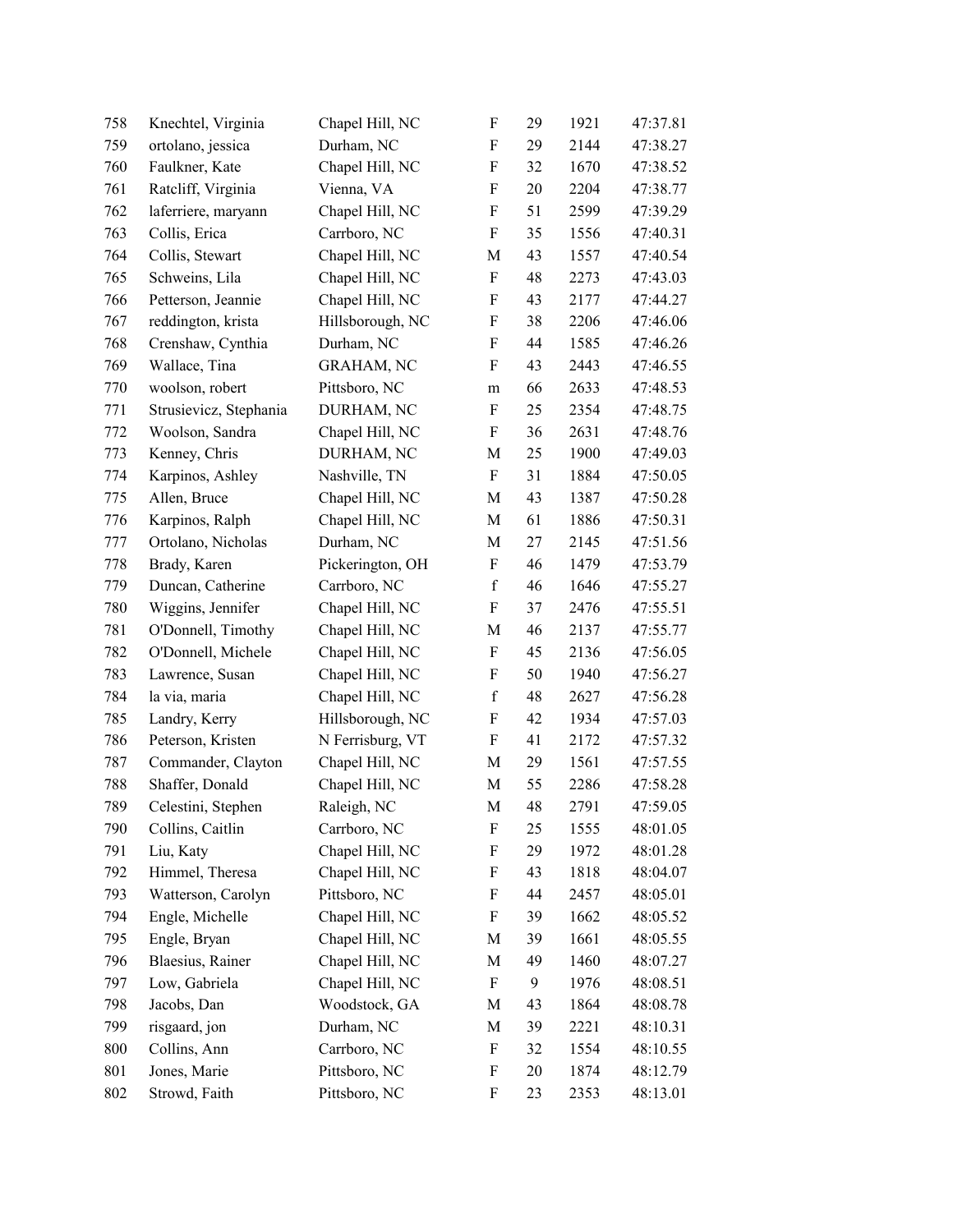| 803 | Jacobs, Penny                       | Woodstock, GA     | $\boldsymbol{\mathrm{F}}$ | 41 | 1865 | 48:13.77 |
|-----|-------------------------------------|-------------------|---------------------------|----|------|----------|
| 804 | Schmid, Jay                         | Glen Allen, VA    | M                         | 51 | 2265 | 48:14.55 |
| 805 | smith, james                        | Durham, NC        | m                         | 42 | 2792 | 48:15.03 |
| 806 | Zaragoza, Betsy                     | Chapel Hill, NC   | $\mathbf f$               | 41 | 2784 | 48:15.54 |
| 807 | hansen, rachael                     | Chapel Hill, NC   | $\mathbf f$               | 28 | 2705 | 48:15.77 |
| 808 | Sobsey, Leah                        | Chapel Hill, NC   | ${\bf F}$                 | 37 | 2334 | 48:16.51 |
| 809 | Simmons, Chris                      | Chapel Hill, NC   | M                         | 41 | 2305 | 48:17.53 |
| 810 | hall, stephanie                     | Carrboro, NC      | $\mathbf f$               | 32 | 2797 | 48:18.52 |
| 811 | tawil, peter                        | Chapel Hill, NC   | m                         | 33 | 2378 | 48:18.52 |
| 812 | little, roxanne                     | Chapel Hill, NC   | $\mathbf f$               | 34 | 2781 | 48:18.81 |
| 813 | Boggess, Mason                      | Chapel Hill, NC   | M                         | 10 | 1473 | 48:19.27 |
| 814 | Shemer, Gidi                        | Chapel Hill, NC   | M                         | 46 | 2289 | 48:19.31 |
| 815 | McNaughton, Michelle                | Chapel Hill, NC   | F                         | 38 | 2039 | 48:20.55 |
| 816 | Kim, Veronica                       | Chapel Hill, NC   | $\boldsymbol{\mathrm{F}}$ | 13 | 1908 | 48:23.06 |
| 817 | Olson, Susan                        | Chapel Hill, NC   | $\boldsymbol{\mathrm{F}}$ | 45 | 2143 | 48:23.78 |
| 818 | Boggess, John                       | Chapel Hill, NC   | M                         | 47 | 1471 | 48:24.53 |
| 819 | Baldauf, Rich                       | Chapel Hill, NC   | M                         | 43 | 1420 | 48:26.02 |
| 820 | Gilbert, Hannah                     | DURHAM, NC        | F                         | 17 | 1724 | 48:27.01 |
| 821 | White, Xan                          | Chapel Hill, NC   | M                         | 24 | 2473 | 48:31.05 |
| 822 | Thompson, Kate                      | Chapel Hill, NC   | ${\bf F}$                 | 26 | 2602 | 48:33.55 |
| 823 | Herrington, Leigh                   | Chapel Hill, NC   | F                         | 35 | 1809 | 48:34.01 |
| 824 | akers, james                        | Carrboro, NC      | ${\rm m}$                 | 33 | 2739 | 48:34.53 |
| 825 | Junker, Ellen                       | Carrboro, NC      | $\boldsymbol{\mathrm{F}}$ | 52 | 1877 | 48:35.04 |
| 826 | Royal, Christine                    | Reidsville, NC    | F                         | 26 | 2243 | 48:36.03 |
| 827 | Zielke, Richard                     | Reidsville, NC    | M                         | 26 | 2513 | 48:36.06 |
| 828 | Garcia-Granados, AlexandıDurham, NC |                   | $\boldsymbol{\mathrm{F}}$ | 48 | 1708 | 48:36.77 |
| 829 | O'Loughlin, Kathleen                | Chapel Hill, NC   | $\boldsymbol{\mathrm{F}}$ | 51 | 2139 | 48:36.77 |
| 830 | Goacher, Elizabeth                  | DURHAM, NC        | $\boldsymbol{\mathrm{F}}$ | 42 | 1732 | 48:37.78 |
| 831 | Morris, Penny                       | Durham, NC        | F                         | 53 | 2086 | 48:38.27 |
| 832 | Greenspan, Tamar                    | Washington, DC    | F                         | 27 | 1745 | 48:39.31 |
| 833 | Brecher, Dani                       | Chapel Hill, NC   | ${\bf F}$                 | 23 | 1481 | 48:39.77 |
| 834 | Pesesky, Scott                      | Norfolk, VA       | M                         | 57 | 2171 | 48:39.78 |
| 835 | Acuff, Molly                        | Chapel Hill, NC   | F                         | 20 | 1378 | 48:40.77 |
| 836 | Helpingstine, Linda                 | Cary, NC          | $\boldsymbol{\mathrm{F}}$ | 48 | 1802 | 48:42.07 |
| 837 | allden, kathleen                    | Pittsboro, NC     | $\mathbf f$               | 10 | 2811 | 48:42.31 |
| 838 | McDonald, Noreen                    | Chapel Hill, NC   | $\boldsymbol{\mathrm{F}}$ | 38 | 2021 | 48:44.27 |
| 839 | Hemingway, Holt                     | Austin, TX        | $\boldsymbol{\mathrm{F}}$ | 26 | 1805 | 48:45.05 |
| 840 | Hemingway, Gregg                    | Austin, TX        | M                         | 32 | 1804 | 48:45.31 |
| 841 | Gilliam, Dave                       | Chapel Hill, NC   | M                         | 37 | 1730 | 48:48.04 |
| 842 | Brown, Melissa                      | <b>GRAHAM, NC</b> | F                         | 42 | 1493 | 48:51.52 |
| 843 | Ferral, Katelyn                     | Chapel Hill, NC   | F                         | 23 | 1680 | 48:51.55 |
| 844 | Burns, Kimberlie                    | Carrboro, NC      | $\boldsymbol{\mathrm{F}}$ | 50 | 2758 | 48:55.03 |
| 845 | Ludlow, John                        | Chapel Hill, NC   | M                         | 59 | 1981 | 48:58.01 |
| 846 | massey, marianne                    | Chapel Hill, NC   | F                         | 38 | 2006 | 49:02.05 |
|     |                                     |                   |                           |    |      |          |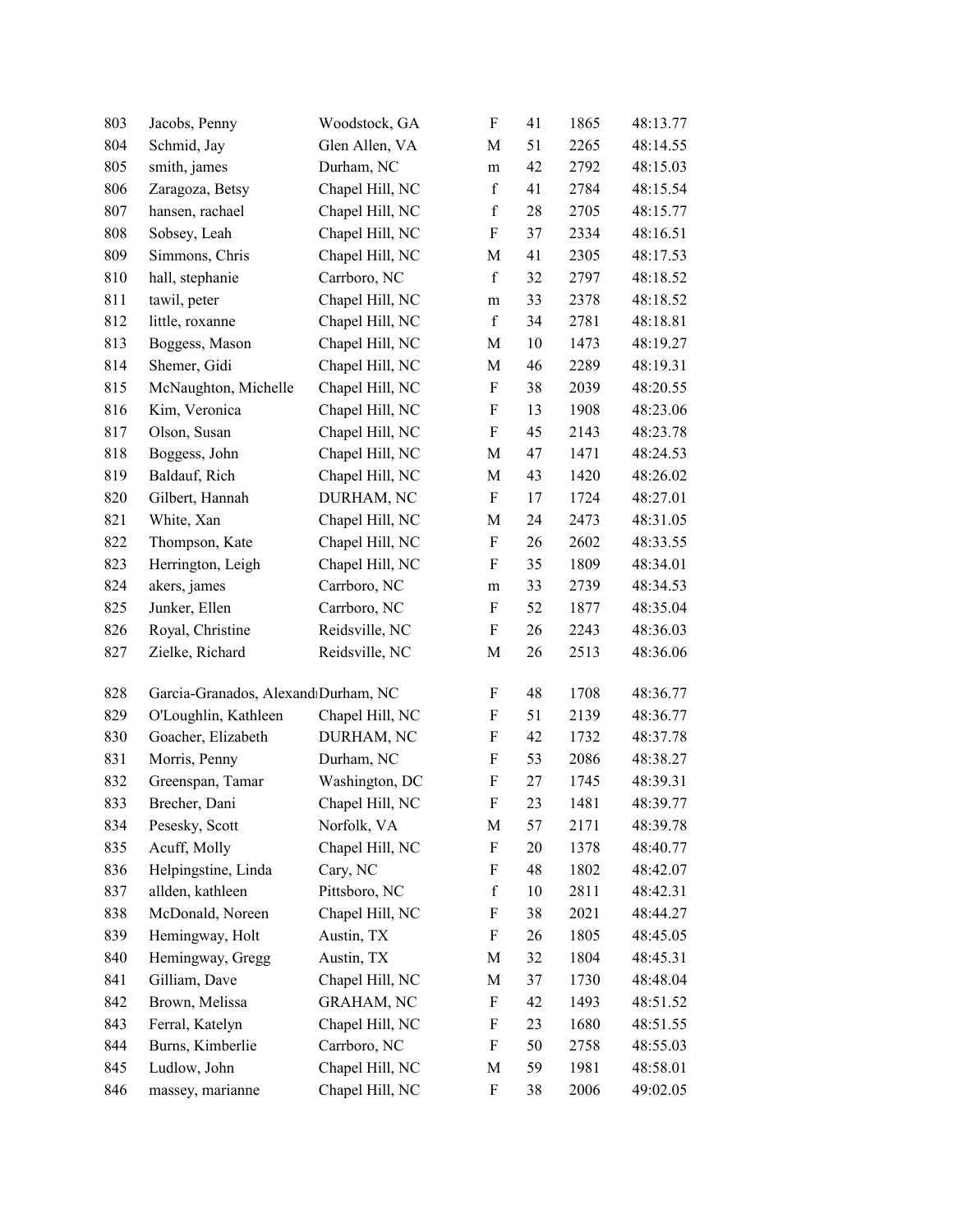| 847 | Calhoun, Kathryn        | Chapel Hill, NC       | F                         | 34 | 1516 | 49:02.54 |
|-----|-------------------------|-----------------------|---------------------------|----|------|----------|
| 848 | Benson, Jessica         | Durham, NC            | $\boldsymbol{\mathrm{F}}$ | 36 | 1442 | 49:03.04 |
| 849 | Young, David            | Chapel Hill, NC       | M                         | 43 | 2684 | 49:04.04 |
| 850 | allden, andrew          | Pittsboro, NC         | ${\rm m}$                 | 47 | 2812 | 49:04.53 |
| 851 | Novotny, Claire         | Carrboro, NC          | $\boldsymbol{\mathrm{F}}$ | 31 | 2128 | 49:06.77 |
| 852 | Nicholson, Meredith     | DURHAM, NC            | F                         | 38 | 2529 | 49:09.27 |
| 853 | Hein, Leah              | <b>BURLINGTON, NC</b> | F                         | 33 | 1799 | 49:11.26 |
| 854 | Davis, Miranda          | Chapel Hill, NC       | $\boldsymbol{\mathrm{F}}$ | 20 | 1613 | 49:12.53 |
| 855 | McGlohon, Jill          | Greenville, NC        | $\boldsymbol{\mathrm{F}}$ | 44 | 2032 | 49:14.53 |
| 856 | Patchett, Bill          | Chapel Hill, NC       | M                         | 68 | 2154 | 49:16.29 |
| 857 | Tauchen, Christine      | Richmond, VA          | $\boldsymbol{\mathrm{F}}$ | 24 | 2375 | 49:16.79 |
| 858 | Goacher, Katherine      | Durham, NC            | F                         | 31 | 1733 | 49:16.80 |
| 859 | ZHANG, ZHUZHU           | Chapel Hill, NC       | F                         | 28 | 2512 | 49:19.29 |
| 860 | Kawula, Paige           | Chapel Hill, NC       | $\boldsymbol{\mathrm{F}}$ | 24 | 1889 | 49:20.00 |
| 861 | Zvara, David            | Chapel Hill, NC       | M                         | 52 | 2518 | 49:20.04 |
| 862 | curran, claire          | Chapel Hill, NC       | $\boldsymbol{\mathrm{F}}$ | 50 | 1598 | 49:20.28 |
| 863 | Nadas, Marisa           | Boston, MA            | $\boldsymbol{\mathrm{F}}$ | 31 | 2107 | 49:20.55 |
| 864 | Boone, Joan             | Efland, NC            | $\boldsymbol{\mathrm{F}}$ | 59 | 1475 | 49:21.29 |
| 865 | Spagnardi, Joseph       | Durham, NC            | M                         | 47 | 2734 | 49:22.29 |
| 866 | Klemens, Michelle       | Chapel Hill, NC       | ${\bf F}$                 | 31 | 1916 | 49:22.30 |
| 867 | Tauchen, Robert         | Richmond, VA          | M                         | 25 | 2376 | 49:23.53 |
| 868 | Gershon, Timothy        | Chapel Hill, NC       | $\mathbf M$               | 44 | 1713 | 49:23.80 |
| 869 | Gershon, Zachary        | Chapel Hill, NC       | M                         | 9  | 1714 | 49:24.03 |
| 870 | Petrin, Kerri           | Hillsborough, NC      | F                         | 31 | 2174 | 49:24.52 |
| 871 | Gregory, Bonnie         | Durham, NC            | F                         | 56 | 1746 | 49:25.11 |
| 872 | Cranshaw, Joy           | Chapel Hill, NC       | $\boldsymbol{\mathrm{F}}$ | 32 | 1583 | 49:25.79 |
| 873 | white, lindsay          | Charlotte, NC         | $\boldsymbol{\mathrm{F}}$ | 36 | 2472 | 49:26.54 |
| 874 | McDowell, Laci          | Chapel Hill, NC       | $\boldsymbol{\mathrm{F}}$ | 35 | 2023 | 49:26.78 |
| 875 | gauer, jacob            | Chapel Hill, NC       | ${\rm m}$                 | 25 | 2738 | 49:27.46 |
| 876 | plevock, karen          | Chapel Hill, NC       | $\mathbf f$               | 24 | 2737 | 49:27.49 |
| 877 | DiSantostefano, Rachael | Chapel Hill, NC       | F                         | 42 | 1631 | 49:29.03 |
| 878 | Davis, Greg             | Chapel Hill, NC       | M                         | 50 | 1610 | 49:30.28 |
| 879 | Flanagan, Rachel        | Chapel Hill, NC       | F                         | 38 | 1686 | 49:31.27 |
| 880 | STUCHINER, NOA          | Chapel Hill, NC       | F                         | 41 | 2355 | 49:33.27 |
| 881 | Benou, Kimberly         | Westfield, NJ         | F                         | 44 | 2573 | 49:36.29 |
| 882 | Arnel, Tom              | Carrboro, NC          | M                         | 48 | 1402 | 49:40.26 |
| 883 | Higgins, Christopher    | Carrboro, NC          | M                         | 25 | 1812 | 49:44.02 |
| 884 | Anscher, Samantha       | Chapel Hill, NC       | F                         | 19 | 1401 | 49:46.54 |
| 885 | Anscher, Mitch          | Richmond, VA          | M                         | 56 | 1400 | 49:46.77 |
| 886 | Burrowes, Jennie        | Cullowhee, NC         | F                         | 24 | 1510 | 49:47.28 |
| 887 | Hammond, Phill          | Chapel Hill, NC       | M                         | 44 | 1768 | 49:49.79 |
| 888 | Hanson-Baldauf, Dana    | Chapel Hill, NC       | F                         | 42 | 1772 | 49:50.02 |
| 889 | Wiegerink, Robin        | Chapel Hill, NC       | F                         | 48 | 2475 | 49:50.03 |
| 890 | Mullen, Catherine       | Chapel Hill, NC       | F                         | 37 | 2093 | 49:52.07 |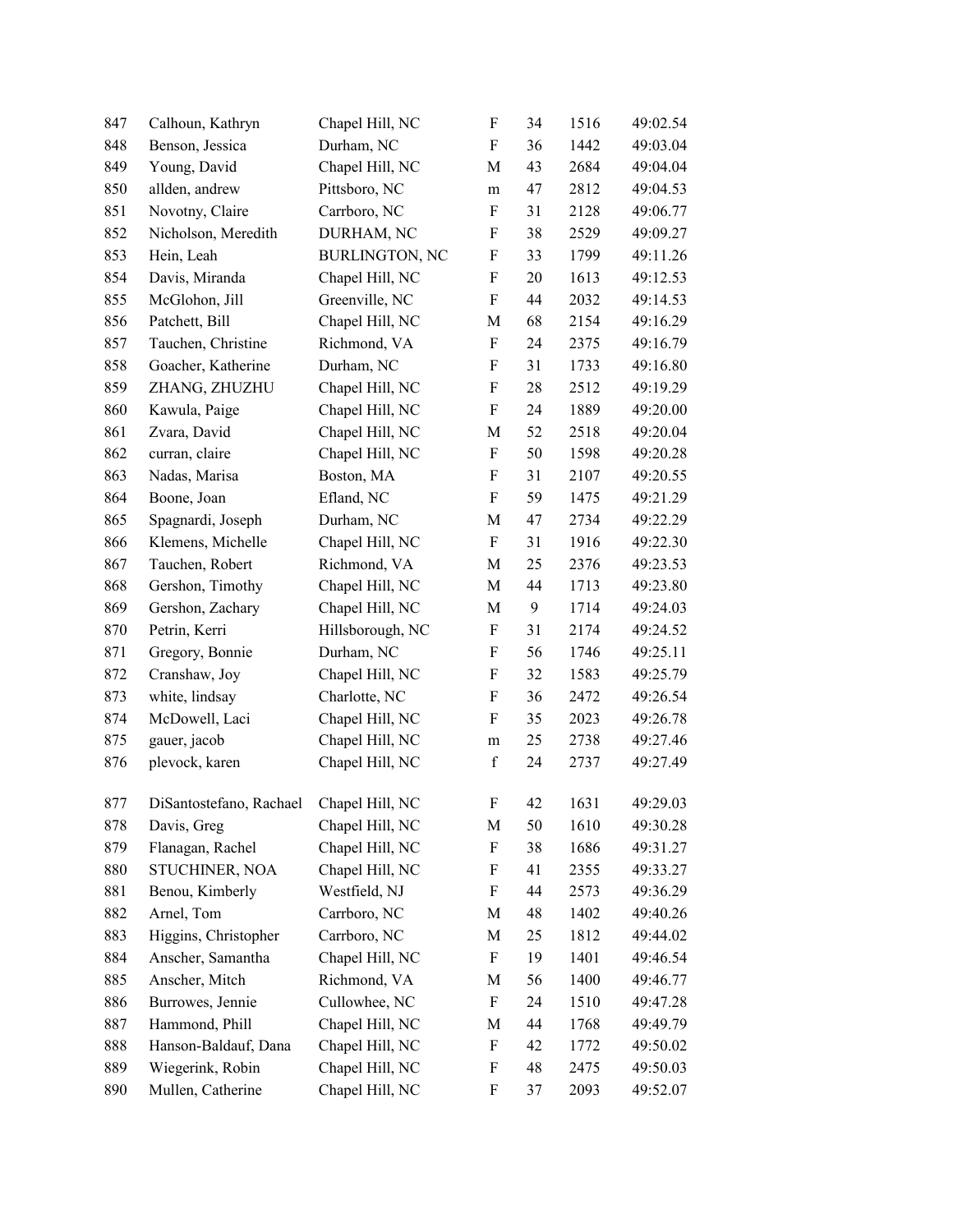| 891 | Oliaro, Jeri        | Chapel Hill, NC      | $\boldsymbol{\mathrm{F}}$ | 37 | 2140 | 49:52.31 |
|-----|---------------------|----------------------|---------------------------|----|------|----------|
| 892 | Smiley, Sarah       | Carrboro, NC         | F                         | 27 | 2763 | 49:53.54 |
| 893 | Zvara, bharathi     | Chapel Hill, NC      | $\boldsymbol{\mathrm{F}}$ | 53 | 2517 | 49:57.31 |
| 894 | Gentile, Michael    | Hillsborough, NC     | M                         | 46 | 1711 | 50:01.55 |
| 895 | Schultz, Catherine  | Hillton Head Is., SC | $\boldsymbol{F}$          | 39 | 2271 | 50:02.81 |
| 896 | Rice, Tammy         | Mebane, NC           | $\boldsymbol{F}$          | 45 | 2214 | 50:04.02 |
| 897 | Burke, Robert       | Durham, NC           | M                         | 44 | 1509 | 50:07.29 |
| 898 | Barrow, Robert      | Chapel Hill, NC      | M                         | 23 | 1426 | 50:08.03 |
| 899 | dieringer, megan    | Chapel Hill, NC      | $\mathbf f$               | 25 | 1626 | 50:08.27 |
| 900 | Morris, Thomas      | Pittsboro, NC        | M                         | 51 | 2087 | 50:09.80 |
| 901 | Haney, Rich         | Chapel Hill, NC      | M                         | 58 | 2777 | 50:11.03 |
| 902 | morgan, joe         | Unknown, NA          | m                         | 51 | 2749 | 50:13.06 |
| 903 | morgan, matthew     | Unknown, NA          | m                         | 24 | 2746 | 50:13.30 |
| 904 | Gentile, Judy       | Hillsborough, NC     | $\boldsymbol{\mathrm{F}}$ | 49 | 1710 | 50:14.03 |
| 905 | Morgan, Kevin       | Carrboro, NC         | M                         | 68 | 2080 | 50:15.76 |
| 906 | maccarthy, brian    | Unknown, NA          | m                         | 47 | 2808 | 50:16.06 |
| 907 | Sutherland, Richard | Chapel Hill, NC      | M                         | 52 | 2363 | 50:16.30 |
| 908 | Moro, Rosalie       | Alpharetta, GA       | $\boldsymbol{\mathrm{F}}$ | 47 | 2085 | 50:16.50 |
| 909 | Fatula, Alexandra   | Chapel Hill, NC      | $\boldsymbol{F}$          | 27 | 1668 | 50:17.27 |
| 910 | watters, jacques    | Chapel Hill, NC      | m                         | 44 | 2456 | 50:17.30 |
| 911 | Fatula, George      | Chapel Hill, NC      | M                         | 30 | 1669 | 50:17.97 |
| 912 | Rinehard, Diane     | DURHAM, NC           | $\boldsymbol{\mathrm{F}}$ | 58 | 2220 | 50:18.52 |
| 913 | Guiteras, Andrew    | Chapel Hill, NC      | M                         | 33 | 1754 | 50:19.06 |
| 914 | Foster, Stephen     | Durham, NC           | M                         | 57 | 1692 | 50:21.03 |
| 915 | paulua, cari        | Chapel Hill, NC      | $\mathbf f$               | 27 | 2807 | 50:23.04 |
| 916 | Gilbert, David      | Chapel Hill, NC      | M                         | 54 | 1723 | 50:25.03 |
| 917 | Sullivam, Daniel    | Chapel Hill, NC      | M                         | 66 | 2358 | 50:26.25 |
| 918 | Crawford, Jeffrey   | DURHAM, NC           | M                         | 63 | 1584 | 50:26.72 |
| 919 | Blackwell, Susan    | DURHAM, NC           | $\boldsymbol{\mathrm{F}}$ | 51 | 1459 | 50:27.05 |
| 920 | Schwarze, Lori      | Durham, NC           | F                         | 48 | 2272 | 50:27.56 |
| 921 | Leininger, Lara     | CARY, NC             | ${\bf F}$                 | 32 | 1953 | 50:27.77 |
| 922 | Arnott, Roger       | Chapel Hill, NC      | M                         | 46 | 1405 | 50:31.03 |
| 923 | Freeman, Ada        | Seven Springs, NC    | F                         | 50 | 1699 | 50:32.02 |
| 924 | Outlaw, Ben         | Seven Springs, NC    | М                         | 51 | 2146 | 50:32.05 |
| 925 | wrennall, christina | Durham, NC           | $\mathbf f$               | 25 | 2678 | 50:32.32 |
| 926 | Lee, Cindy          | Chapel Hill, NC      | $\mathbf f$               | 38 | 1944 | 50:33.27 |
| 927 | Hunter, Jill        | Chapel Hill, NC      | F                         | 40 | 1850 | 50:34.54 |
| 928 | Turner, Sarah       | Carrboro, NC         | F                         | 26 | 2408 | 50:35.31 |
| 929 | Pharo, Zoe          | Efland, NC           | F                         | 12 | 2178 | 50:37.57 |
| 930 | Buck, Kelley        | Chapel Hill, NC      | F                         | 16 | 1504 | 50:38.23 |
| 931 | Rydin, Rich         | Chapel Hill, NC      | M                         | 44 | 2250 | 50:38.77 |
| 932 | Rydin, Janine       | Chapel Hill, NC      | F                         | 43 | 2249 | 50:39.03 |
| 933 | Power, Mary Ann     | Pittsboro, NC        | F                         | 54 | 2194 | 50:40.07 |
| 934 | Tune, Noelle        | Carrboro, NC         | F                         | 39 | 2407 | 50:40.57 |
| 935 | Darrow, Catherine   | Carrboro, NC         | $\boldsymbol{\mathrm{F}}$ | 40 | 1603 | 50:41.27 |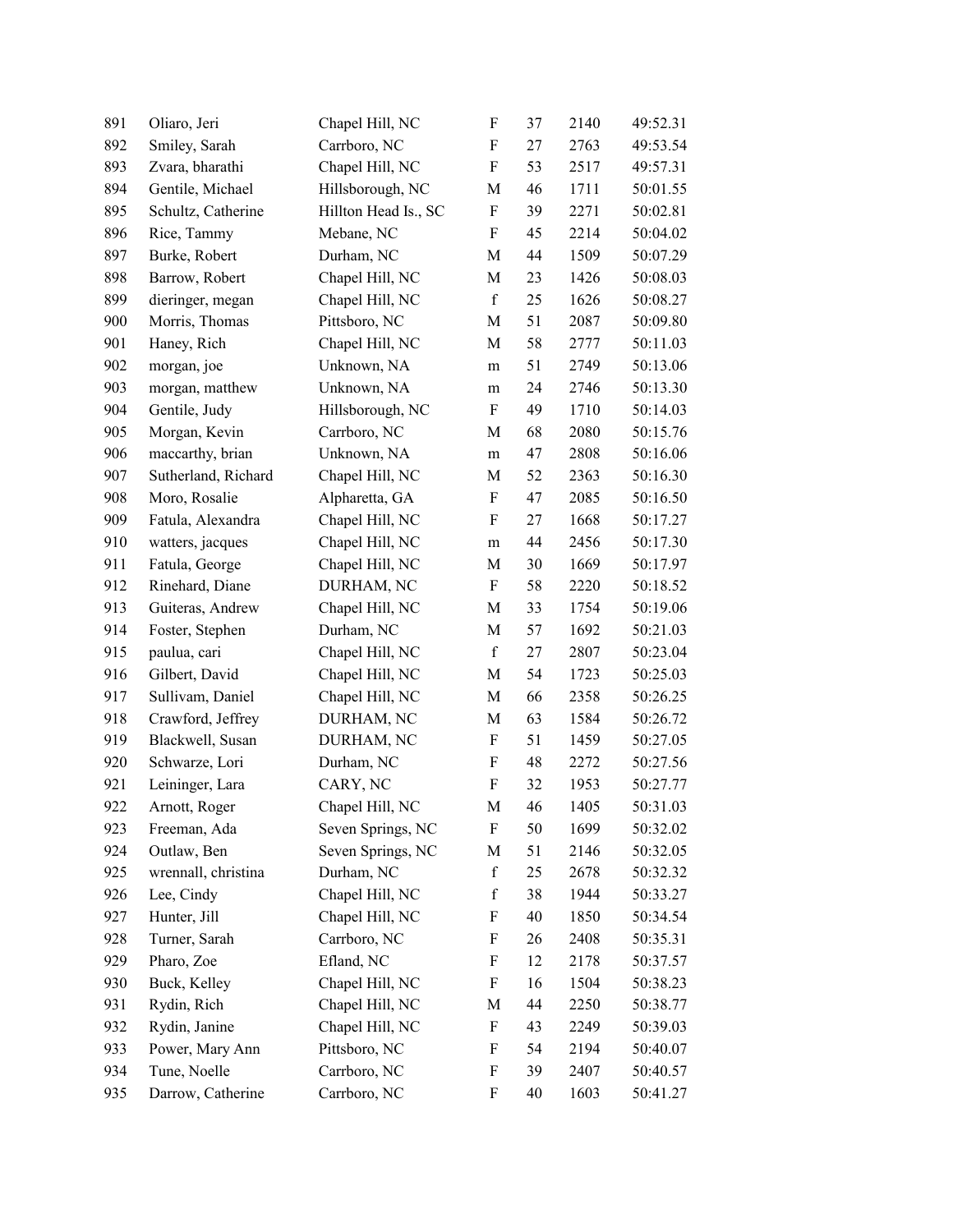| 936 | miller, rebecca        | St. Louis, MO      | $\mathbf f$               | 30 | 2706 | 50:44.05 |
|-----|------------------------|--------------------|---------------------------|----|------|----------|
| 937 | miller, lance          | Keene, NH          | ${\rm m}$                 | 31 | 2707 | 50:44.07 |
| 938 | McDonald, Jean         | Chapel Hill, NC    | $\boldsymbol{\mathrm{F}}$ | 50 | 2813 | 50:45.07 |
| 939 | Ehlers, Sarah          | ATHENS, GA         | F                         | 41 | 1653 | 50:45.29 |
| 940 | Grinnan, Marybeth      | Midlothian, VA     | $\boldsymbol{\mathrm{F}}$ | 43 | 1752 | 50:45.29 |
| 941 | O'Brien, Flint         | Chapel Hill, NC    | M                         | 47 | 2130 | 50:45.55 |
| 942 | Huneycutt, Regan       | Chapel Hill, NC    | $\boldsymbol{\mathrm{F}}$ | 30 | 1847 | 50:45.78 |
| 943 | Simpson-Vos, Juliellen | Durham, NC         | F                         | 42 | 2311 | 50:46.52 |
| 944 | Malzahn, Kristen       | Durham, NC         | $\boldsymbol{F}$          | 37 | 1996 | 50:46.55 |
| 945 | Buck, Evan             | Chapel Hill, NC    | M                         | 19 | 1503 | 50:48.01 |
| 946 | safir, melanie         | Carrboro, NC       | $\mathbf f$               | 35 | 2251 | 50:50.29 |
| 947 | Criswell, David        | Durham, NC         | M                         | 48 | 1588 | 50:53.29 |
| 948 | Snapper, Emily         | Chapel Hill, NC    | F                         | 25 | 2333 | 50:55.04 |
| 949 | Schmid, Christopher    | Carrboro, NC       | M                         | 9  | 2263 | 50:58.27 |
| 950 | McGibbon, Andrew       | Carrboro, NC       | M                         | 48 | 2026 | 50:58.78 |
| 951 | Burrowes, Stoel        | Chapel Hill, NC    | M                         | 58 | 1511 | 51:00.77 |
| 952 | Power, Greg            | Pittsboro, NC      | $\mathbf M$               | 58 | 2193 | 51:01.30 |
| 953 | Baldwin, Rosecrans     | Chapel Hill, NC    | M                         | 34 | 1421 | 51:03.28 |
| 954 | White, Erin            | Raleigh, NC        | M                         | 38 | 2471 | 51:03.55 |
| 955 | Whedbee, India         | Raleigh, NC        | $\boldsymbol{\mathrm{F}}$ | 33 | 2470 | 51:04.03 |
| 956 | Cupitt, Julia          | DURHAM, NC         | F                         | 63 | 2638 | 51:09.54 |
| 957 | Boggess, Kim           | Chapel Hill, NC    | F                         | 46 | 1472 | 51:11.01 |
| 958 | larson, anna           | DURHAM, NC         | $\boldsymbol{\mathrm{F}}$ | 33 | 1937 | 51:17.04 |
| 959 | Larson, John           | DURHAM, NC         | M                         | 65 | 1938 | 51:17.29 |
| 960 | wrennall, cameron      | Durham, NC         | m                         | 27 | 2677 | 51:17.52 |
| 961 | Pape, Susan            | Durham, NC         | $\boldsymbol{\mathrm{F}}$ | 45 | 2152 | 51:20.29 |
| 962 | Ladd, Halston          | Hillsborough, NC   | F                         | 20 | 2548 | 51:20.31 |
| 963 | Nutley, Tara           | Chapel Hill, NC    | $\boldsymbol{\mathrm{F}}$ | 44 | 2658 | 51:22.55 |
| 964 | <b>STUTTS, JULIE</b>   | Rocky Mount, NC    | F                         | 37 | 2356 | 51:22.77 |
| 965 | Howe, Megan            | Chapel Hill, NC    | F                         | 20 | 1841 | 51:27.52 |
| 966 | samouelian, mary       | Cary, NC           | $\mathbf f$               | 45 | 2256 | 51:29.05 |
| 967 | Kotarek, Kelly         | Dixons Mills, AL   | F                         | 23 | 1927 | 51:29.29 |
| 968 | Brooks, Denean         | Hillsborough, NC   | F                         | 40 | 1490 | 51:29.76 |
| 969 | silvey, barry          | Chapel Hill, NC    | m                         | 62 | 2304 | 51:30.79 |
| 970 | MacDonald, Pia         | Chapel Hill, NC    | F                         | 43 | 1989 | 51:32.97 |
| 971 | Hegle, Jennifer        | Durham, NC         | F                         | 39 | 1798 | 51:33.02 |
| 972 | TAYLOR, LISA           | Efland, NC         | F                         | 36 | 2382 | 51:34.31 |
| 973 | Power, Matt            | Pittsboro, NC      | M                         | 23 | 2195 | 51:35.79 |
| 974 | Drostin, Michele       | Hillsborough, NC   | F                         | 42 | 2687 | 51:38.55 |
| 975 | emodi, daphne          | Chapel Hill, NC    | $\mathbf f$               | 38 | 2783 | 51:39.05 |
| 976 | mcadams, lesley        | Durham, NC         | $\mathbf f$               | 36 | 2605 | 51:42.78 |
| 977 | Voelp, William         | Cranberry Twsp, PA | M                         | 30 | 2426 | 51:46.76 |
| 978 | Hyde, Todd             | Chapel Hill, NC    | M                         | 45 | 1859 | 51:49.99 |
| 979 | Spagnardi, Bill        | DURHAM, NC         | M                         | 38 | 2341 | 51:50.00 |
| 980 | Kinnell, Chris         | Sherrill, NY       | $\mathbf M$               | 64 | 1910 | 51:50.54 |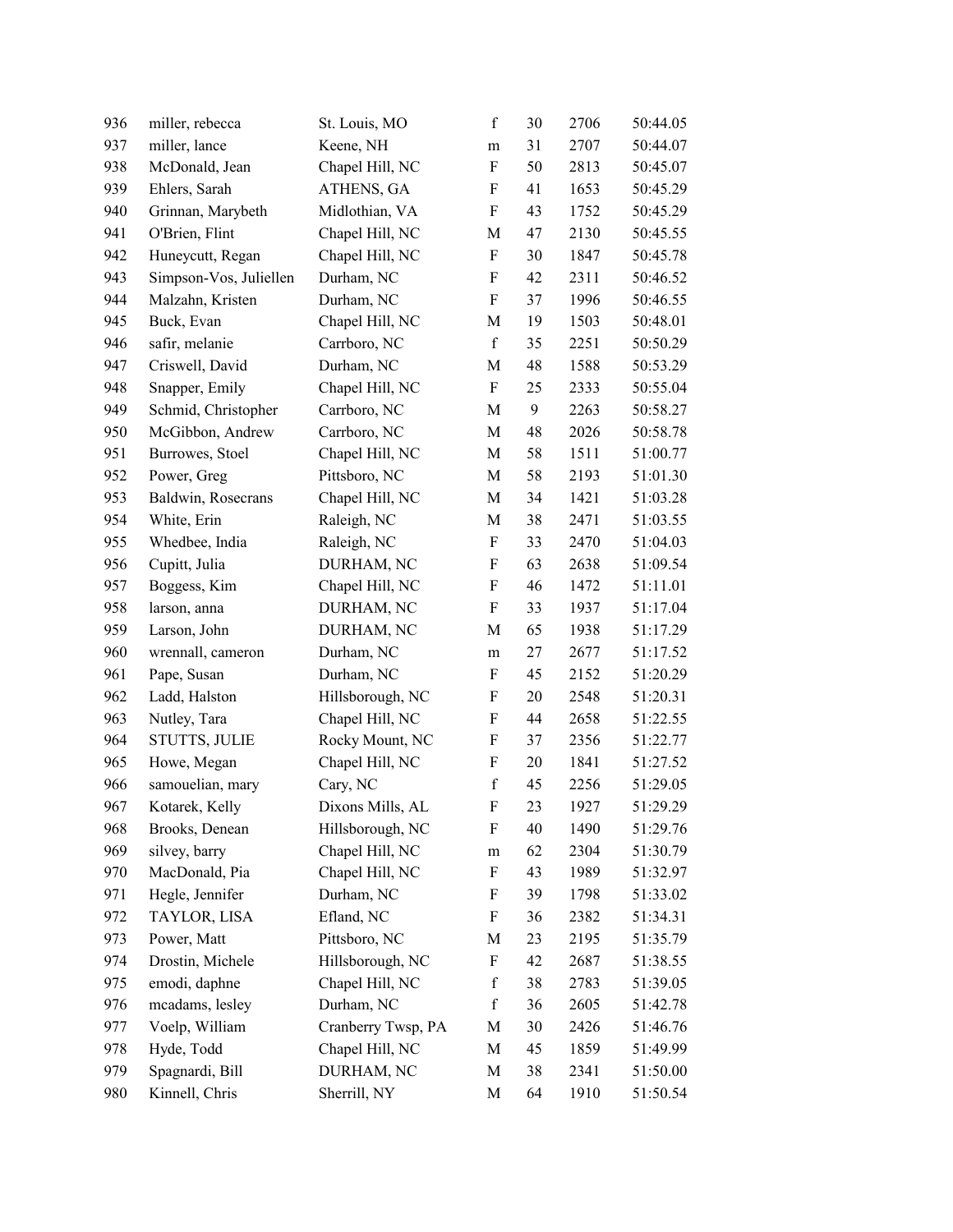| 981  | VYAS, LISA            | Hillsborough, NC      | $\boldsymbol{\mathrm{F}}$ | 32 | 2438 | 51:50.78 |
|------|-----------------------|-----------------------|---------------------------|----|------|----------|
| 982  | McCluskey, Daniel     | Chapel Hill, NC       | M                         | 22 | 2015 | 51:51.29 |
| 983  | Williams, Tim         | Chapel Hill, NC       | M                         | 53 | 2486 | 51:51.54 |
| 984  | Rigsbee, Robert       | Chapel Hill, NC       | M                         | 63 | 2744 | 51:53.27 |
| 985  | Samouelian, Peter     | Cary, NC              | M                         | 42 | 2257 | 51:57.02 |
| 986  | Dinola, Mike          | Chapel Hill, NC       | M                         | 56 | 1628 | 52:03.51 |
| 987  | Coulter, Paige        | Chapel Hill, NC       | F                         | 26 | 1574 | 52:03.78 |
| 988  | Siktar, April         | Chapel Hill, NC       | F                         | 23 | 2301 | 52:04.26 |
| 989  | Roe, Kaleigh          | Chapel Hill, NC       | $\boldsymbol{\mathrm{F}}$ | 15 | 2229 | 52:04.49 |
| 990  | Prabucki, Bernard     | Carrboro, NC          | M                         | 50 | 2196 | 52:04.77 |
| 991  | Petrin, Maggie        | Hillsborough, NC      | $\boldsymbol{\mathrm{F}}$ | 18 | 2175 | 52:07.31 |
| 992  | Petrin, Pete          | Hillsborough, NC      | M                         | 55 | 2176 | 52:07.55 |
| 993  | fitzpatrick, courtney | DURHAM, NC            | $\mathbf f$               | 37 | 2826 | 52:08.27 |
| 994  | Boyle, Mallory        | Arlington, VA         | $\mathbf f$               | 25 | 1478 | 52:09.04 |
| 995  | Robinson, Donita      | Durham, NC            | $\boldsymbol{\mathrm{F}}$ | 43 | 2228 | 52:09.31 |
| 996  | Lapham, Brian         | Durham, NC            | M                         | 39 | 1936 | 52:10.02 |
| 997  | Souroullas, George    | Chapel Hill, NC       | M                         | 32 | 2338 | 52:13.78 |
| 998  | kilts, priscilla      | Durham, NC            | $\mathbf f$               | 43 | 1906 | 52:16.03 |
| 999  | Williams, Isabel      | Chapel Hill, NC       | F                         | 10 | 2481 | 52:19.03 |
| 1000 | Faulkner, Valerie     | Durham, NC            | $\boldsymbol{\mathrm{F}}$ | 48 | 1672 | 52:20.77 |
| 1001 | dasher, leigh         | Hillsborough, NC      | $\mathbf f$               | 32 | 2766 | 52:21.77 |
| 1002 | Wooten, Evey          | Hillsborough, NC      | $\boldsymbol{\mathrm{F}}$ | 42 | 2496 | 52:23.27 |
| 1003 | Crume, Hana           | Nashville, TN         | $\boldsymbol{\mathrm{F}}$ | 27 | 1591 | 52:27.29 |
| 1004 | Gillaspy, Kathi       | Raleigh, NC           | F                         | 42 | 1728 | 52:28.29 |
| 1005 | Ashe, Mike            | Durham, NC            | M                         | 65 | 1408 | 52:29.29 |
| 1006 | Steffens, Tyson       | Durham, NC            | M                         | 38 | 2345 | 52:32.04 |
| 1007 | meeks, jim            | Mebane, NC            | m                         | 41 | 2835 | 52:38.79 |
| 1008 | Simon, Joanne         | <b>GRAHAM, NC</b>     | F                         | 38 | 2309 | 52:38.79 |
| 1009 | Ryder, Megan          | Huntington Beach, CA  | F                         | 43 | 2247 | 52:39.78 |
| 1010 | Reagle, Lisa          | Baltimore, MD         | F                         | 31 | 2205 | 52:40.77 |
| 1011 | Ryder, Tim            | Huntington Beach, CA  | M                         | 43 | 2248 | 52:41.30 |
| 1012 | Benjamin, Lindsay     | New York, NY          | $\mathbf f$               | 28 | 1438 | 52:41.53 |
| 1013 | Roggenbuck, Sharon    | Hillsborough, NC      | F                         | 73 | 2232 | 52:41.77 |
| 1014 | Harrington, Jerry     | Chapel Hill, NC       | M                         | 54 | 1783 | 52:43.78 |
| 1015 | Pooley, Paul          | Durham, NC            | m                         | 56 | 2185 | 52:44.80 |
| 1016 | Colville, Kathleen    | Efland, NC            | $\boldsymbol{\mathrm{F}}$ | 36 | 1558 | 52:45.27 |
| 1017 | Fields, Debra         | Hillsborough, NC      | F                         | 49 | 1682 | 52:45.55 |
| 1018 | Howe, Erin            | Dallas, TX            | F                         | 28 | 1839 | 52:47.06 |
| 1019 | Inglis, Caron         | Chapel Hill, NC       | F                         | 34 | 1860 | 52:50.27 |
| 1020 | hill, brian           | Manchester Center, VT | m                         | 66 | 2663 | 52:53.30 |
| 1021 | knaudt, patricia      | DURHAM, NC            | $\mathbf f$               | 43 | 2623 | 52:55.79 |
| 1022 | Walton, Robert        | DURHAM, NC            | M                         | 20 | 2447 | 53:00.31 |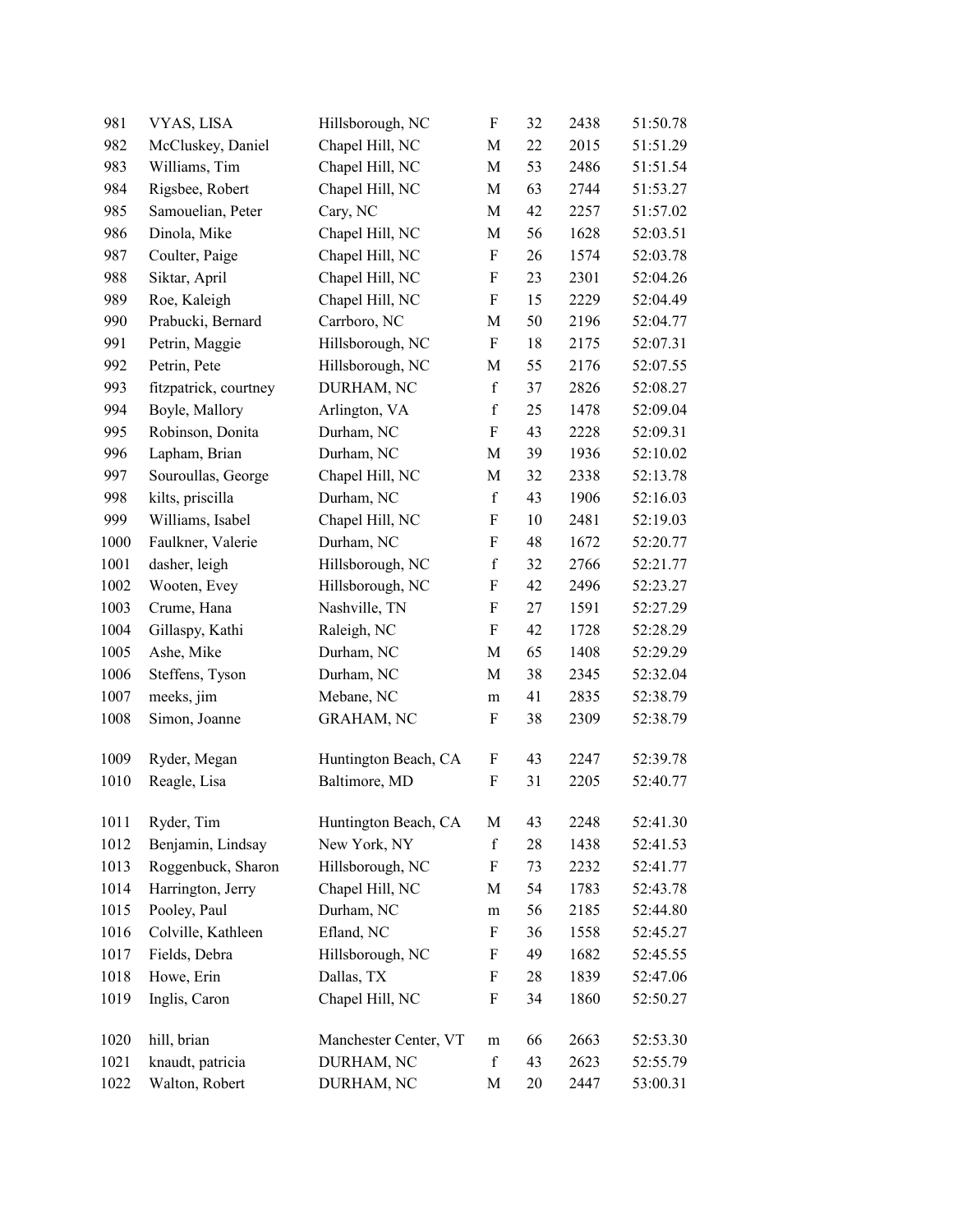| 1023 | Moore, Andrea           | Hillsborough, NC   | F                         | 32 | 2075 | 53:00.53 |
|------|-------------------------|--------------------|---------------------------|----|------|----------|
| 1024 | Seiger, Jennifer        | Cary, NC           | $\boldsymbol{F}$          | 47 | 2278 | 53:01.03 |
| 1025 | Fenton, Marieke         | Chapel Hill, NC    | F                         | 22 | 1678 | 53:01.03 |
| 1026 | Walton, Carol           | DURHAM, NC         | F                         | 59 | 2446 | 53:01.06 |
| 1027 | Keenan, Katharine       | Washington, DC     | F                         | 37 | 1892 | 53:06.03 |
| 1028 | Howe, Lee               | Chapel Hill, NC    | F                         | 24 | 1840 | 53:07.55 |
| 1029 | McWilliams, Christopher | Raleigh, NC        | M                         | 41 | 2042 | 53:11.31 |
| 1030 | McWilliams, Allison     | winston-salem, nc  | F                         | 38 | 2041 | 53:11.55 |
| 1031 | Tovell, Chris           | Carrboro, NC       | M                         | 46 | 2400 | 53:12.54 |
| 1032 | Hart, Robert            | Chapel Hill, NC    | M                         | 57 | 1789 | 53:16.55 |
| 1033 | cherry, hallie          | Chapel Hill, NC    | $\mathbf f$               | 39 | 2782 | 53:18.06 |
| 1034 | Nolting, Jessica        | Chapel Hill, NC    | F                         | 15 | 2125 | 53:18.54 |
| 1035 | kirsch, molly           | Chapel Hill, NC    | $\mathbf f$               | 15 | 2676 | 53:19.02 |
| 1036 | West, Tracey            | Chapel Hill, NC    | F                         | 58 | 2469 | 53:26.47 |
| 1037 | Horton, Julie           | Chapel Hill, NC    | F                         | 55 | 1835 | 53:26.77 |
| 1038 | Bell, Karen             | Durham, NC         | $\boldsymbol{F}$          | 33 | 1437 | 53:26.78 |
| 1039 | jabout, jenalee         | Chapel Hill, NC    | $\mathbf f$               | 21 | 2722 | 53:27.53 |
| 1040 | kayye, annabelle        | Chapel Hill, NC    | $\mathbf f$               | 16 | 2630 | 53:30.26 |
| 1041 | Owens, Richard          | Chapel Hill, NC    | M                         | 68 | 2618 | 53:30.53 |
| 1042 | Gilbert, Carrie         | DURHAM, NC         | F                         | 22 | 1721 | 53:31.29 |
| 1043 | Gilbert, Susie          | DURHAM, NC         | $\boldsymbol{F}$          | 49 | 1726 | 53:32.05 |
| 1044 | Williams, Bill          | Chapel Hill, NC    | M                         | 41 | 2480 | 53:35.54 |
| 1045 | owens, rebecca          | Hendersonville, NC | $\mathbf f$               | 43 | 2617 | 53:38.03 |
| 1046 | Greene, Deb             | Chapel Hill, NC    | F                         | 54 | 1744 | 53:40.54 |
| 1047 | Ward, Emily             | Pittsboro, NC      | $\boldsymbol{\mathrm{F}}$ | 24 | 2451 | 53:42.53 |
| 1048 | Murray, Michael         | Carrboro, NC       | M                         | 26 | 2104 | 53:45.79 |
| 1049 | vardy, egal             | Chapel Hill, NC    | m                         | 37 | 2810 | 53:46.03 |
| 1050 | Harden, Jessica         | Marietta, GA       | $\boldsymbol{\mathrm{F}}$ | 25 | 1776 | 53:51.31 |
| 1051 | Fox, Shannon            | Hillsborough, NC   | F                         | 42 | 1694 | 53:51.31 |
| 1052 | hill, milissa           | Hillsborough, NC   | $\mathbf f$               | 33 | 2664 | 53:52.55 |
| 1053 | Vassiliadis, Kim        | Carrboro, NC       | $\mathbf F$               | 35 | 2421 | 53:53.06 |
| 1054 | Leininger, Aaron        | CARY, NC           | m                         | 32 | 1952 | 53:53.78 |
| 1055 | Kassler, Laura          | Carrboro, NC       | $\mathbf f$               | 30 | 1887 | 53:54.01 |
| 1056 | Dannehower, Patricia    | Hillsborough, NC   | F                         | 47 | 1602 | 53:54.97 |
| 1057 | theriot, barbara        | Durham, NC         | F                         | 32 | 2384 | 53:55.27 |
| 1058 | Clements, Kate          | Apex, NC           | F                         | 36 | 1542 | 53:55.52 |
| 1059 | Mickel, Courtney        | Apex, NC           | F                         | 37 | 2058 | 53:55.77 |
| 1060 | Kern, Carolyn           | Chapel Hill, NC    | $\boldsymbol{F}$          | 41 | 1903 | 53:56.54 |
| 1061 | Kern, Eric              | Chapel Hill, NC    | M                         | 42 | 1905 | 53:56.76 |
| 1062 | Spagnardi, Colleen      | DURHAM, NC         | F                         | 30 | 2342 | 53:57.53 |
| 1063 | Kinnell, Claire         | Cary, NC           | F                         | 21 | 1911 | 53:58.01 |
| 1064 | Olsen, Sabrina          | Durham, NC         | F                         | 55 | 2142 | 54:00.49 |
| 1065 | Strobel, Jennifer       | Durham, NC         | F                         | 37 | 2352 | 54:00.77 |
| 1066 | Kelly, Ian              | Chapel Hill, NC    | M                         | 21 | 2836 | 54:01.28 |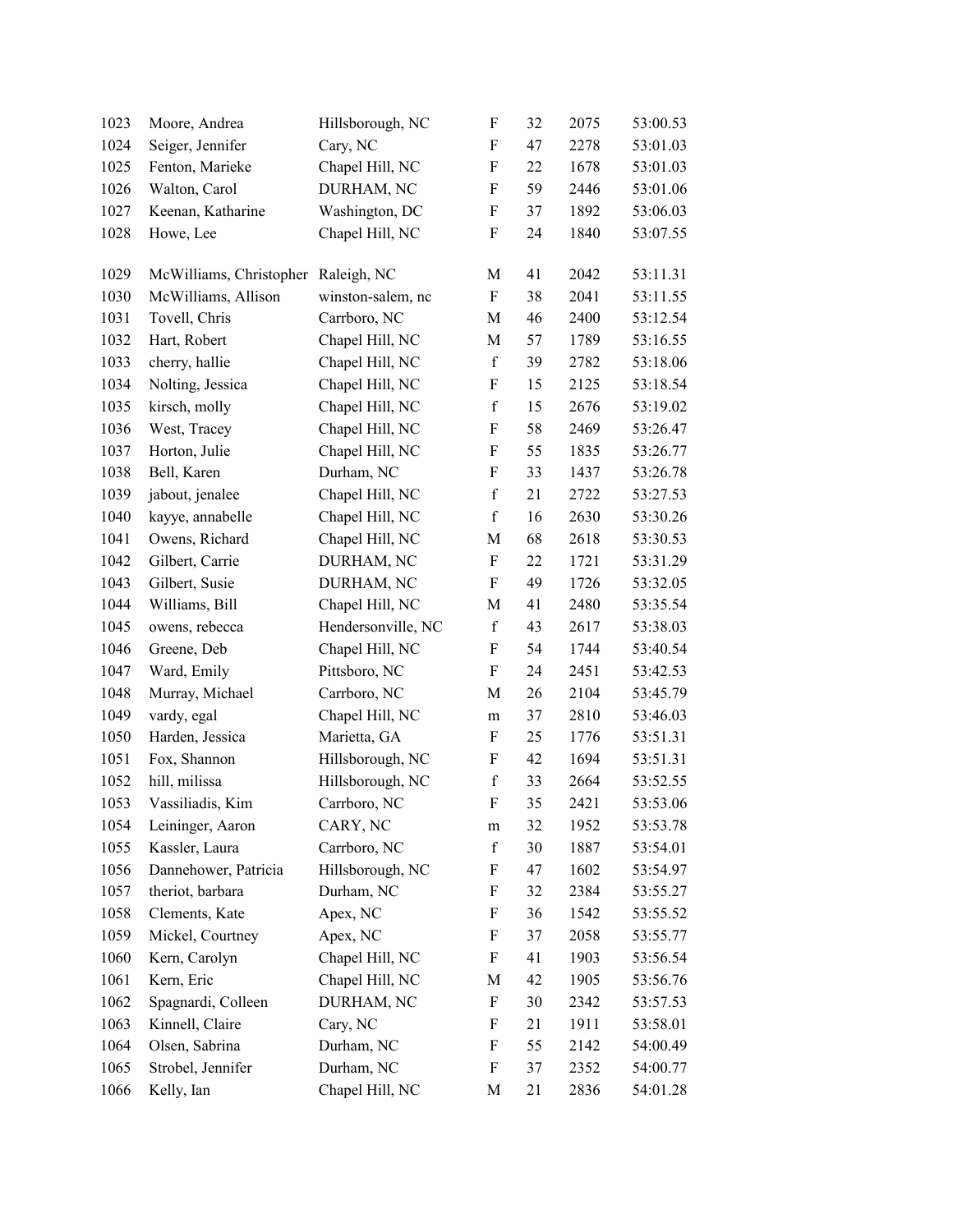| 1067 | o'donnell, tommy                          | Charlotte, NC    | m           | 8      | 2804 | 54:08.78 |
|------|-------------------------------------------|------------------|-------------|--------|------|----------|
| 1068 | o'donnell, tom                            | Charlotte, NC    | m           | 42     | 2803 | 54:09.06 |
| 1069 | megovern, tricia                          | Chapel Hill, NC  | $\mathbf f$ | 33     | 2539 | 54:09.98 |
| 1070 | Powers, Bill                              | Chapel Hill, NC  | M           | 77     | 2568 | 54:10.02 |
| 1071 | o'donnell, shannon                        | Charlotte, NC    | $\mathbf f$ | 39     | 2805 | 54:10.22 |
| 1072 | parry, kathy                              | Chapel Hill, NC  | $\mathbf f$ | 34     | 2806 | 54:10.24 |
| 1073 | powers, amy                               | Chapel Hill, NC  | $\mathbf f$ | 38     | 2569 | 54:10.81 |
| 1074 | Lefko, Mike                               | Matthews, NC     | M           | 42     | 1947 | 54:12.52 |
| 1075 | Gross, Darryl                             | Chapel Hill, NC  | $\mathbf M$ | 41     | 2560 | 54:15.79 |
| 1076 | gross, ellen                              | Chapel Hill, NC  | $\mathbf f$ | 8      | 2559 | 54:16.04 |
| 1077 | hill, alison                              | Pittsboro, NC    | $\mathbf f$ | 57     | 1814 | 54:17.04 |
| 1078 | Rosenberg, Sarah                          | Washington, DC   | F           | 27     | 2236 | 54:17.78 |
| 1079 | Weems, Marty                              | Hillsborough, NC | F           | 45     | 2463 | 54:19.03 |
| 1080 | Spade, Avery                              | Carrboro, NC     | F           | $\tau$ | 2339 | 54:21.52 |
| 1081 | Spade, Steve                              | Carrboro, NC     | M           | 62     | 2340 | 54:21.80 |
| 1082 | Hickerson, Weaver                         | Chapel Hill, NC  | M           | 50     | 1811 | 54:22.03 |
| 1083 | jewitt, scott                             | Hillsborough, NC | ${\bf m}$   | 31     | 2818 | 54:25.78 |
| 1084 | Rosen, Maureen                            | Chapel Hill, NC  | F           | 54     | 2234 | 54:26.77 |
| 1085 | golden, shelley                           | Carrboro, NC     | $\mathbf f$ | 38     | 1734 | 54:26.78 |
| 1086 | Hill, Nyra                                | Chapel Hill, NC  | F           | 58     | 2654 | 54:26.80 |
| 1087 | Bodenheimer, Thomas                       | Carrboro, NC     | M           | 41     | 1469 | 54:27.29 |
| 1088 | Knapp, Skip                               | Durham, NC       | $\mathbf M$ | 61     | 1919 | 54:27.52 |
| 1089 | ferrari, ann                              | Chapel Hill, NC  | F           | 36     | 1681 | 54:27.54 |
| 1090 | Schaeffer, Kathy                          | Durham, NC       | F           | 33     | 2261 | 54:27.55 |
| 1091 | Czaus, Elizabeth                          | York, PA         | F           | 21     | 1599 | 54:29.03 |
| 1092 | Nam, Soyeon                               | Chapel Hill, NC  | F           | 42     | 2110 | 54:31.04 |
| 1093 | Asllani, Melissa                          | Durham, NC       | F           | 30     | 1409 | 54:32.28 |
| 1094 | Boone, Ruth                               | Pittsboro, NC    | F           | 57     | 2547 | 54:32.78 |
| 1095 | Gulledge, Amy                             | Durham, NC       | F           | 33     | 1755 | 54:33.82 |
| 1096 | Gersper, Kaileen                          | Chapel Hill, NC  | F           | 26     | 1715 | 54:34.04 |
| 1097 | Richards Bornn, Lorraine Hillsborough, NC |                  | F           | 51     | 2216 | 54:35.53 |
| 1098 | DeMauro, Lori                             | Mebane, NC       | F           | 38     | 1624 | 54:36.07 |
| 1099 | dorney, diane                             | Chapel Hill, NC  | F           | 37     | 1639 | 54:36.27 |
| 1100 | Blackburn, Jennifer                       | Chapel Hill, NC  | F           | 20     | 1454 | 54:36.79 |
| 1101 | Lachiewicz, Mary Claire                   | Chapel Hill, NC  | F           | 20     | 2533 | 54:36.80 |
| 1102 | Ervin, Michael                            | DURHAM, NC       | M           | 53     | 1665 | 54:43.52 |
| 1103 | Ervin, Terry                              | DURHAM, NC       | F           | 52     | 1666 | 54:43.77 |
| 1104 | house, tara                               | Carrboro, NC     | $\mathbf f$ | 41     | 1837 | 54:43.79 |
| 1105 | Mouw, Sheri                               | Chapel Hill, NC  | F           | 43     | 2091 | 54:45.53 |
| 1106 | McKown, Mary                              | Chapel Hill, NC  | F           | 70     | 2036 | 54:45.77 |
| 1107 | Massey, Cindy Lynn                        | Chapel Hill, NC  | F           | 15     | 2005 | 54:51.03 |
| 1108 | Bazin, Aimee                              | Carrboro, NC     | F           | 28     | 1431 | 55:02.04 |
| 1109 | Yakel, Todd                               | Parker, CO       | M           | 33     | 2504 | 55:08.04 |
| 1110 | Yakel, Kristi                             | Parker, CO       | F           | 27     | 2503 | 55:08.53 |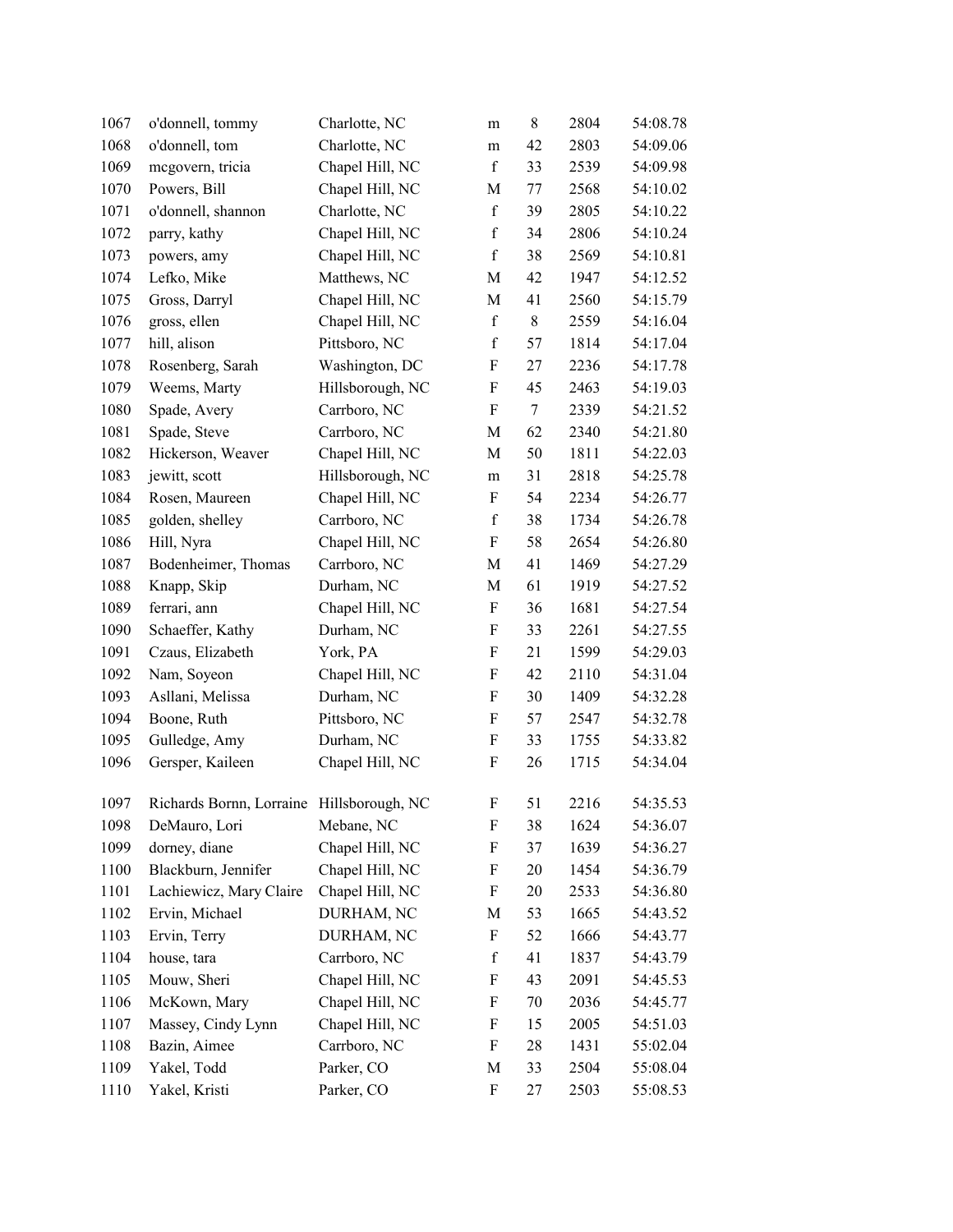| 1111 | Hare, Casey         | Virginia Beach, VA | $\boldsymbol{\mathrm{F}}$ | 21 | 1778 | 55:13.29 |
|------|---------------------|--------------------|---------------------------|----|------|----------|
| 1112 | shimoji, wren       | lawrenceville, GA  | m                         | 12 | 2579 | 55:15.79 |
| 1113 | morgan, amy         | Unknown, NA        | $\mathbf f$               | 52 | 2748 | 55:16.52 |
| 1114 | stenner, ben        | Unknown, NA        | ${\rm m}$                 | 37 | 2832 | 55:17.53 |
| 1115 | greenberg, katie    | Winterville, NC    | $\mathbf f$               | 34 | 2829 | 55:17.54 |
| 1116 | Thomas, Will        | Montpelier, VA     | $\mathbf M$               | 12 | 2391 | 55:21.77 |
| 1117 | Drew, Sam           | Chapel Hill, NC    | M                         | 37 | 2656 | 55:22.30 |
| 1118 | Drew, Amy           | Chapel Hill, NC    | F                         | 34 | 2655 | 55:23.03 |
| 1119 | blackburn, jennifer | Durham, NC         | F                         | 34 | 1455 | 55:23.78 |
| 1120 | Moore, Kelly        | DURHAM, NC         | F                         | 36 | 2076 | 55:24.04 |
| 1121 | sell-goodhand, emma | DURHAM, NC         | F                         | 21 | 2281 | 55:25.78 |
| 1122 | Roe, Lori           | Chapel Hill, NC    | $\boldsymbol{\mathrm{F}}$ | 41 | 2231 | 55:37.07 |
| 1123 | Tilley, Julie       | Durham, NC         | F                         | 43 | 2394 | 55:37.30 |
| 1124 | Hogan, Kelly        | Chapel Hill, NC    | F                         | 37 | 1826 | 55:49.54 |
| 1125 | sirima, yaemsiri    | Carrboro, NC       | $\mathbf f$               | 25 | 2690 | 55:49.78 |
| 1126 | yaemsiri, sirin     | Carrboro, NC       | $\mathbf f$               | 29 | 2500 | 55:50.79 |
| 1127 | Neagle, Kristen     | Carrboro, NC       | F                         | 19 | 2112 | 55:51.29 |
| 1128 | Neagle, Pat         | Carrboro, NC       | $\boldsymbol{\mathrm{F}}$ | 50 | 2113 | 55:51.30 |
| 1129 | Lewis, Virginia     | Carrboro, NC       | F                         | 47 | 1964 | 56:03.53 |
| 1130 | Haase, Julian       | Chapel Hill, NC    | M                         | 30 | 1759 | 56:05.27 |
| 1131 | stern, meredith     | Unknown, NA        | $\mathbf f$               | 36 | 2612 | 56:09.05 |
| 1132 | Nichamin, Mindy     | Carrboro, NC       | $\boldsymbol{\mathrm{F}}$ | 23 | 2121 | 56:29.56 |
| 1133 | Posthill, Natalia   | DURHAM, NC         | $\boldsymbol{\mathrm{F}}$ | 23 | 2189 | 56:30.27 |
| 1134 | Bell, Jerry         | Chapel Hill, NC    | M                         | 74 | 1436 | 56:32.05 |
| 1135 | cook, stephen       | Chapel Hill, NC    | m                         | 71 | 1567 | 56:33.77 |
| 1136 | Cousins, Deborah    | Carrboro, NC       | F                         | 39 | 1576 | 56:35.27 |
| 1137 | Dean, Bridget       | Raleigh, NC        | F                         | 26 | 1620 | 56:39.51 |
| 1138 | Hagen, Noelle       | New York, NY       | F                         | 29 | 1762 | 56:39.52 |
| 1139 | Zvara, Olivia       | Chapel Hill, NC    | $\boldsymbol{\mathrm{F}}$ | 18 | 2521 | 56:40.28 |
| 1140 | bhattarai, ash      | Morrisville, NC    | m                         | 32 | 2815 | 56:43.54 |
| 1141 | Harrewijn, Alma     | Pittsboro, NC      | $\boldsymbol{\mathrm{F}}$ | 52 | 1782 | 56:55.55 |
| 1142 | Van Noord, Megan    | Carrboro, NC       | F                         | 29 | 2418 | 57:02.78 |
| 1143 | Peacock, Allison    | Carrboro, NC       | F                         | 26 | 2162 | 57:02.78 |
| 1144 | Dunn, Susanne       | Efland, NC         | F                         | 49 | 1647 | 57:04.55 |
| 1145 | Buck, Charlotte     | Chapel Hill, NC    | F                         | 12 | 1502 | 57:04.79 |
| 1146 | Murray, Kathleen    | Chapel Hill, NC    | F                         | 20 | 2102 | 57:05.55 |
| 1147 | Murray, Sharon      | Chapel Hill, NC    | $\mathbf f$               | 48 | 2105 | 57:05.77 |
| 1148 | carreno, michelle   | Mebane, NC         | $\mathbf f$               | 19 | 2595 | 57:08.03 |
| 1149 | Zvara, Jessica      | Chapel Hill, NC    | F                         | 24 | 2520 | 57:10.72 |
| 1150 | Salvo, Camila       | Carrboro, NC       | F                         | 21 | 2255 | 57:11.25 |
| 1151 | Frank, John         | Carrboro, NC       | M                         | 29 | 1695 | 57:11.71 |
| 1152 | Blackman, Kate      | Carrboro, NC       | F                         | 28 | 1456 | 57:12.28 |
| 1153 | blunk, caroline     | Chapel Hill, NC    | $\mathbf f$               | 23 | 2685 | 57:23.78 |
| 1154 | jones, katie        | Fayetteville, NC   | $\mathbf f$               | 27 | 1873 | 57:29.04 |
| 1155 | Jones, Rodney       | Chapel Hill, NC    | M                         | 62 | 1876 | 57:29.29 |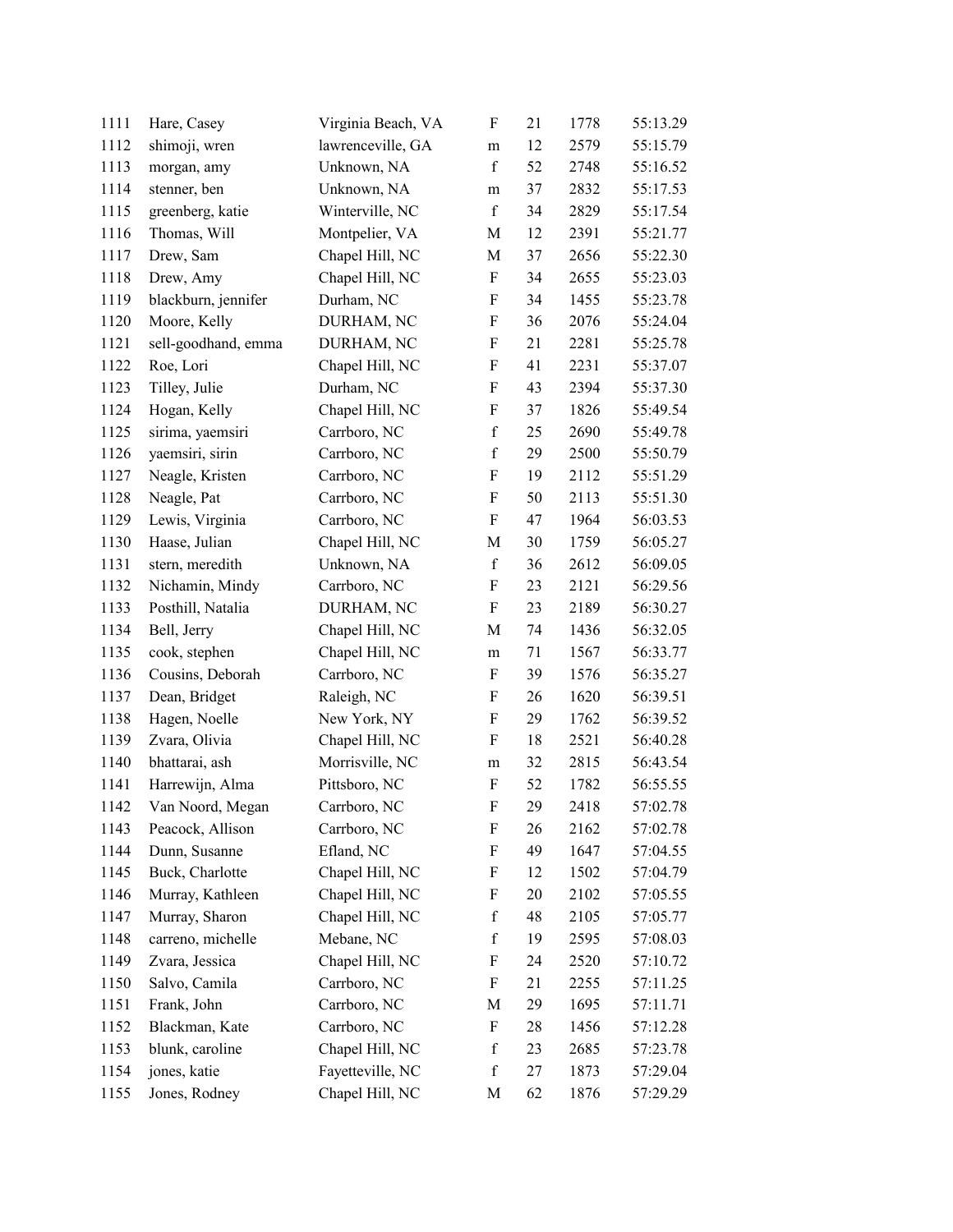| 1156 | Cook, Elizabeth C       | Carrboro, NC      | $\boldsymbol{\mathrm{F}}$ | 44 | 1564 | 57:35.31 |
|------|-------------------------|-------------------|---------------------------|----|------|----------|
| 1157 | Clifford, Joan          | Durham, NC        | F                         | 44 | 1544 | 57:36.04 |
| 1158 | Crain, Marissa          | Carrboro, NC      | F                         | 23 | 1579 | 57:37.05 |
| 1159 | Crain, rita             | Carrboro, NC      | $\boldsymbol{F}$          | 52 | 1580 | 57:37.77 |
| 1160 | Docherty, Sharron       | Hillsborough, NC  | F                         | 49 | 1636 | 57:39.02 |
| 1161 | Allen, Georgia          | Chapel Hill, NC   | $\boldsymbol{F}$          | 43 | 1388 | 57:40.29 |
| 1162 | Parmelee, Julie         | Chapel Hill, NC   | F                         | 49 | 2153 | 57:46.03 |
| 1163 | Anderson, DeWana        | Carrboro, NC      | F                         | 44 | 1393 | 57:51.27 |
| 1164 | Harden, Ashley          | Efland, NC        | F                         | 24 | 1775 | 57:53.27 |
| 1165 | Herman, Lauren          | Hillsborough, NC  | F                         | 42 | 1808 | 57:53.55 |
| 1166 | o'kane, jill            | Carrboro, NC      | $\mathbf f$               | 49 | 2525 | 57:59.05 |
| 1167 | Naylor, Paul            | Durham, NC        | M                         | 74 | 2111 | 57:59.79 |
| 1168 | Willis-McLamb, Amy      | Hillsborough, NC  | F                         | 34 | 2487 | 58:01.04 |
| 1169 | nanney, joe             | Chapel Hill, NC   | m                         | 50 | 2751 | 58:04.54 |
| 1170 | Higgins, Jessica        | Carrboro, NC      | $\boldsymbol{\mathrm{F}}$ | 24 | 1813 | 58:07.28 |
| 1171 | sell-goodhand, leah     | DURHAM, NC        | F                         | 18 | 2282 | 58:09.99 |
| 1172 | Goodhand, Meg           | DURHAM, NC        | $\boldsymbol{F}$          | 52 | 1737 | 58:10.51 |
| 1173 | Jominy, Walter          | Coral Springs, FL | M                         | 59 | 1870 | 58:14.50 |
| 1174 | Jominy, Jenny           | Coral Springs, FL | F                         | 60 | 1869 | 58:14.81 |
| 1175 | caf, trena              | Durham, NC        | $\mathbf f$               | 42 | 2793 | 58:42.29 |
| 1176 | Shelton, Fitz           | Durham, NC        | M                         | 46 | 2287 | 58:42.76 |
| 1177 | Meredith, Marne         | Chapel Hill, NC   | F                         | 42 | 2049 | 58:46.05 |
| 1178 | constantino, leonardo   | Chapel Hill, NC   | m                         | 12 | 2535 | 58:48.28 |
| 1179 | Smith, Kristen          | Chapel Hill, NC   | F                         | 32 | 2745 | 58:52.04 |
| 1180 | Frazier, Sarah          | Gainesville, FL   | F                         | 40 | 1696 | 58:58.28 |
| 1181 | Brenman, Mikayla        | Chapel Hill, NC   | F                         | 10 | 1485 | 59:01.05 |
| 1182 | Duffy Coyle, Courtney   | Durham, NC        | F                         | 31 | 1643 | 59:03.29 |
| 1183 | Buonfiglio, Mary        | Chapel Hill, NC   | $\boldsymbol{F}$          | 50 | 1507 | 59:07.54 |
| 1184 | Lehman-Davis, Misty     | Chapel Hill, NC   | F                         | 37 | 1951 | 59:08.77 |
| 1185 | Pedraza, Elizabeth      | Chapel Hill, NC   | F                         | 27 | 2165 | 59:11.04 |
| 1186 | Steinmetz, Gabriella    | Chapel Hill, NC   | $\boldsymbol{F}$          | 42 | 2346 | 59:15.04 |
| 1187 | Bloom, Rachael          | Chapel Hill, NC   | F                         | 24 | 1463 | 59:17.28 |
| 1188 | Smith, Ken              | RALEIGH, NC       | M                         | 43 | 2325 | 59:17.78 |
| 1189 | Von Hoene, Nicholas     | <b>GRAHAM, NC</b> | M                         | 34 | 2429 | 59:23.26 |
| 1190 | Von Hoene, Rebecca      | <b>GRAHAM, NC</b> | F                         | 37 | 2430 | 59:23.52 |
| 1191 | Smith, Katie            | RALEIGH, NC       | F                         | 28 | 2324 | 59:25.30 |
| 1192 | de Graffenreid, Johanna | Pittsboro, NC     | F                         | 26 | 2544 | 59:33.06 |
| 1193 | de Graffenreid, Ellen   | Pittsboro, NC     | F                         | 42 | 1618 | 59:33.77 |
| 1194 | lohr, chuck             | Chapel Hill, NC   | M                         | 58 | 2587 | 59:39.29 |
| 1195 | worthy, allison         | Chapel Hill, NC   | $\mathbf f$               | 56 | 2823 | 59:42.30 |
| 1196 | Scott, Hillary          | Chapel Hill, NC   | F                         | 22 | 2275 | 59:44.50 |
| 1197 | Thomas, Gabrielle       | Montpelier, VA    | F                         | 49 | 2386 | 59:44.77 |
| 1198 | harbour, stephanie      | NY, NY            | F                         | 28 | 1774 | 59:45.03 |
| 1199 | Harbour, Beau           | NY, NY            | M                         | 29 | 1773 | 59:45.80 |
| 1200 | Lasher, Shane           | Raleigh, NC       | $\mathbf M$               | 26 | 1939 | 59:51.80 |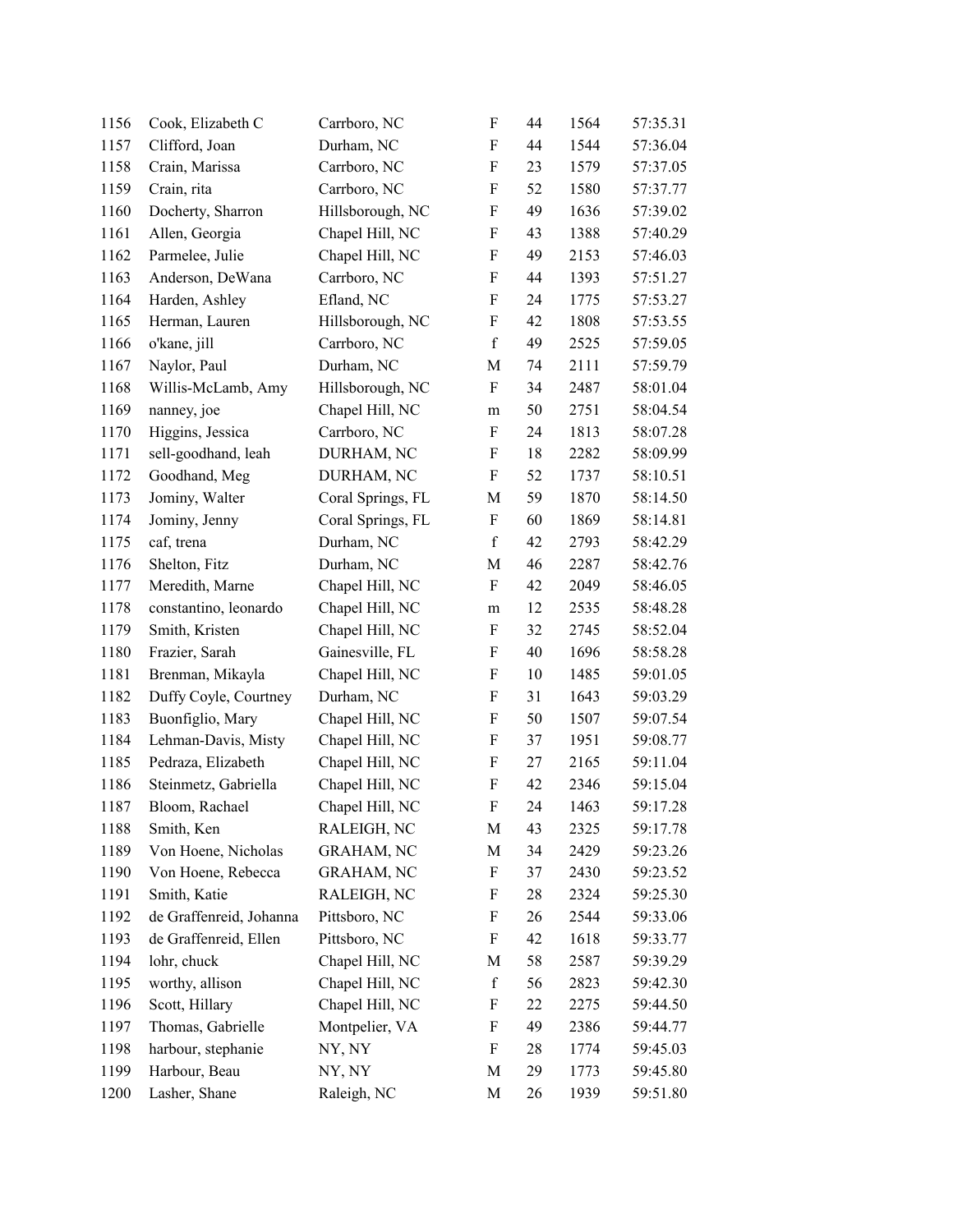| 1201 | elbogen, betsey                   | Chapel Hill, NC   | $\mathbf f$               | 46 | 2554 | 59:52.77   |  |
|------|-----------------------------------|-------------------|---------------------------|----|------|------------|--|
| 1202 | o'brien, ellen                    | Carrboro, NC      | $\mathbf f$               | 59 | 2584 | 59:53.04   |  |
| 1203 | davis, ray                        | Chapel Hill, NC   | m                         | 53 | 2679 | 59:55.80   |  |
| 1204 | Cunningham, Maureen               | Hillsborough, NC  | $\boldsymbol{\mathrm{F}}$ | 48 | 1596 | 1:00:07.52 |  |
| 1205 | Cunningham, Jessye                | Hillsborough, NC  | $\boldsymbol{\mathrm{F}}$ | 20 | 1595 | 1:00:07.56 |  |
| 1206 | Brenman, Julie                    | Chapel Hill, NC   | ${\bf F}$                 | 42 | 1484 | 1:00:23.80 |  |
| 1207 | Lewis, Skye                       | Greenville, NC    | $\boldsymbol{\mathrm{F}}$ | 38 | 1961 | 1:00:24.01 |  |
| 1208 | mccluskey, linda                  | Chapel Hill, NC   | $\mathbf f$               | 58 | 2016 | 1:00:26.29 |  |
| 1209 | mcgovern, michael                 | Chapel Hill, NC   | ${\rm m}$                 | 30 | 2540 | 1:00:26.56 |  |
| 1210 | Daugherty, Cynthia                | Raleigh, NC       | $\boldsymbol{\mathrm{F}}$ | 37 | 1605 | 1:00:30.55 |  |
| 1211 | Nelson, Erin                      | Carrboro, NC      | $\boldsymbol{\mathrm{F}}$ | 33 | 2116 | 1:00:35.79 |  |
| 1212 | Millager, Sue                     | Carrboro, NC      | $\boldsymbol{\mathrm{F}}$ | 52 | 2062 | 1:00:37.52 |  |
| 1213 | Milko, Laura                      | Durham, NC        | $\boldsymbol{\mathrm{F}}$ | 38 | 2059 | 1:00:40.29 |  |
| 1214 | Murphy, Christine                 | Chapel Hill, NC   | $\boldsymbol{\mathrm{F}}$ | 30 | 2099 | 1:00:44.30 |  |
| 1215 | Murphy, Grant                     | Chapel Hill, NC   | M                         | 28 | 2100 | 1:00:44.52 |  |
| 1216 | Abler, Laurie                     | Chapel Hill, NC   | $\boldsymbol{\mathrm{F}}$ | 35 | 1375 | 1:00:49.27 |  |
| 1217 | O'Brien, Timothy                  | Chapel Hill, NC   | $\mathbf M$               | 40 | 2134 | 1:00:50.03 |  |
| 1218 | Gowan, Frith                      | Carrboro, NC      | $\boldsymbol{\mathrm{F}}$ | 37 | 2640 | 1:00:52.79 |  |
| 1219 | Breitzer, Patricia                | Mount Carroll, IL | F                         | 69 | 1482 | 1:00:53.01 |  |
| 1220 | Morrison, Susan                   | Durham, NC        | $\boldsymbol{\mathrm{F}}$ | 40 | 2088 | 1:00:55.05 |  |
| 1221 | Buck, Lee Ann                     | Chapel Hill, NC   | $\boldsymbol{F}$          | 52 | 1505 | 1:01:02.29 |  |
| 1222 | Buck, Scott                       | Chapel Hill, NC   | $\mathbf M$               | 53 | 1506 | 1:01:02.38 |  |
| 1223 | Dawson, Kim                       | Carrboro, NC      | $\boldsymbol{\mathrm{F}}$ | 53 | 1617 | 1:01:05.05 |  |
| 1224 | dawson, ketra                     | Carrboro, NC      | $\mathbf f$               | 24 | 2621 | 1:01:05.27 |  |
| 1225 | Arnott, Hallie                    | Chapel Hill, NC   | $\boldsymbol{\mathrm{F}}$ | 10 | 1403 | 1:01:13.53 |  |
| 1226 | Arnott, Jamie                     | Chapel Hill, NC   | $\boldsymbol{\mathrm{F}}$ | 40 | 1404 | 1:01:13.56 |  |
| 1227 | Guthrie, Elwin                    | Walpole, ME       | M                         | 75 | 2575 | 1:01:24.04 |  |
| 1228 | Shareshian, Susan                 | Chapel Hill, NC   | ${\bf F}$                 | 51 | 2577 | 1:01:24.79 |  |
| 1229 | McClellan, Elizabeth              | Chapel Hill, NC   | $\boldsymbol{\mathrm{F}}$ | 21 | 2013 | 1:01:31.03 |  |
| 1230 | Drumheller, Wayne                 | BREVARD, NC       | M                         | 65 | 1642 | 1:01:33.79 |  |
| 1231 | Viveros, Claudia                  | Chapel Hill, NC   | ${\bf F}$                 | 45 | 2424 | 1:01:36.79 |  |
| 1232 | Weber, Lysandra                   | Pittsboro, NC     | F                         | 30 | 2459 | 1:01:37.05 |  |
| 1233 | WITTKOWSKY, STEPH/Chapel Hill, NC |                   | M                         | 73 | 2492 | 1:01:37.80 |  |
| 1234 | warshawsky, megan                 | Hillsborough, NC  | $\boldsymbol{\mathrm{F}}$ | 22 | 2455 | 1:02:09.02 |  |
| 1235 | Fleming, Denise                   | Durham, NC        | F                         | 50 | 1688 | 1:02:13.26 |  |
| 1236 | Rehder, Ken                       | Durham, NC        | M                         | 49 | 2210 | 1:02:13.78 |  |
| 1237 | menkens-weiler, lillian           | Chapel Hill, NC   | $\mathbf f$               | 14 | 2526 | 1:02:15.02 |  |
| 1238 | Hankins, Alexa                    | Chapel Hill, NC   | F                         | 13 | 2634 | 1:02:27.27 |  |
| 1239 | Bocko, Annie                      | Chapel Hill, NC   | $\boldsymbol{\mathrm{F}}$ | 13 | 1467 | 1:02:28.52 |  |
| 1240 | Baldauf, Grace                    | Chapel Hill, NC   | $\boldsymbol{\mathrm{F}}$ | 13 | 1418 | 1:02:28.79 |  |
| 1241 | Tantum, Stacy                     | Durham, NC        | F                         | 39 | 2373 | 1:02:41.05 |  |
| 1242 | Givens, Ali                       | Chapel Hill, NC   | $\boldsymbol{\mathrm{F}}$ | 39 | 1731 | 1:02:55.03 |  |
| 1243 | Dougherty, James                  | Carrboro, NC      | M                         | 39 | 1640 | 1:02:55.78 |  |
| 1244 | Raynor, Anne                      | Carrboro, NC      | ${\bf F}$                 | 58 | 2787 | 1:03:01.06 |  |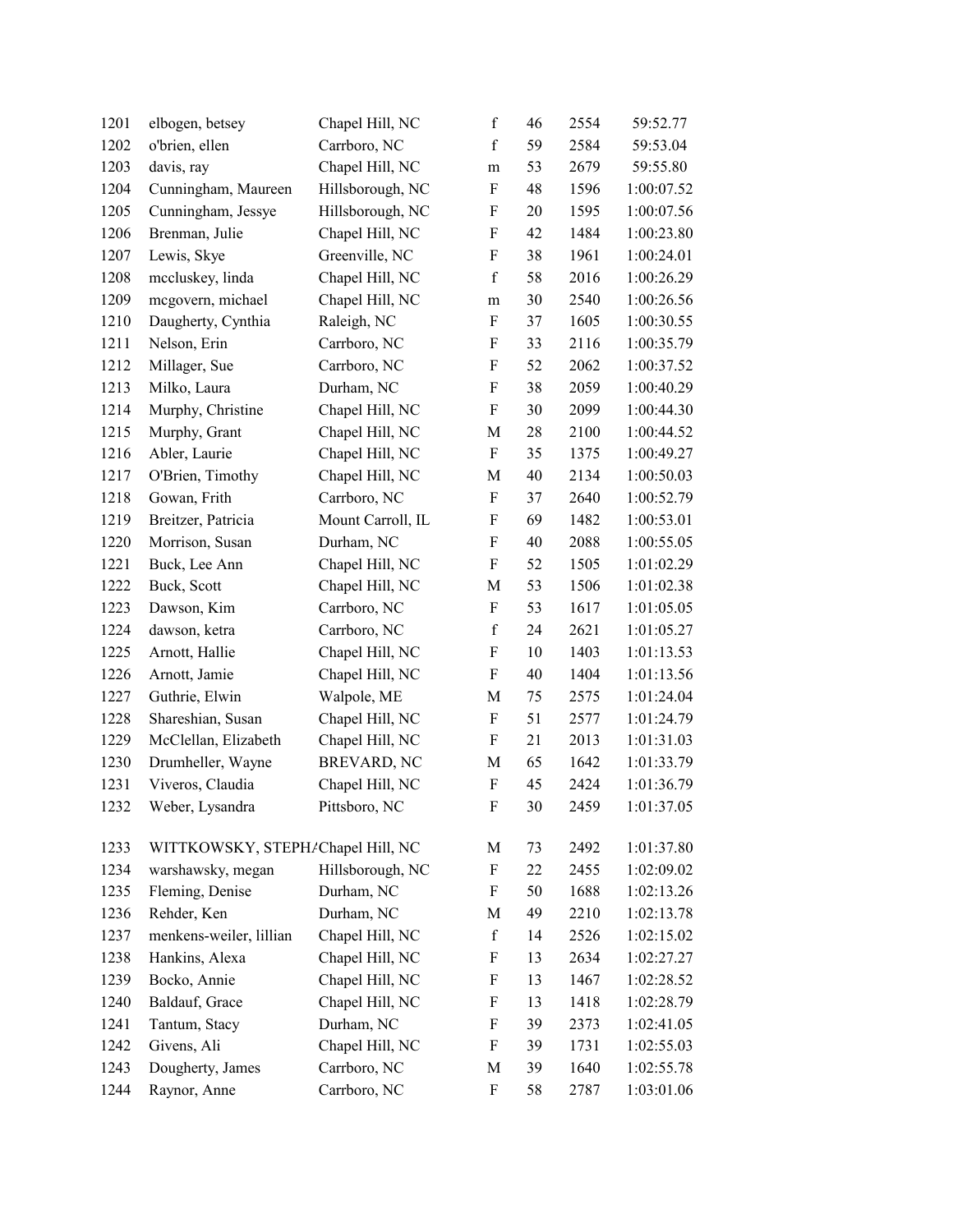| 1245 | Blackmon, Robin       | <b>BURLINGTON, NC</b> | F                         | 38 | 1457 | 1:03:01.78 |
|------|-----------------------|-----------------------|---------------------------|----|------|------------|
| 1246 | carson, judy          | newborn, GA           | $\mathbf f$               | 58 | 2786 | 1:03:02.02 |
| 1247 | O'Brien, Lynne        | Carrboro, NC          | F                         | 60 | 2131 | 1:03:06.30 |
| 1248 | Davis, John           | Chapel Hill, NC       | M                         | 11 | 1612 | 1:03:19.03 |
| 1249 | Davis, Noah           | Chapel Hill, NC       | M                         | 18 | 1614 | 1:03:19.81 |
| 1250 | bocko, mia            | Chapel Hill, NC       | $\mathbf f$               | 10 | 1468 | 1:03:30.55 |
| 1251 | Legere, Diane         | DURHAM, NC            | $\boldsymbol{\mathrm{F}}$ | 47 | 1948 | 1:03:31.77 |
| 1252 | patnaude, adrianne    | Durham, NC            | $\mathbf f$               | 29 | 2157 | 1:03:38.05 |
| 1253 | Williams, Ashley      | Nashville, TN         | $\boldsymbol{\mathrm{F}}$ | 29 | 2479 | 1:03:40.31 |
| 1254 | Jefferson, Shannon    | Charlotte, NC         | $\boldsymbol{\mathrm{F}}$ | 39 | 2681 | 1:03:40.51 |
| 1255 | Sutton, Suzanne       | Chapel Hill, NC       | $\boldsymbol{\mathrm{F}}$ | 25 | 2364 | 1:03:40.55 |
| 1256 | andersen, jane        | Chapel Hill, NC       | $\mathbf f$               | 43 | 1392 | 1:03:44.27 |
| 1257 | Schmid, Maggie        | Durham, NC            | $\boldsymbol{\mathrm{F}}$ | 17 | 2642 | 1:04:09.03 |
| 1258 | Posthill, Camilla     | Chapel Hill, NC       | $\boldsymbol{\mathrm{F}}$ | 24 | 2188 | 1:04:09.28 |
| 1259 | Lujan, Nan            | Chapel Hill, NC       | F                         | 31 | 1983 | 1:04:13.53 |
| 1260 | Gura, Leslie          | Chapel Hill, NC       | $\boldsymbol{\mathrm{F}}$ | 57 | 1758 | 1:04:15.54 |
| 1261 | hansley, susie        | Durham, NC            | $\mathbf f$               | 42 | 1771 | 1:04:22.80 |
| 1262 | Crandall, Richard     | Pittsboro, NC         | M                         | 62 | 1582 | 1:04:26.29 |
| 1263 | Crandall, Kate        | Denver, CO            | $\boldsymbol{\mathrm{F}}$ | 26 | 1581 | 1:04:29.70 |
| 1264 | Gregory, Leah         | DURHAM, NC            | $\boldsymbol{\mathrm{F}}$ | 33 | 1747 | 1:04:31.04 |
| 1265 | Sztukowski, Buzz      | Chapel Hill, NC       | ${\rm m}$                 | 56 | 2369 | 1:04:38.53 |
| 1266 | Sztukowski, Christina | Chapel Hill, NC       | $\boldsymbol{\mathrm{F}}$ | 18 | 2703 | 1:04:38.77 |
| 1267 | Meerholz, Sharron     | Chapel Hill, NC       | F                         | 58 | 2046 | 1:04:41.27 |
| 1268 | Hix, Jane             | Chapel Hill, NC       | F                         | 70 | 1821 | 1:04:41.79 |
| 1269 | Hare, Katy            | Virginia Beach, VA    | $\boldsymbol{\mathrm{F}}$ | 49 | 1779 | 1:04:43.03 |
| 1270 | Pesesky, Amy          | Norfolk, VA           | $\boldsymbol{\mathrm{F}}$ | 56 | 2170 | 1:04:43.06 |
| 1271 | Meerholz, Clive       | Chapel Hill, NC       | M                         | 61 | 2045 | 1:04:44.55 |
| 1272 | Northrop, Sarah       | Nashville, TN         | ${\bf F}$                 | 31 | 2127 | 1:04:58.05 |
| 1273 | kendrick, amy         | Mebane, NC            | $\mathbf f$               | 33 | 2718 | 1:04:58.28 |
| 1274 | nanney, grace         | Chapel Hill, NC       | $\mathbf f$               | 12 | 2750 | 1:04:58.79 |
| 1275 | Hanna, Jason          | Houston, TX           | M                         | 28 | 1769 | 1:05:13.53 |
| 1276 | Kim, Monica           | Houston, TX           | F                         | 29 | 1907 | 1:05:13.54 |
| 1277 | Patchett, Linda       | Chapel Hill, NC       | F                         | 67 | 2156 | 1:05:31.77 |
| 1278 | Andre, Alison         | Chapel Hill, NC       | $\boldsymbol{\mathrm{F}}$ | 48 | 1398 | 1:05:38.29 |
| 1279 | mackey, cecilia       | Carrboro, NC          | $\mathbf f$               | 64 | 2830 | 1:05:44.02 |
| 1280 | Emerson, Elizabeth    | Chapel Hill, NC       | $\boldsymbol{\mathrm{F}}$ | 54 | 1656 | 1:06:27.30 |
| 1281 | Schmid, Elizabeth     | Durham, NC            | F                         | 11 | 2264 | 1:06:27.80 |
| 1282 | shelton, maggie       | Durham, NC            | F                         | 40 | 2288 | 1:06:37.30 |
| 1283 | Wolf, John            | Chapel Hill, NC       | M                         | 19 | 2493 | 1:06:57.27 |
| 1284 | Kahle, Juliette       | Chapel Hill, NC       | F                         | 29 | 1878 | 1:07:08.27 |
| 1285 | Taurasi, Lynda-Marie  | Carrboro, NC          | F                         | 33 | 2565 | 1:07:12.27 |
| 1286 | Little, Ruth          | Raleigh, NC           | F                         | 65 | 1971 | 1:07:28.51 |
| 1287 | Vogel, Christy        | Tampa, FL             | F                         | 43 | 2427 | 1:07:37.06 |
| 1288 | Vogel, William        | Tampa, FL             | M                         | 55 | 2428 | 1:07:37.29 |
| 1289 | Thomas, Meredith      | Montpelier, VA        | $\boldsymbol{\mathrm{F}}$ | 15 | 2389 | 1:07:45.77 |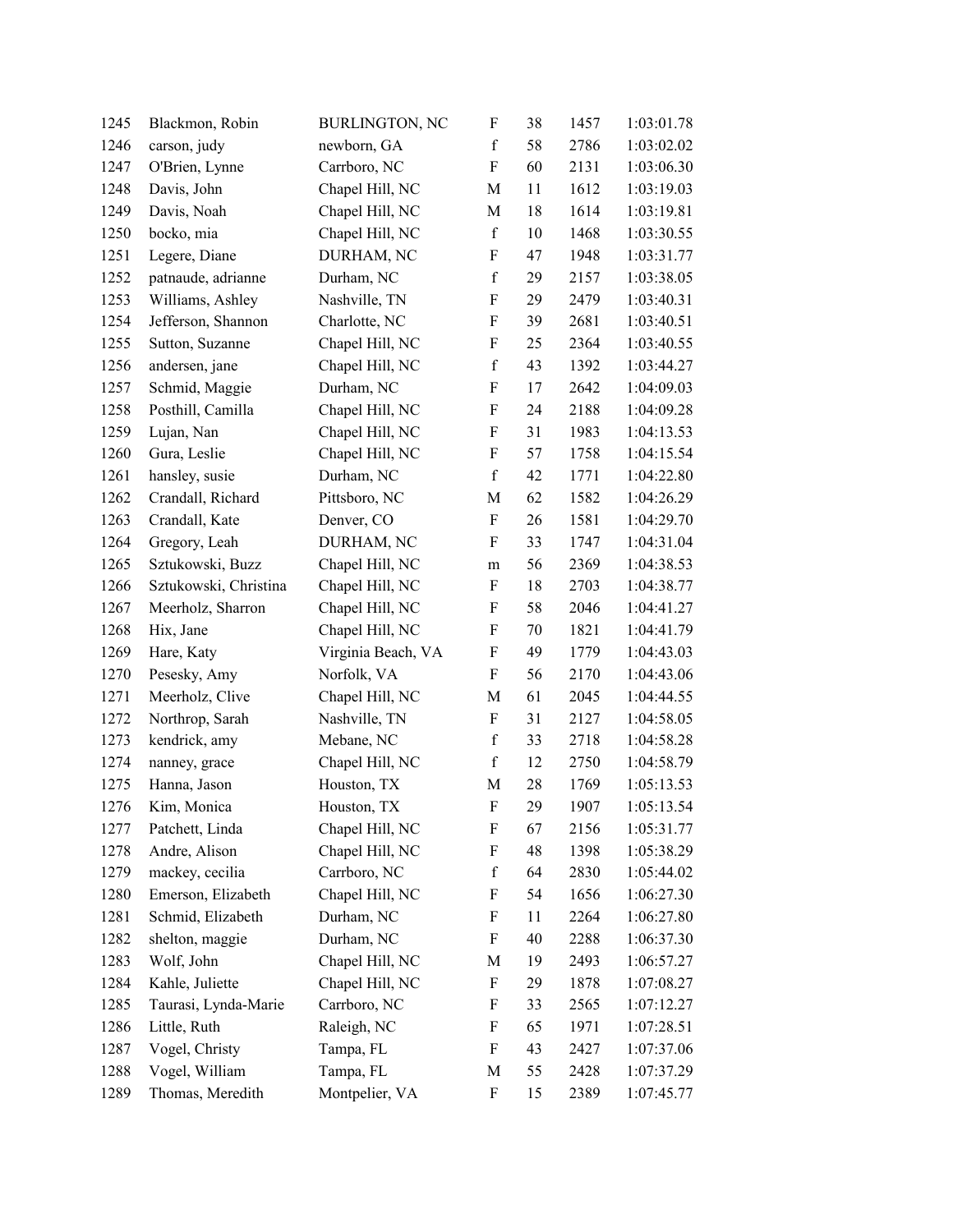| 1290 | Wolf, William     | Chapel Hill, NC         | M                         | 48 | 2494 | 1:08:06.03 |
|------|-------------------|-------------------------|---------------------------|----|------|------------|
| 1291 | Dumond, Julie     | Durham, NC              | $\boldsymbol{\mathrm{F}}$ | 33 | 1644 | 1:08:46.04 |
| 1292 | silton, andrew    | Chapel Hill, NC         | m                         | 57 | 2795 | 1:08:59.55 |
| 1293 | Wilson, Dylan     | Pittsboro, NC           | M                         | 33 | 2488 | 1:09:39.54 |
| 1294 | WILSON, KELSI     | Pittsboro, NC           | $\boldsymbol{\mathrm{F}}$ | 30 | 2489 | 1:09:41.03 |
| 1295 | French, Sally     | Chapel Hill, NC         | $\boldsymbol{\mathrm{F}}$ | 41 | 1700 | 1:09:41.52 |
| 1296 | Zvara, Elizabeth  | Chapel Hill, NC         | $\boldsymbol{\mathrm{F}}$ | 22 | 2519 | 1:09:49.52 |
| 1297 | Lachiewicz, Ave   | Chapel Hill, NC         | $\boldsymbol{\mathrm{F}}$ | 60 | 2532 | 1:10:22.27 |
| 1298 | Rousseau, Malena  | Chapel Hill, NC         | ${\bf F}$                 | 31 | 2242 | 1:10:23.54 |
| 1299 | schmid, josh      | Durham, NC              | M                         | 13 | 2266 | 1:10:23.77 |
| 1300 | Schmid, Katie     | Glen Allen, VA          | F                         | 51 | 2267 | 1:10:24.04 |
| 1301 | Gilbert, Hunter   | Chapel Hill, NC         | $\boldsymbol{\mathrm{F}}$ | 14 | 1725 | 1:10:34.52 |
| 1302 | Gilbert, Andy     | Chapel Hill, NC         | M                         | 48 | 1719 | 1:10:42.78 |
| 1303 | nanney, elaine    | Chapel Hill, NC         | $\mathbf f$               | 53 | 2752 | 1:11:21.78 |
| 1304 | Bono, Lisa        | Chapel Hill, NC         | F                         | 30 | 1474 | 1:11:23.52 |
| 1305 | MacLean, Heidi    | Carrboro, NC            | $\boldsymbol{\mathrm{F}}$ | 29 | 1991 | 1:11:23.77 |
| 1306 | perilla, yezmin   | DURHAM, NC              | $\mathbf f$               | 53 | 2774 | 1:11:51.55 |
| 1307 | Merritt, Michelle | Durham, NC              | $\boldsymbol{\mathrm{F}}$ | 26 | 2051 | 1:14:09.28 |
| 1308 | Hill, Michelle    | Mebane, NC              | $\boldsymbol{\mathrm{F}}$ | 39 | 1817 | 1:14:28.78 |
| 1309 | Schmidt, Jeanette | Durham, NC              | $\boldsymbol{\mathrm{F}}$ | 27 | 2268 | 1:14:35.78 |
| 1310 | Fedewa, Emily     | Chapel Hill, NC         | $\boldsymbol{\mathrm{F}}$ | 19 | 1674 | 1:14:54.53 |
| 1311 | Fedewa, Mary      | Chapel Hill, NC         | $\boldsymbol{\mathrm{F}}$ | 46 | 1675 | 1:14:55.02 |
| 1312 | Cook, Alan        | Rancho Palos Verdes, C/ | M                         | 73 | 1562 | 1:15:04.51 |
| 1313 | Pullen, Karen     | Pittsboro, NC           | F                         | 67 | 2198 | 1:16:26.52 |
| 1314 | rajo, sonia       | Chapel Hill, NC         | $\mathbf f$               | 44 | 2534 | 1:16:30.04 |
| 1315 | sale, skyla       | Signal Mountain, TN     | $\mathbf f$               | 18 | 2641 | 1:16:35.27 |
| 1316 | davis, clara      | Chapel Hill, NC         | $\mathbf f$               | 50 | 1609 | 1:16:36.79 |
| 1317 | Hart, Jessica     | Chapel Hill, NC         | $\boldsymbol{\mathrm{F}}$ | 25 | 1786 | 1:19:18.02 |
| 1318 | Williams, Teresa  | Chapel Hill, NC         | $\boldsymbol{\mathrm{F}}$ | 49 | 2485 | 1:19:18.02 |
| 1319 | Campbell, Jamie   | Chapel Hill, NC         | ${\rm m}$                 | 43 | 2670 | 1:20:10.54 |
| 1320 | campbell, emery   | Chapel Hill, NC         | $\mathbf f$               | 5  | 2668 | 1:20:11.28 |
| 1321 | paddock, serena   | Durham, NC              | $\mathbf f$               | 43 | 2148 | 1:20:55.05 |
| 1322 | Cohen, Valery     | Mebane, NC              | F                         | 46 | 1551 | 1:20:55.05 |
| 1323 | Thomas, Brett     | Roanoke, VA             | M                         | 40 | 2825 | 1:20:55.76 |
| 1324 | Thomas, Angela    | Roanoke, VA             | F                         | 38 | 2824 | 1:20:56.56 |
| 1325 | Hoerger, Susan    | Chapel Hill, NC         | F                         | 51 | 1822 | 1:22:06.03 |
| 1326 | Hoerger, Tom      | Chapel Hill, NC         | M                         | 52 | 1823 | 1:22:06.77 |
| 1327 | coble, gloria     | lawrenceville, GA       | $\mathbf f$               | 51 | 2580 | 1:22:12.32 |
| 1328 | jamison, missy    | Carrboro, NC            | $\mathbf f$               | 59 | 2581 | 1:22:12.54 |
| 1329 | Falls, Beverly    | DURHAM, NC              | F                         | 51 | 2644 | 1:22:21.55 |
| 1330 | Sieck, Jonah      | Mebane, NC              | M                         | 14 | 2300 | 1:26:29.53 |
| 1331 | Meador, Reed      | Mebane, NC              | $\boldsymbol{\mathrm{F}}$ | 25 | 2044 | 1:26:30.27 |
| 1332 | sieck, celia      | Pittsboro, NC           | $\mathbf f$               | 37 | 2834 | 1:26:34.03 |
| 1333 | sieck, emma       | Pittsboro, NC           | $\mathbf f$               | 16 | 2833 | 1:26:36.78 |